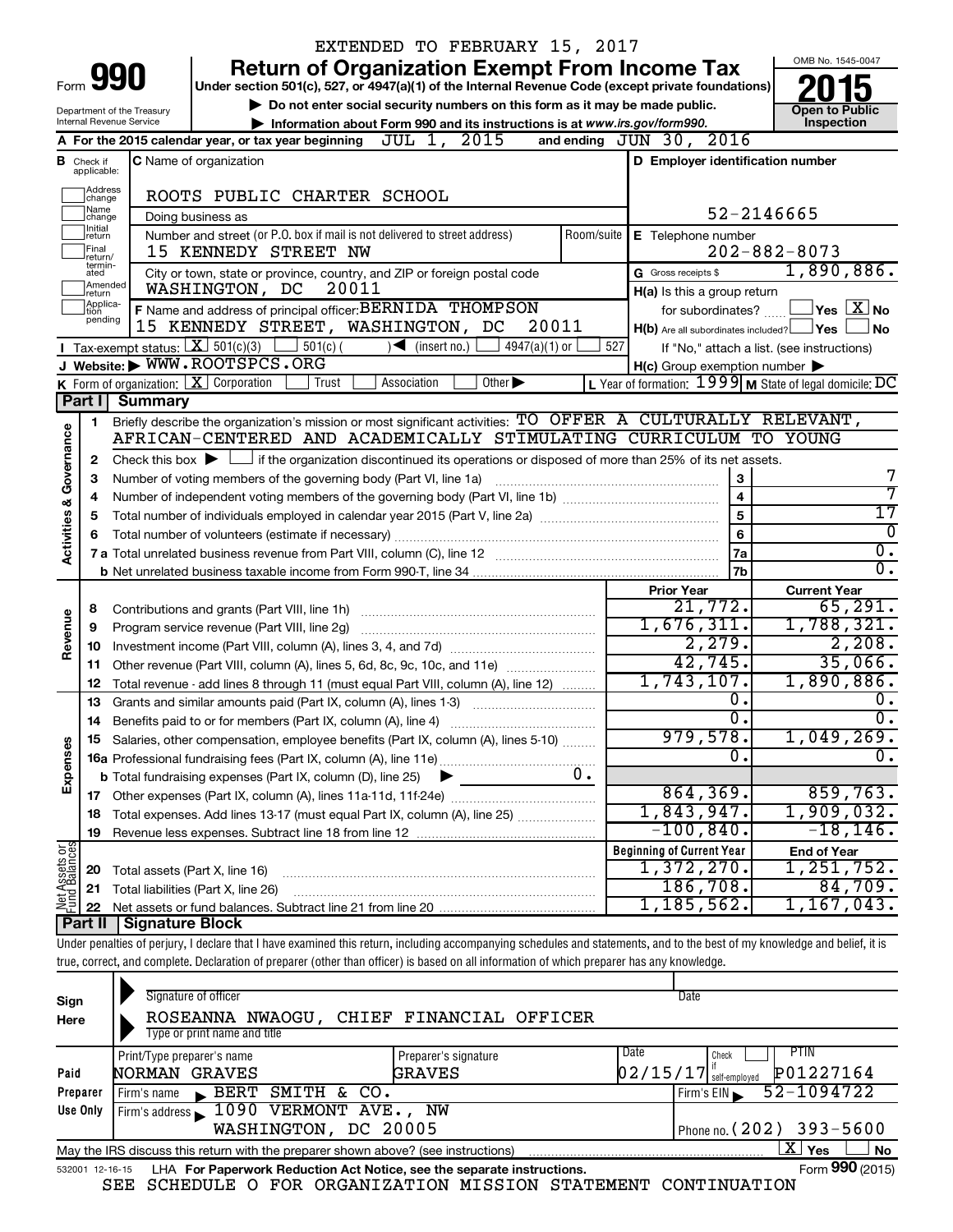|                          | ROOTS PUBLIC CHARTER SCHOOL<br>Form 990 (2015)                                                                                                    | 52-2146665<br>Page 2                    |
|--------------------------|---------------------------------------------------------------------------------------------------------------------------------------------------|-----------------------------------------|
|                          | Part III   Statement of Program Service Accomplishments                                                                                           |                                         |
| 1                        | Briefly describe the organization's mission:                                                                                                      |                                         |
|                          | TO OFFER A CULTURALLY RELEVANT, AFRICAN-CENTERED AND ACADEMICALLY                                                                                 |                                         |
|                          | STIMULATING CURRICULUM TO YOUNG CHILDREN.                                                                                                         |                                         |
|                          |                                                                                                                                                   |                                         |
|                          |                                                                                                                                                   |                                         |
| $\mathbf{2}$             | Did the organization undertake any significant program services during the year which were not listed on<br>the prior Form 990 or 990-EZ?         | $\Box$ Yes $[\overline{\mathrm{X}}]$ No |
|                          | If "Yes," describe these new services on Schedule O.                                                                                              |                                         |
| 3                        | Did the organization cease conducting, or make significant changes in how it conducts, any program services?                                      | $\Box$ Yes $[\overline{\mathrm{X}}]$ No |
|                          | If "Yes," describe these changes on Schedule O.                                                                                                   |                                         |
| 4                        | Describe the organization's program service accomplishments for each of its three largest program services, as measured by expenses.              |                                         |
|                          | Section 501(c)(3) and 501(c)(4) organizations are required to report the amount of grants and allocations to others, the total expenses, and      |                                         |
| 4a                       | revenue, if any, for each program service reported.<br>$\overline{1,214,801}$ including grants of \$<br>) (Revenue \$<br>) (Expenses \$<br>(Code: | 1,825,595.                              |
|                          | STUDENTS PROVIDED ACADEMIC EXCELLENCE IN LANGUAGE ARTS, MATHEMATICS,                                                                              |                                         |
|                          | SOCIAL STUDIES, SCIENCE, ETC., AND OTHER ACADEMIC, ENRICHMENT, AND                                                                                |                                         |
|                          | VOCATIONAL SUBJECTS.                                                                                                                              |                                         |
|                          |                                                                                                                                                   |                                         |
|                          |                                                                                                                                                   |                                         |
|                          |                                                                                                                                                   |                                         |
|                          |                                                                                                                                                   |                                         |
|                          |                                                                                                                                                   |                                         |
|                          |                                                                                                                                                   |                                         |
|                          |                                                                                                                                                   |                                         |
|                          |                                                                                                                                                   |                                         |
| 4b                       | $\overbrace{0}$ (Code: $\overbrace{0}$ ) (Expenses \$                                                                                             |                                         |
|                          |                                                                                                                                                   |                                         |
|                          |                                                                                                                                                   |                                         |
|                          |                                                                                                                                                   |                                         |
|                          |                                                                                                                                                   |                                         |
|                          |                                                                                                                                                   |                                         |
|                          |                                                                                                                                                   |                                         |
|                          |                                                                                                                                                   |                                         |
|                          |                                                                                                                                                   |                                         |
|                          |                                                                                                                                                   |                                         |
|                          |                                                                                                                                                   |                                         |
| 4с                       | (Code: ) (Expenses \$<br>) (Revenue \$<br>including grants of \$                                                                                  |                                         |
|                          |                                                                                                                                                   |                                         |
|                          |                                                                                                                                                   |                                         |
|                          |                                                                                                                                                   |                                         |
|                          |                                                                                                                                                   |                                         |
|                          |                                                                                                                                                   |                                         |
|                          |                                                                                                                                                   |                                         |
|                          |                                                                                                                                                   |                                         |
|                          |                                                                                                                                                   |                                         |
|                          |                                                                                                                                                   |                                         |
|                          |                                                                                                                                                   |                                         |
|                          |                                                                                                                                                   |                                         |
| 4d                       | Other program services (Describe in Schedule O.)                                                                                                  |                                         |
|                          | (Expenses \$<br>Revenue \$<br>including grants of \$                                                                                              |                                         |
| 4e                       | 1, 214, 801.<br>Total program service expenses                                                                                                    | Form 990 (2015)                         |
| 532002<br>$12 - 16 - 15$ |                                                                                                                                                   |                                         |
|                          |                                                                                                                                                   |                                         |
|                          | 17320215 755975 ROOTS<br>2015.05020 ROOTS PUBLIC CHARTER SCHOOL ROOTS                                                                             | $\mathbf{1}$                            |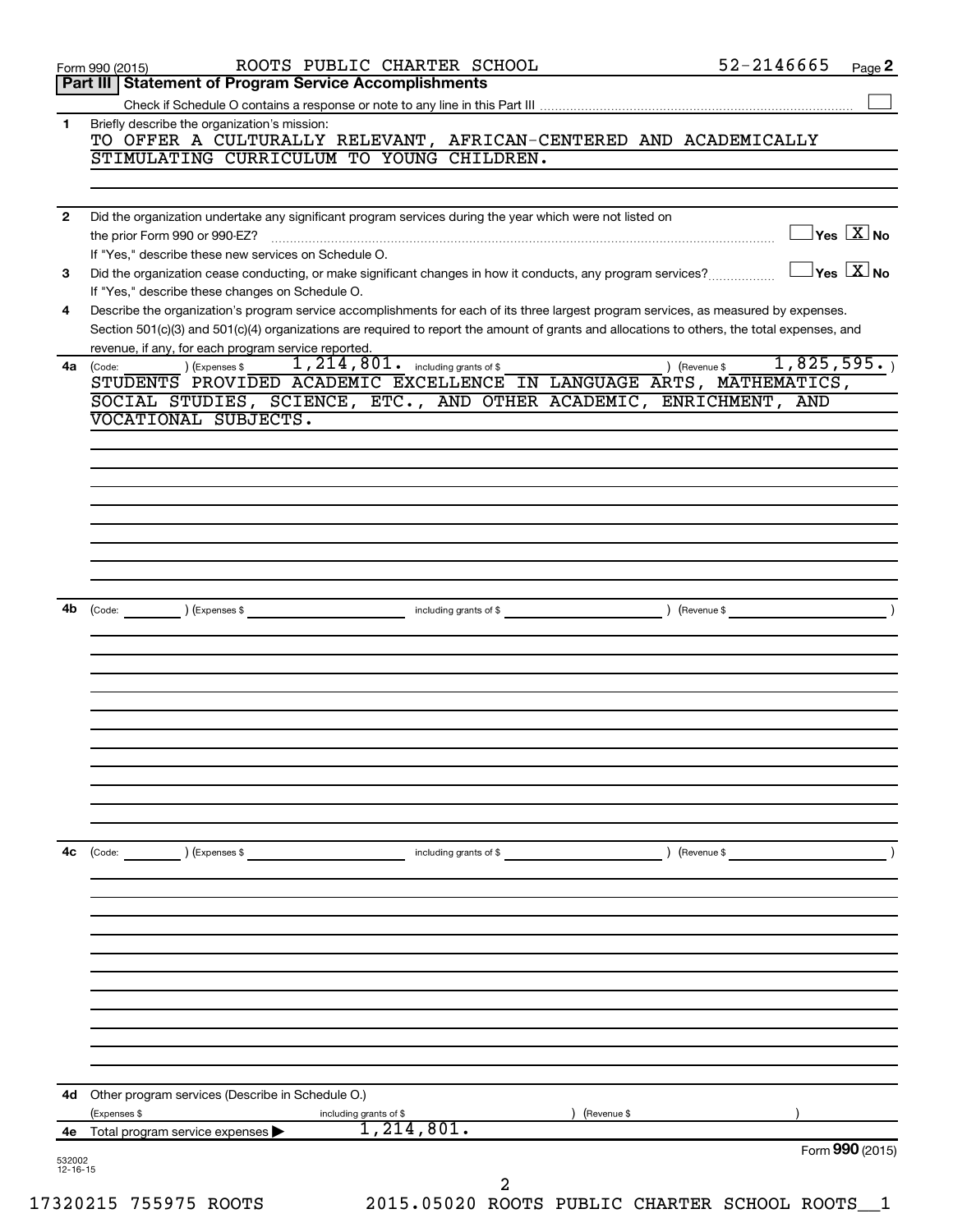| Form 990 (2015) |  |  |
|-----------------|--|--|

Form 990 (2015) Page ROOTS PUBLIC CHARTER SCHOOL 52-2146665

|     | <b>Part IV   Checklist of Required Schedules</b>                                                                                                                                                                                                                                                                                                                     |                 |                         |                         |
|-----|----------------------------------------------------------------------------------------------------------------------------------------------------------------------------------------------------------------------------------------------------------------------------------------------------------------------------------------------------------------------|-----------------|-------------------------|-------------------------|
|     |                                                                                                                                                                                                                                                                                                                                                                      |                 | Yes                     | No                      |
| 1.  | Is the organization described in section 501(c)(3) or 4947(a)(1) (other than a private foundation)?                                                                                                                                                                                                                                                                  |                 |                         |                         |
|     |                                                                                                                                                                                                                                                                                                                                                                      | 1               | X                       |                         |
| 2   | Is the organization required to complete Schedule B, Schedule of Contributors? [11] the organization required to complete Schedule B, Schedule of Contributors?                                                                                                                                                                                                      | $\mathbf{2}$    | $\overline{\mathbf{X}}$ |                         |
| З   | Did the organization engage in direct or indirect political campaign activities on behalf of or in opposition to candidates for                                                                                                                                                                                                                                      |                 |                         |                         |
|     |                                                                                                                                                                                                                                                                                                                                                                      | 3               |                         | x                       |
| 4   | Section 501(c)(3) organizations. Did the organization engage in lobbying activities, or have a section 501(h) election in effect                                                                                                                                                                                                                                     |                 |                         |                         |
|     |                                                                                                                                                                                                                                                                                                                                                                      | 4               |                         | X                       |
| 5   | Is the organization a section 501(c)(4), 501(c)(5), or 501(c)(6) organization that receives membership dues, assessments, or                                                                                                                                                                                                                                         |                 |                         |                         |
|     |                                                                                                                                                                                                                                                                                                                                                                      | 5               |                         | х                       |
| 6   | Did the organization maintain any donor advised funds or any similar funds or accounts for which donors have the right to                                                                                                                                                                                                                                            |                 |                         |                         |
|     | provide advice on the distribution or investment of amounts in such funds or accounts? If "Yes," complete Schedule D, Part I                                                                                                                                                                                                                                         | 6               |                         | х                       |
| 7   | Did the organization receive or hold a conservation easement, including easements to preserve open space,                                                                                                                                                                                                                                                            |                 |                         |                         |
|     |                                                                                                                                                                                                                                                                                                                                                                      | $\overline{7}$  |                         | х                       |
| 8   | Did the organization maintain collections of works of art, historical treasures, or other similar assets? If "Yes," complete                                                                                                                                                                                                                                         |                 |                         |                         |
|     |                                                                                                                                                                                                                                                                                                                                                                      | 8               |                         | X                       |
| 9   | Schedule D, Part III <b>Marting Community</b> Construction of the Construction of the Construction of the Construction of the Construction of the Construction of the Construction of the Construction of the Construction of the C<br>Did the organization report an amount in Part X, line 21, for escrow or custodial account liability, serve as a custodian for |                 |                         |                         |
|     | amounts not listed in Part X; or provide credit counseling, debt management, credit repair, or debt negotiation services?                                                                                                                                                                                                                                            |                 |                         |                         |
|     | If "Yes," complete Schedule D, Part IV                                                                                                                                                                                                                                                                                                                               | 9               |                         | х                       |
| 10  | Did the organization, directly or through a related organization, hold assets in temporarily restricted endowments, permanent                                                                                                                                                                                                                                        |                 |                         |                         |
|     |                                                                                                                                                                                                                                                                                                                                                                      | 10              |                         | х                       |
| 11  | If the organization's answer to any of the following questions is "Yes," then complete Schedule D, Parts VI, VII, VIII, IX, or X                                                                                                                                                                                                                                     |                 |                         |                         |
|     | as applicable.                                                                                                                                                                                                                                                                                                                                                       |                 |                         |                         |
|     | a Did the organization report an amount for land, buildings, and equipment in Part X, line 10? If "Yes," complete Schedule D,                                                                                                                                                                                                                                        |                 |                         |                         |
|     | Part VI                                                                                                                                                                                                                                                                                                                                                              | 11a             | х                       |                         |
|     | <b>b</b> Did the organization report an amount for investments - other securities in Part X, line 12 that is 5% or more of its total                                                                                                                                                                                                                                 |                 |                         |                         |
|     | assets reported in Part X, line 16? If "Yes," complete Schedule D, Part VII [11] [11] [12] [12] [12] [12] [12] [                                                                                                                                                                                                                                                     | 11 <sub>b</sub> | х                       |                         |
|     | c Did the organization report an amount for investments - program related in Part X, line 13 that is 5% or more of its total                                                                                                                                                                                                                                         |                 |                         |                         |
|     |                                                                                                                                                                                                                                                                                                                                                                      | 11c             |                         | х                       |
|     | d Did the organization report an amount for other assets in Part X, line 15 that is 5% or more of its total assets reported in                                                                                                                                                                                                                                       |                 |                         |                         |
|     |                                                                                                                                                                                                                                                                                                                                                                      | 11d             |                         | х                       |
|     | e Did the organization report an amount for other liabilities in Part X, line 25? If "Yes," complete Schedule D, Part X                                                                                                                                                                                                                                              | 11 <sub>c</sub> |                         | $\overline{\mathtt{x}}$ |
|     | f Did the organization's separate or consolidated financial statements for the tax year include a footnote that addresses                                                                                                                                                                                                                                            |                 |                         |                         |
|     | the organization's liability for uncertain tax positions under FIN 48 (ASC 740)? If "Yes," complete Schedule D, Part X                                                                                                                                                                                                                                               | 11f             | х                       |                         |
|     | 12a Did the organization obtain separate, independent audited financial statements for the tax year? If "Yes," complete                                                                                                                                                                                                                                              |                 |                         |                         |
|     | Schedule D, Parts XI and XII                                                                                                                                                                                                                                                                                                                                         | 12a             | х                       |                         |
|     | <b>b</b> Was the organization included in consolidated, independent audited financial statements for the tax year?                                                                                                                                                                                                                                                   |                 |                         |                         |
|     | If "Yes," and if the organization answered "No" to line 12a, then completing Schedule D, Parts XI and XII is optional <i>manum</i>                                                                                                                                                                                                                                   | 12 <sub>b</sub> |                         | х                       |
| 13  |                                                                                                                                                                                                                                                                                                                                                                      | 13              | X                       |                         |
| 14a |                                                                                                                                                                                                                                                                                                                                                                      | 14a             |                         | $\overline{\mathbf{x}}$ |
|     | <b>b</b> Did the organization have aggregate revenues or expenses of more than \$10,000 from grantmaking, fundraising, business,                                                                                                                                                                                                                                     |                 |                         |                         |
|     | investment, and program service activities outside the United States, or aggregate foreign investments valued at \$100,000                                                                                                                                                                                                                                           |                 |                         |                         |
|     |                                                                                                                                                                                                                                                                                                                                                                      | 14b             |                         | х                       |
| 15  | Did the organization report on Part IX, column (A), line 3, more than \$5,000 of grants or other assistance to or for any                                                                                                                                                                                                                                            |                 |                         |                         |
|     |                                                                                                                                                                                                                                                                                                                                                                      | 15              |                         | х                       |
| 16  | Did the organization report on Part IX, column (A), line 3, more than \$5,000 of aggregate grants or other assistance to                                                                                                                                                                                                                                             |                 |                         |                         |
|     |                                                                                                                                                                                                                                                                                                                                                                      | 16              |                         | х                       |
| 17  | Did the organization report a total of more than \$15,000 of expenses for professional fundraising services on Part IX,                                                                                                                                                                                                                                              |                 |                         |                         |
|     |                                                                                                                                                                                                                                                                                                                                                                      | 17              |                         | х                       |
| 18  | Did the organization report more than \$15,000 total of fundraising event gross income and contributions on Part VIII, lines                                                                                                                                                                                                                                         |                 |                         |                         |
|     |                                                                                                                                                                                                                                                                                                                                                                      | 18              |                         | х                       |
| 19  | Did the organization report more than \$15,000 of gross income from gaming activities on Part VIII, line 9a? If "Yes,"                                                                                                                                                                                                                                               |                 |                         |                         |
|     |                                                                                                                                                                                                                                                                                                                                                                      | 19              |                         | х                       |
|     |                                                                                                                                                                                                                                                                                                                                                                      |                 |                         |                         |

Form **990** (2015)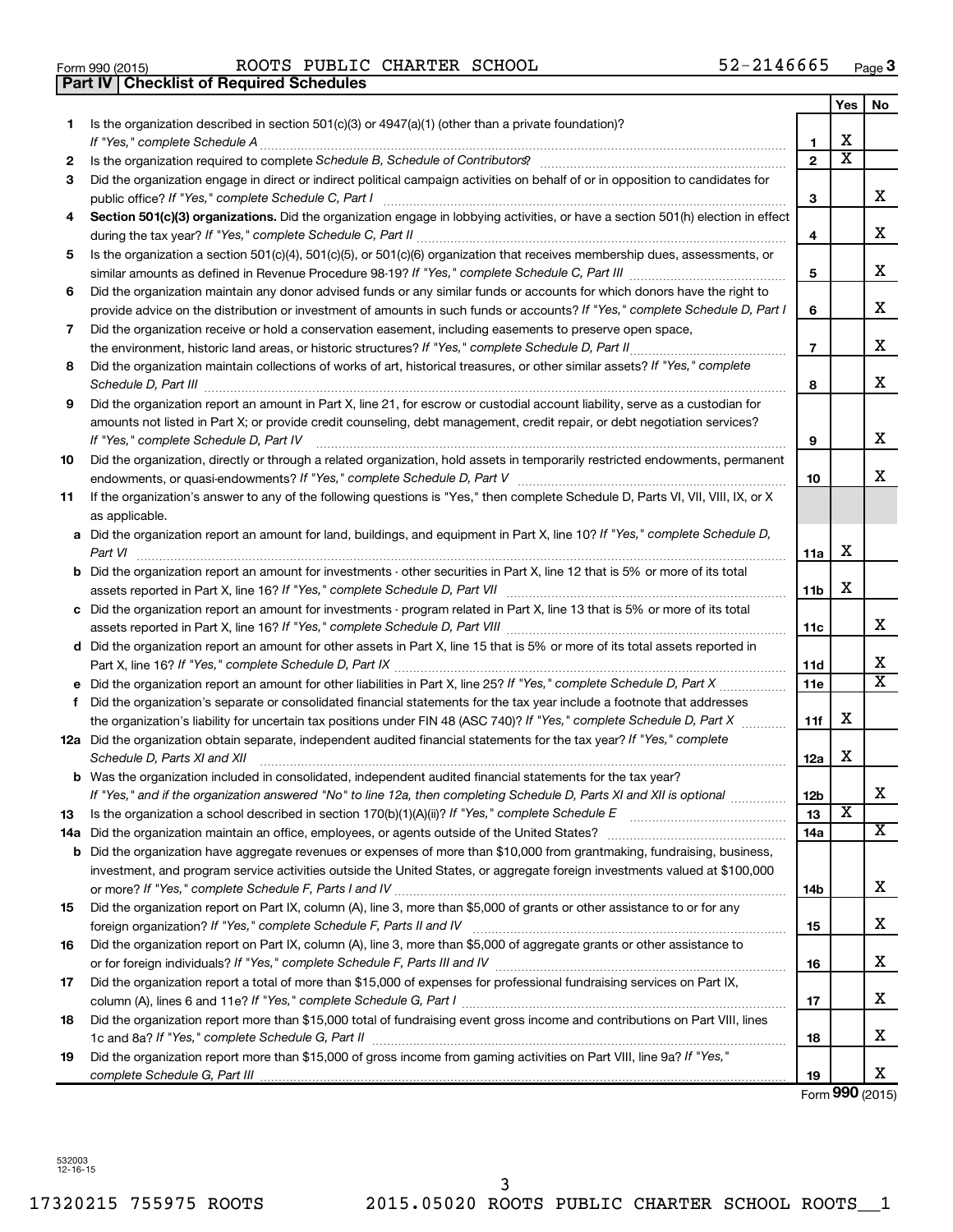|  | Form 990 (2015) |
|--|-----------------|

Form 990 (2015) Page ROOTS PUBLIC CHARTER SCHOOL 52-2146665

*(continued)* **Part IV Checklist of Required Schedules**

|     |                                                                                                                                     |                 | Yes                     | No                      |
|-----|-------------------------------------------------------------------------------------------------------------------------------------|-----------------|-------------------------|-------------------------|
| 20a | Did the organization operate one or more hospital facilities? If "Yes," complete Schedule H                                         | 20a             |                         | $\overline{\mathbf{X}}$ |
|     |                                                                                                                                     | 20 <sub>b</sub> |                         |                         |
| 21  | Did the organization report more than \$5,000 of grants or other assistance to any domestic organization or                         |                 |                         |                         |
|     |                                                                                                                                     | 21              |                         | х                       |
| 22  | Did the organization report more than \$5,000 of grants or other assistance to or for domestic individuals on                       |                 |                         |                         |
|     |                                                                                                                                     | 22              |                         | х                       |
| 23  | Did the organization answer "Yes" to Part VII, Section A, line 3, 4, or 5 about compensation of the organization's current          |                 |                         |                         |
|     | and former officers, directors, trustees, key employees, and highest compensated employees? If "Yes," complete                      |                 |                         |                         |
|     |                                                                                                                                     | 23              |                         | x                       |
|     | 24a Did the organization have a tax-exempt bond issue with an outstanding principal amount of more than \$100,000 as of the         |                 |                         |                         |
|     | last day of the year, that was issued after December 31, 2002? If "Yes," answer lines 24b through 24d and complete                  |                 |                         | x                       |
|     | Schedule K. If "No", go to line 25a                                                                                                 | 24a             |                         |                         |
| b   | Did the organization invest any proceeds of tax-exempt bonds beyond a temporary period exception?                                   | 24b             |                         |                         |
| с   | Did the organization maintain an escrow account other than a refunding escrow at any time during the year to defease                | 24c             |                         |                         |
|     | d Did the organization act as an "on behalf of" issuer for bonds outstanding at any time during the year?                           | 24d             |                         |                         |
|     | 25a Section 501(c)(3), 501(c)(4), and 501(c)(29) organizations. Did the organization engage in an excess benefit                    |                 |                         |                         |
|     |                                                                                                                                     | 25a             |                         | x                       |
|     | <b>b</b> Is the organization aware that it engaged in an excess benefit transaction with a disqualified person in a prior year, and |                 |                         |                         |
|     | that the transaction has not been reported on any of the organization's prior Forms 990 or 990-EZ? If "Yes," complete               |                 |                         |                         |
|     | Schedule L, Part I                                                                                                                  | 25b             |                         | x                       |
| 26  | Did the organization report any amount on Part X, line 5, 6, or 22 for receivables from or payables to any current or               |                 |                         |                         |
|     | former officers, directors, trustees, key employees, highest compensated employees, or disqualified persons? If "Yes,"              |                 |                         |                         |
|     | complete Schedule L, Part II                                                                                                        | 26              |                         | x                       |
| 27  | Did the organization provide a grant or other assistance to an officer, director, trustee, key employee, substantial                |                 |                         |                         |
|     | contributor or employee thereof, a grant selection committee member, or to a 35% controlled entity or family member                 |                 |                         |                         |
|     |                                                                                                                                     | 27              |                         | х                       |
| 28  | Was the organization a party to a business transaction with one of the following parties (see Schedule L, Part IV                   |                 |                         |                         |
|     | instructions for applicable filing thresholds, conditions, and exceptions):                                                         |                 |                         |                         |
| а   | A current or former officer, director, trustee, or key employee? If "Yes," complete Schedule L, Part IV                             | 28a             | х                       |                         |
| b   | A family member of a current or former officer, director, trustee, or key employee? If "Yes," complete Schedule L, Part IV          | 28 <sub>b</sub> | $\overline{\textbf{x}}$ |                         |
|     | c An entity of which a current or former officer, director, trustee, or key employee (or a family member thereof) was an officer,   |                 | X                       |                         |
|     | director, trustee, or direct or indirect owner? If "Yes," complete Schedule L, Part IV                                              | 28c<br>29       |                         | $\overline{\mathbf{x}}$ |
| 29  | Did the organization receive contributions of art, historical treasures, or other similar assets, or qualified conservation         |                 |                         |                         |
| 30  |                                                                                                                                     | 30              |                         | x                       |
| 31  | Did the organization liquidate, terminate, or dissolve and cease operations?                                                        |                 |                         |                         |
|     | If "Yes," complete Schedule N, Part I manufactured and all resources and the Ves," complete Schedule N, Part I                      | 31              |                         | х                       |
| 32  | Did the organization sell, exchange, dispose of, or transfer more than 25% of its net assets? If "Yes," complete                    |                 |                         |                         |
|     |                                                                                                                                     | 32              |                         | x                       |
| 33  | Did the organization own 100% of an entity disregarded as separate from the organization under Regulations                          |                 |                         |                         |
|     |                                                                                                                                     | 33              |                         | х                       |
| 34  | Was the organization related to any tax-exempt or taxable entity? If "Yes," complete Schedule R, Part II, III, or IV, and           |                 |                         |                         |
|     | Part V, line 1                                                                                                                      | 34              |                         | х                       |
| 35a |                                                                                                                                     | 35a             |                         | $\overline{\texttt{x}}$ |
|     | b If "Yes" to line 35a, did the organization receive any payment from or engage in any transaction with a controlled entity         |                 |                         |                         |
|     |                                                                                                                                     | 35 <sub>b</sub> |                         |                         |
| 36  | Section 501(c)(3) organizations. Did the organization make any transfers to an exempt non-charitable related organization?          |                 |                         |                         |
|     |                                                                                                                                     | 36              |                         | x                       |
| 37  | Did the organization conduct more than 5% of its activities through an entity that is not a related organization                    |                 |                         |                         |
|     |                                                                                                                                     | 37              |                         | x                       |
| 38  | Did the organization complete Schedule O and provide explanations in Schedule O for Part VI, lines 11b and 19?                      |                 | X                       |                         |
|     |                                                                                                                                     | 38              |                         |                         |

Form **990** (2015)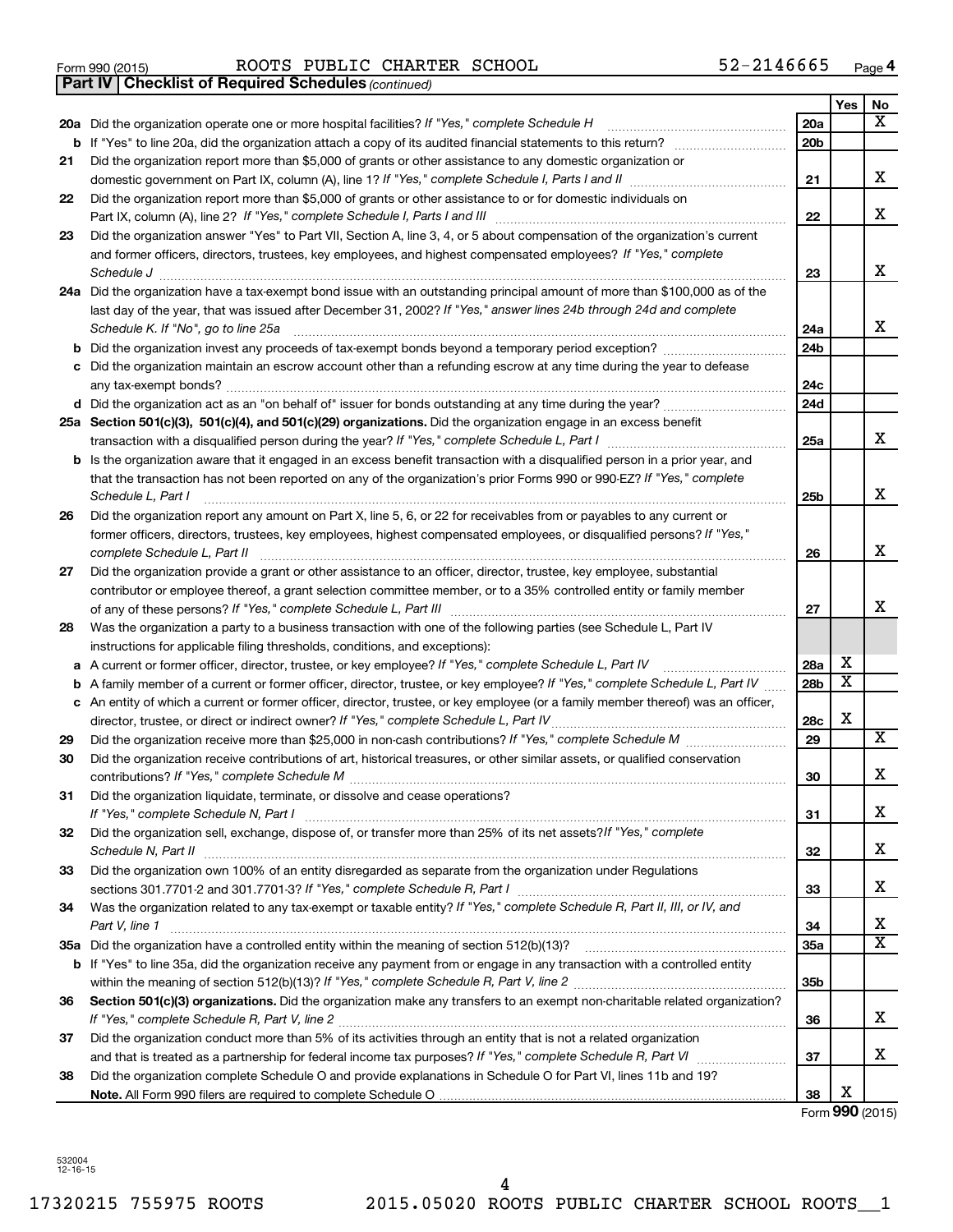|               | 52-2146665<br>ROOTS PUBLIC CHARTER SCHOOL<br>Form 990 (2015)                                                                                                                                          |                 |     | Page 5                  |
|---------------|-------------------------------------------------------------------------------------------------------------------------------------------------------------------------------------------------------|-----------------|-----|-------------------------|
| <b>Part V</b> | <b>Statements Regarding Other IRS Filings and Tax Compliance</b>                                                                                                                                      |                 |     |                         |
|               | Check if Schedule O contains a response or note to any line in this Part V                                                                                                                            |                 |     |                         |
|               |                                                                                                                                                                                                       |                 | Yes | No                      |
|               | 30<br>1a<br>1a Enter the number reported in Box 3 of Form 1096. Enter -0- if not applicable                                                                                                           |                 |     |                         |
| b             | Enter the number of Forms W-2G included in line 1a. Enter -0- if not applicable<br>1b                                                                                                                 |                 |     |                         |
| с             | Did the organization comply with backup withholding rules for reportable payments to vendors and reportable gaming                                                                                    |                 |     |                         |
|               |                                                                                                                                                                                                       | 1c              |     |                         |
|               | 2a Enter the number of employees reported on Form W-3, Transmittal of Wage and Tax Statements,                                                                                                        |                 |     |                         |
|               | 17<br>filed for the calendar year ending with or within the year covered by this return <i>manumumumum</i><br>2a                                                                                      |                 |     |                         |
| b             |                                                                                                                                                                                                       | 2 <sub>b</sub>  | х   |                         |
|               |                                                                                                                                                                                                       |                 |     |                         |
|               | 3a Did the organization have unrelated business gross income of \$1,000 or more during the year?                                                                                                      | 3a              |     | x                       |
| b             |                                                                                                                                                                                                       | 3 <sub>b</sub>  |     |                         |
|               | 4a At any time during the calendar year, did the organization have an interest in, or a signature or other authority over, a                                                                          |                 |     |                         |
|               | financial account in a foreign country (such as a bank account, securities account, or other financial account)?                                                                                      | 4a              |     | x                       |
|               | <b>b</b> If "Yes," enter the name of the foreign country: $\blacktriangleright$                                                                                                                       |                 |     |                         |
|               | See instructions for filing requirements for FinCEN Form 114, Report of Foreign Bank and Financial Accounts (FBAR).                                                                                   |                 |     |                         |
|               |                                                                                                                                                                                                       | 5a              |     | х                       |
| b             |                                                                                                                                                                                                       | 5 <sub>b</sub>  |     | $\overline{\mathtt{x}}$ |
| с             |                                                                                                                                                                                                       | 5 <sub>c</sub>  |     |                         |
|               | 6a Does the organization have annual gross receipts that are normally greater than \$100,000, and did the organization solicit                                                                        |                 |     |                         |
|               | any contributions that were not tax deductible as charitable contributions?                                                                                                                           | 6a              |     | x                       |
|               | <b>b</b> If "Yes," did the organization include with every solicitation an express statement that such contributions or gifts                                                                         |                 |     |                         |
|               | were not tax deductible?                                                                                                                                                                              | 6b              |     |                         |
| 7             | Organizations that may receive deductible contributions under section 170(c).                                                                                                                         |                 |     | x                       |
| а             | Did the organization receive a payment in excess of \$75 made partly as a contribution and partly for goods and services provided to the payor?                                                       | 7a<br>7b        |     |                         |
| b             | Did the organization sell, exchange, or otherwise dispose of tangible personal property for which it was required                                                                                     |                 |     |                         |
| с             | to file Form 8282?                                                                                                                                                                                    | 7c              |     | x                       |
| d             | 7d                                                                                                                                                                                                    |                 |     |                         |
| е             |                                                                                                                                                                                                       | 7e              |     |                         |
| f.            | Did the organization, during the year, pay premiums, directly or indirectly, on a personal benefit contract?                                                                                          | 7f              |     |                         |
| g             | If the organization received a contribution of qualified intellectual property, did the organization file Form 8899 as required?                                                                      | 7g              |     |                         |
|               | h If the organization received a contribution of cars, boats, airplanes, or other vehicles, did the organization file a Form 1098-C?                                                                  | 7h              |     |                         |
| 8             | Sponsoring organizations maintaining donor advised funds. Did a donor advised fund maintained by the                                                                                                  |                 |     |                         |
|               | sponsoring organization have excess business holdings at any time during the year?                                                                                                                    | 8               |     |                         |
| 9             | Sponsoring organizations maintaining donor advised funds.                                                                                                                                             |                 |     |                         |
| а             | Did the sponsoring organization make any taxable distributions under section 4966?<br>and a series of the contract of the contract of the contract of the contract of the contract of the contract of | 9а              |     |                         |
| b             |                                                                                                                                                                                                       | 9b              |     |                         |
| 10            | Section 501(c)(7) organizations. Enter:                                                                                                                                                               |                 |     |                         |
| а             | 10a                                                                                                                                                                                                   |                 |     |                         |
| b             | 10 <sub>b</sub><br>Gross receipts, included on Form 990, Part VIII, line 12, for public use of club facilities                                                                                        |                 |     |                         |
| 11            | Section 501(c)(12) organizations. Enter:                                                                                                                                                              |                 |     |                         |
| а             | 11a                                                                                                                                                                                                   |                 |     |                         |
| b             | Gross income from other sources (Do not net amounts due or paid to other sources against                                                                                                              |                 |     |                         |
|               | 11 <sub>b</sub>                                                                                                                                                                                       |                 |     |                         |
|               | 12a Section 4947(a)(1) non-exempt charitable trusts. Is the organization filing Form 990 in lieu of Form 1041?<br>12b                                                                                 | 12a             |     |                         |
| b             | If "Yes," enter the amount of tax-exempt interest received or accrued during the year                                                                                                                 |                 |     |                         |
| 13<br>а       | Section 501(c)(29) qualified nonprofit health insurance issuers.                                                                                                                                      | 13a             |     |                         |
|               | Note. See the instructions for additional information the organization must report on Schedule O.                                                                                                     |                 |     |                         |
| b             | Enter the amount of reserves the organization is required to maintain by the states in which the                                                                                                      |                 |     |                         |
|               | 13 <sub>b</sub>                                                                                                                                                                                       |                 |     |                         |
| с             | 13c                                                                                                                                                                                                   |                 |     |                         |
| 14a           | Did the organization receive any payments for indoor tanning services during the tax year?                                                                                                            | 14a             |     | X                       |
|               |                                                                                                                                                                                                       | 14 <sub>b</sub> |     |                         |
|               |                                                                                                                                                                                                       |                 |     | $Form$ QQ $\cap$ (2015) |

|  |  | Form 990 (2015) |
|--|--|-----------------|
|--|--|-----------------|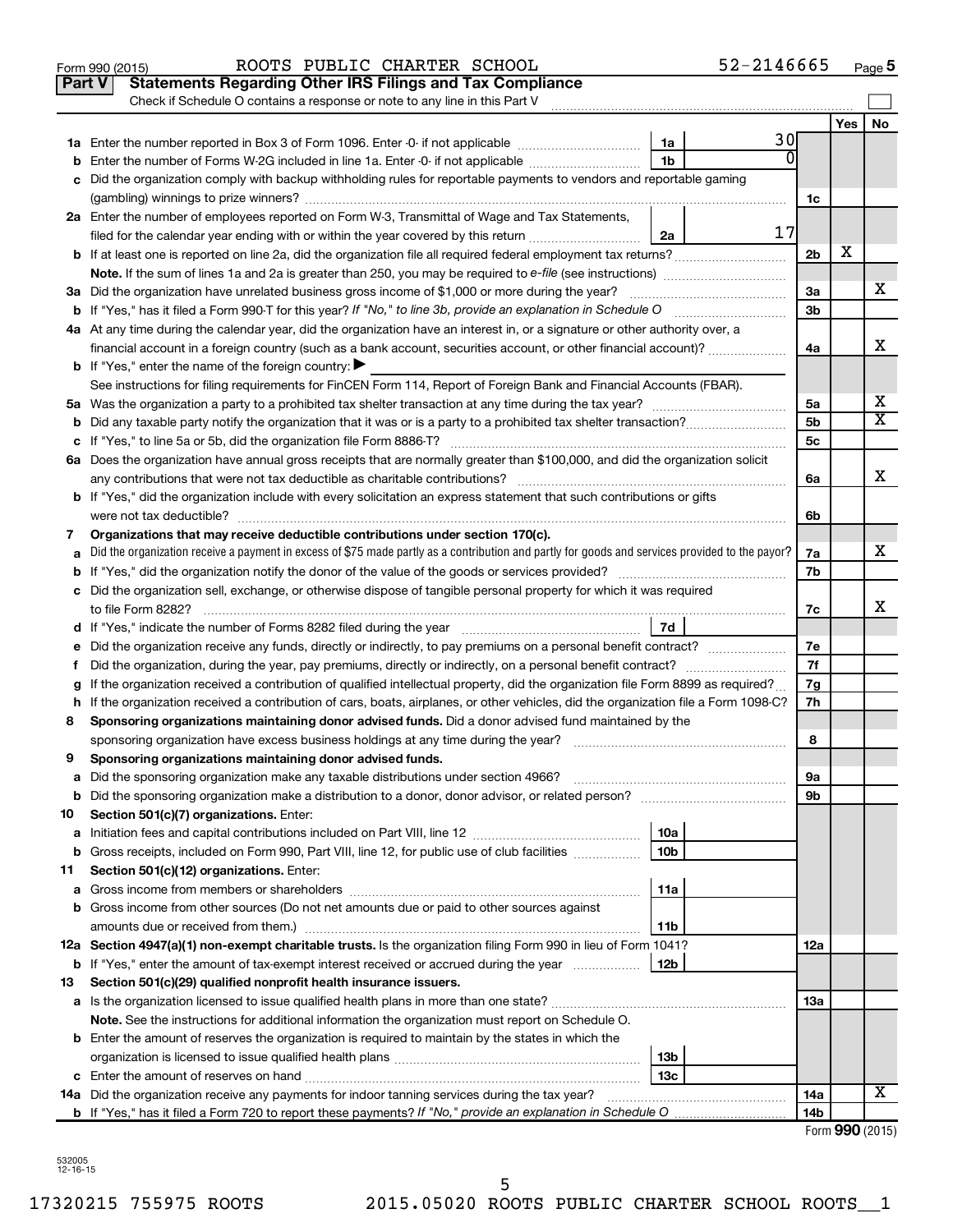| Form 990 (2015) |  |
|-----------------|--|
|-----------------|--|

Form 990 (2015) Page ROOTS PUBLIC CHARTER SCHOOL 52-2146665

**6**

**Part VI** Governance, Management, and Disclosure For each "Yes" response to lines 2 through 7b below, and for a "No" response *to line 8a, 8b, or 10b below, describe the circumstances, processes, or changes in Schedule O. See instructions.*

|     |                                                                                                                                                                                                                  |                 |                         | $\mathbf{X}$            |
|-----|------------------------------------------------------------------------------------------------------------------------------------------------------------------------------------------------------------------|-----------------|-------------------------|-------------------------|
|     | Section A. Governing Body and Management                                                                                                                                                                         |                 |                         |                         |
|     |                                                                                                                                                                                                                  |                 | Yes                     | No                      |
|     | <b>1a</b> Enter the number of voting members of the governing body at the end of the tax year<br>1a                                                                                                              |                 |                         |                         |
|     | If there are material differences in voting rights among members of the governing body, or if the governing                                                                                                      |                 |                         |                         |
|     | body delegated broad authority to an executive committee or similar committee, explain in Schedule O.                                                                                                            |                 |                         |                         |
| b   | Enter the number of voting members included in line 1a, above, who are independent<br>1b                                                                                                                         |                 |                         |                         |
| 2   | Did any officer, director, trustee, or key employee have a family relationship or a business relationship with any other                                                                                         |                 |                         |                         |
|     | officer, director, trustee, or key employee?                                                                                                                                                                     | 2               |                         | х                       |
| 3   | Did the organization delegate control over management duties customarily performed by or under the direct supervision                                                                                            |                 |                         |                         |
|     |                                                                                                                                                                                                                  | З               |                         | x                       |
| 4   | Did the organization make any significant changes to its governing documents since the prior Form 990 was filed?                                                                                                 | 4               |                         | $\overline{\textbf{x}}$ |
| 5   |                                                                                                                                                                                                                  | 5               |                         | $\overline{\textbf{X}}$ |
| 6   | Did the organization have members or stockholders?                                                                                                                                                               | 6               |                         | $\overline{\textbf{X}}$ |
| 7a  | Did the organization have members, stockholders, or other persons who had the power to elect or appoint one or                                                                                                   |                 |                         |                         |
|     |                                                                                                                                                                                                                  | 7a              |                         | х                       |
|     | <b>b</b> Are any governance decisions of the organization reserved to (or subject to approval by) members, stockholders, or                                                                                      |                 |                         |                         |
|     | persons other than the governing body?                                                                                                                                                                           | 7b              |                         | X.                      |
| 8   | Did the organization contemporaneously document the meetings held or written actions undertaken during the year by the following:                                                                                |                 |                         |                         |
| a   | The governing body?                                                                                                                                                                                              | 8а              | х                       |                         |
| b   |                                                                                                                                                                                                                  | 8b              | $\overline{\mathbf{x}}$ |                         |
| 9   | Is there any officer, director, trustee, or key employee listed in Part VII, Section A, who cannot be reached at the                                                                                             |                 |                         |                         |
|     |                                                                                                                                                                                                                  | 9               |                         | х                       |
|     | <b>Section B. Policies</b> (This Section B requests information about policies not required by the Internal Revenue Code.)                                                                                       |                 |                         |                         |
|     |                                                                                                                                                                                                                  |                 | Yes                     | No                      |
|     |                                                                                                                                                                                                                  | 10a             |                         | х                       |
|     | <b>b</b> If "Yes," did the organization have written policies and procedures governing the activities of such chapters, affiliates,                                                                              |                 |                         |                         |
|     |                                                                                                                                                                                                                  | 10 <sub>b</sub> |                         |                         |
|     | 11a Has the organization provided a complete copy of this Form 990 to all members of its governing body before filing the form?                                                                                  | 11a             | X                       |                         |
|     | <b>b</b> Describe in Schedule O the process, if any, used by the organization to review this Form 990.                                                                                                           |                 |                         |                         |
| 12a | Did the organization have a written conflict of interest policy? If "No," go to line 13                                                                                                                          | 12a             | X                       |                         |
| b   | Were officers, directors, or trustees, and key employees required to disclose annually interests that could give rise to conflicts?                                                                              | 12 <sub>b</sub> | х                       |                         |
| с   | Did the organization regularly and consistently monitor and enforce compliance with the policy? If "Yes," describe                                                                                               |                 |                         |                         |
|     | in Schedule O how this was done                                                                                                                                                                                  | 12c             |                         | х                       |
| 13  | Did the organization have a written whistleblower policy?                                                                                                                                                        | 13              | $\overline{\mathbf{X}}$ |                         |
| 14  |                                                                                                                                                                                                                  | 14              | $\overline{\mathbf{X}}$ |                         |
| 15  | Did the process for determining compensation of the following persons include a review and approval by independent                                                                                               |                 |                         |                         |
|     | persons, comparability data, and contemporaneous substantiation of the deliberation and decision?                                                                                                                |                 |                         |                         |
|     | The organization's CEO, Executive Director, or top management official manufactured content of the organization's CEO, Executive Director, or top management official manufactured content of the organization's | 15a             |                         | x                       |
|     |                                                                                                                                                                                                                  | 15b             |                         | $\overline{\textbf{X}}$ |
|     | If "Yes" to line 15a or 15b, describe the process in Schedule O (see instructions).                                                                                                                              |                 |                         |                         |
|     | <b>16a</b> Did the organization invest in, contribute assets to, or participate in a joint venture or similar arrangement with a                                                                                 |                 |                         |                         |
|     | taxable entity during the year?                                                                                                                                                                                  | 16a             |                         | х                       |
|     | b If "Yes," did the organization follow a written policy or procedure requiring the organization to evaluate its participation                                                                                   |                 |                         |                         |
|     | in joint venture arrangements under applicable federal tax law, and take steps to safeguard the organization's                                                                                                   |                 |                         |                         |
|     | exempt status with respect to such arrangements?                                                                                                                                                                 | 16b             |                         |                         |
|     | <b>Section C. Disclosure</b>                                                                                                                                                                                     |                 |                         |                         |
| 17  | List the states with which a copy of this Form 990 is required to be filed $\blacktriangleright DC$                                                                                                              |                 |                         |                         |
| 18  | Section 6104 requires an organization to make its Forms 1023 (or 1024 if applicable), 990, and 990-T (Section 501(c)(3)s only) available                                                                         |                 |                         |                         |
|     | for public inspection. Indicate how you made these available. Check all that apply.                                                                                                                              |                 |                         |                         |
|     | $\lfloor \underline{X} \rfloor$ Upon request<br>Own website<br>Another's website<br>Other (explain in Schedule O)                                                                                                |                 |                         |                         |
| 19  | Describe in Schedule O whether (and if so, how) the organization made its governing documents, conflict of interest policy, and financial                                                                        |                 |                         |                         |
|     | statements available to the public during the tax year.                                                                                                                                                          |                 |                         |                         |
| 20  | State the name, address, and telephone number of the person who possesses the organization's books and records:                                                                                                  |                 |                         |                         |
|     | ROOTS PUBLIC CHARTER SCHOOL - 202-882-8073                                                                                                                                                                       |                 |                         |                         |
|     | 15 KENNEDY STREET NW, WASHINGTON, DC<br>20011                                                                                                                                                                    |                 |                         |                         |
|     | 532006 12-16-15                                                                                                                                                                                                  |                 |                         | Form 990 (2015)         |
|     | 6                                                                                                                                                                                                                |                 |                         |                         |
|     |                                                                                                                                                                                                                  |                 |                         |                         |

17320215 755975 ROOTS 2015.05020 ROOTS PUBLIC CHARTER SCHOOL ROOTS\_\_1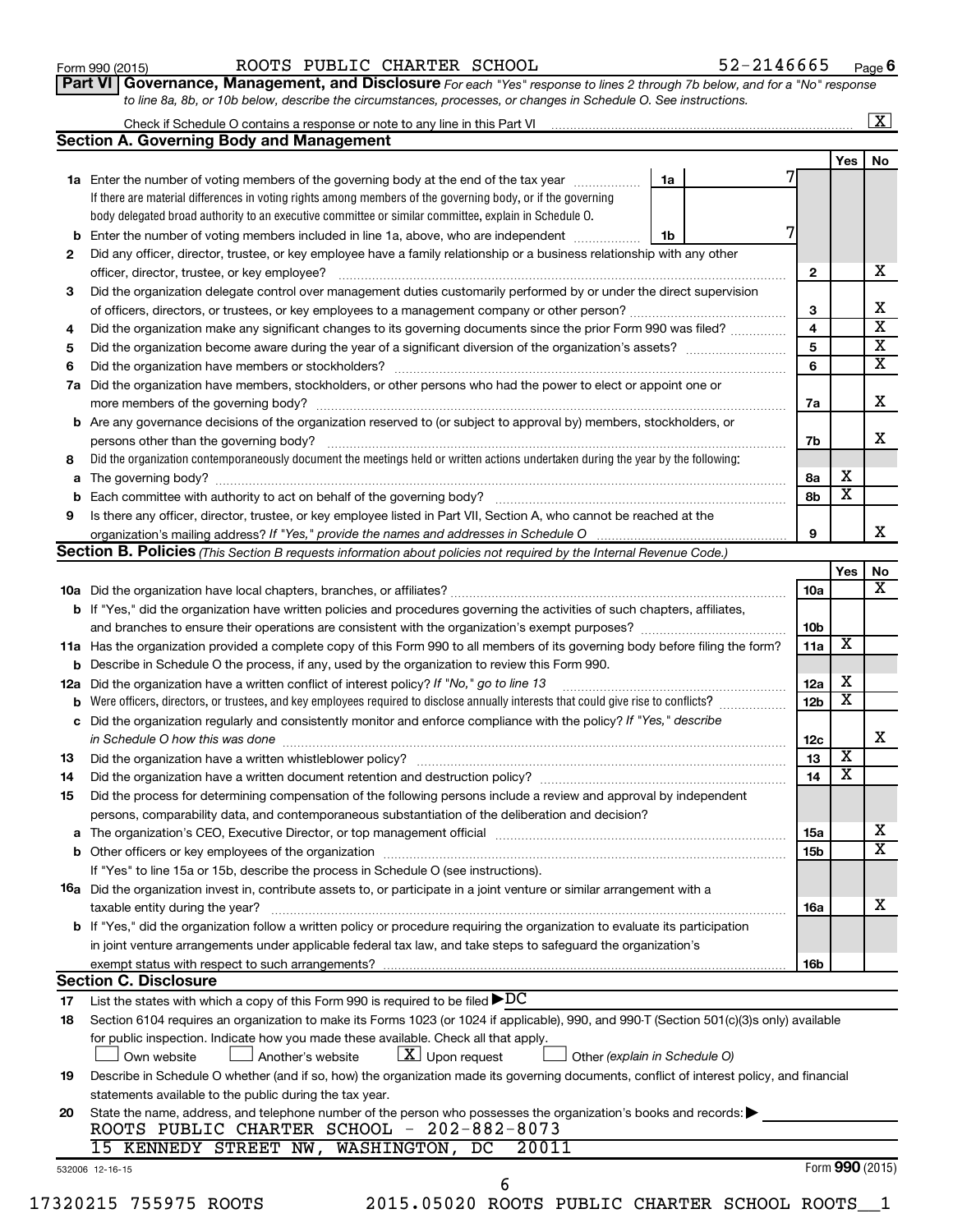$\Box$ 

| Part VII Compensation of Officers, Directors, Trustees, Key Employees, Highest Compensated |  |  |
|--------------------------------------------------------------------------------------------|--|--|
| <b>Employees, and Independent Contractors</b>                                              |  |  |

Check if Schedule O contains a response or note to any line in this Part VII

**Section A. Officers, Directors, Trustees, Key Employees, and Highest Compensated Employees**

**1a**  Complete this table for all persons required to be listed. Report compensation for the calendar year ending with or within the organization's tax year.

**•** List all of the organization's current officers, directors, trustees (whether individuals or organizations), regardless of amount of compensation. Enter -0- in columns  $(D)$ ,  $(E)$ , and  $(F)$  if no compensation was paid.

**•** List all of the organization's **current** key employees, if any. See instructions for definition of "key employee."

**•** List the organization's five current highest compensated employees (other than an officer, director, trustee, or key employee) who received reportable compensation (Box 5 of Form W-2 and/or Box 7 of Form 1099-MISC) of more than \$100,000 from the organization and any related organizations.

**•** List all of the organization's former officers, key employees, and highest compensated employees who received more than \$100,000 of reportable compensation from the organization and any related organizations.

**•** List all of the organization's former directors or trustees that received, in the capacity as a former director or trustee of the organization, more than \$10,000 of reportable compensation from the organization and any related organizations.

List persons in the following order: individual trustees or directors; institutional trustees; officers; key employees; highest compensated employees; and former such persons.

Check this box if neither the organization nor any related organization compensated any current officer, director, or trustee.  $\Box$ 

| (A)                            | (B)               | (C)                                                                                                         |                 |             |              |                                   |        | (D)                  | (E)                          | (F)                |
|--------------------------------|-------------------|-------------------------------------------------------------------------------------------------------------|-----------------|-------------|--------------|-----------------------------------|--------|----------------------|------------------------------|--------------------|
| Name and Title                 | Average           | Position<br>(do not check more than one<br>box, unless person is both an<br>officer and a director/trustee) |                 |             |              |                                   |        | Reportable           | Reportable                   | Estimated          |
|                                | hours per<br>week |                                                                                                             |                 |             |              |                                   |        | compensation<br>from | compensation<br>from related | amount of<br>other |
|                                | (list any         |                                                                                                             |                 |             |              |                                   |        | the                  | organizations                | compensation       |
|                                | hours for         |                                                                                                             |                 |             |              |                                   |        | organization         | (W-2/1099-MISC)              | from the           |
|                                | related           |                                                                                                             | trustee         |             |              | Highest compensated<br>  employee |        | (W-2/1099-MISC)      |                              | organization       |
|                                | organizations     |                                                                                                             |                 |             |              |                                   |        |                      |                              | and related        |
|                                | below             | Individual trustee or director                                                                              | Institutional t | Officer     | Key employee |                                   | Former |                      |                              | organizations      |
| (1)<br>GILDA SHERROD-ALI       | line)<br>1.00     |                                                                                                             |                 |             |              |                                   |        |                      |                              |                    |
| CHAIRPERSON                    |                   | $\mathbf X$                                                                                                 |                 | $\mathbf x$ |              |                                   |        | 0.                   | 23,610.                      | $0 \cdot$          |
| (2)<br><b>JESSE SHARPE</b>     | 1.00              |                                                                                                             |                 |             |              |                                   |        |                      |                              |                    |
| TREASURER                      |                   | X                                                                                                           |                 | $\mathbf X$ |              |                                   |        | $\mathbf 0$ .        | $\mathbf 0$ .                | $\boldsymbol{0}$ . |
| DR. OTTO C. WILSON<br>(3)      | 1.00              |                                                                                                             |                 |             |              |                                   |        |                      |                              |                    |
| <b>MEMBER</b>                  |                   | X                                                                                                           |                 |             |              |                                   |        | $\mathbf 0$ .        | 0.                           | $\mathbf 0$ .      |
| PATRICIA MITCHELL<br>(4)       | 1.00              |                                                                                                             |                 |             |              |                                   |        |                      |                              |                    |
| <b>MEMBER</b>                  |                   | $\mathbf X$                                                                                                 |                 |             |              |                                   |        | $\mathbf 0$ .        | $\mathbf 0$ .                | $\mathbf 0$ .      |
| (5)<br>CAMERON POLES           | 1.00              |                                                                                                             |                 |             |              |                                   |        |                      |                              |                    |
| <b>MEMBER</b>                  |                   | $\mathbf X$                                                                                                 |                 |             |              |                                   |        | $\mathbf 0$ .        | $\mathbf 0$ .                | $\mathbf 0$ .      |
| (6)<br>JANINE NIXON            | 1.00              |                                                                                                             |                 |             |              |                                   |        |                      |                              |                    |
| <b>SECRETARY</b>               |                   | $\mathbf X$                                                                                                 |                 | X           |              |                                   |        | $\mathbf 0$ .        | $\mathbf 0$ .                | $\boldsymbol{0}$ . |
| SHEILA EVANS<br>(7)            | 1.00              |                                                                                                             |                 |             |              |                                   |        |                      |                              |                    |
| <b>MEMBER</b>                  |                   | X                                                                                                           |                 |             |              |                                   |        | $\mathbf 0$ .        | $\mathbf 0$ .                | 0.                 |
| <b>BENIDA THOMPSON</b><br>(8)  | 40.00             |                                                                                                             |                 |             |              |                                   |        |                      |                              |                    |
| PRINCIPAL                      |                   |                                                                                                             |                 | $\mathbf X$ |              |                                   |        | 110,018.             | $\mathbf 0$ .                | 720.               |
| ROSEANNA OFOEGBU-NWAOGU<br>(9) | 40.00             |                                                                                                             |                 |             |              |                                   |        |                      |                              |                    |
| CHIEF FINANCIAL OFFICER        |                   |                                                                                                             |                 | $\mathbf X$ |              |                                   |        | 110,018.             | 0.                           | 720.               |
| (10) WINIFRED WRIGHT           | 40.00             |                                                                                                             |                 |             |              |                                   |        |                      |                              |                    |
| DIRECTOR OF PROGRAM COMPLI     |                   |                                                                                                             |                 |             |              | $\mathbf X$                       |        | 102,770.             | 0.                           | 720.               |
| (11) RASHEKI KUYKENDALL        | 40.00             |                                                                                                             |                 |             |              |                                   |        |                      |                              |                    |
| VICE PRINCIPAL                 |                   |                                                                                                             |                 |             |              | $\mathbf X$                       |        | 110,018.             | 0.                           | 720.               |
|                                |                   |                                                                                                             |                 |             |              |                                   |        |                      |                              |                    |
|                                |                   |                                                                                                             |                 |             |              |                                   |        |                      |                              |                    |
|                                |                   |                                                                                                             |                 |             |              |                                   |        |                      |                              |                    |
|                                |                   |                                                                                                             |                 |             |              |                                   |        |                      |                              |                    |
|                                |                   |                                                                                                             |                 |             |              |                                   |        |                      |                              |                    |
|                                |                   |                                                                                                             |                 |             |              |                                   |        |                      |                              |                    |
|                                |                   |                                                                                                             |                 |             |              |                                   |        |                      |                              |                    |
|                                |                   |                                                                                                             |                 |             |              |                                   |        |                      |                              |                    |
|                                |                   |                                                                                                             |                 |             |              |                                   |        |                      |                              |                    |
|                                |                   |                                                                                                             |                 |             |              |                                   |        |                      |                              |                    |

7

532007 12-16-15

Form (2015) **990**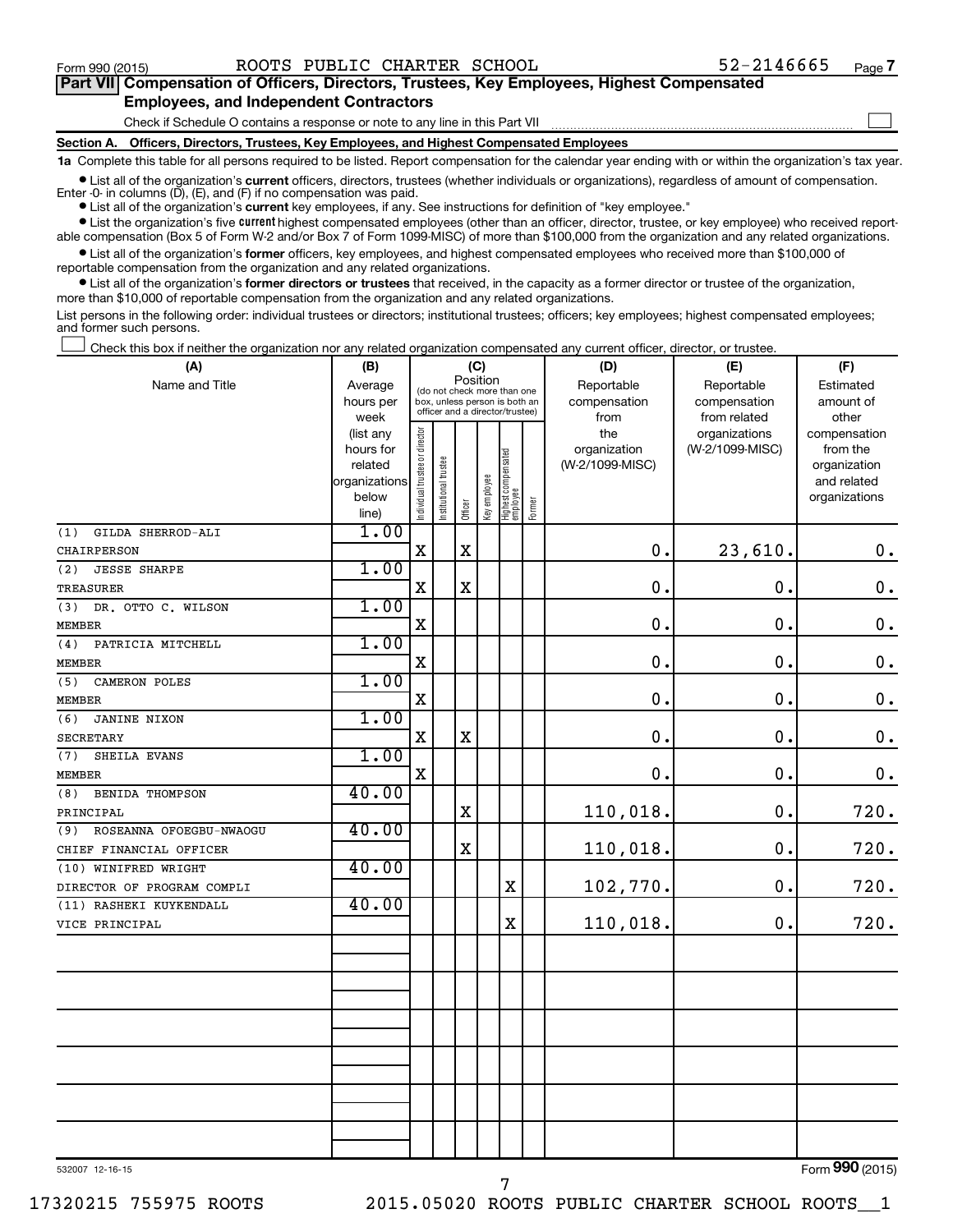| Form 990 (2015)                           | ROOTS PUBLIC CHARTER SCHOOL                                                                                                                                                                                                                            |                                                                      |                               |                       |                 |              |                                                                                                 |        |                                           | 52-2146665                                        |    |                     |                                                                          | Page 8                     |
|-------------------------------------------|--------------------------------------------------------------------------------------------------------------------------------------------------------------------------------------------------------------------------------------------------------|----------------------------------------------------------------------|-------------------------------|-----------------------|-----------------|--------------|-------------------------------------------------------------------------------------------------|--------|-------------------------------------------|---------------------------------------------------|----|---------------------|--------------------------------------------------------------------------|----------------------------|
| <b>Part VII</b>                           | Section A. Officers, Directors, Trustees, Key Employees, and Highest Compensated Employees (continued)                                                                                                                                                 |                                                                      |                               |                       |                 |              |                                                                                                 |        |                                           |                                                   |    |                     |                                                                          |                            |
|                                           | (A)<br>Name and title                                                                                                                                                                                                                                  | (B)<br>Average<br>hours per<br>week                                  |                               |                       | (C)<br>Position |              | (do not check more than one<br>box, unless person is both an<br>officer and a director/trustee) |        | (D)<br>Reportable<br>compensation<br>from | (E)<br>Reportable<br>compensation<br>from related |    |                     | (F)<br>Estimated<br>amount of<br>other                                   |                            |
|                                           |                                                                                                                                                                                                                                                        | (list any<br>hours for<br>related<br>organizations<br>below<br>line) | ndividual trustee or director | Institutional trustee | Officer         | Key employee | Highest compensated<br>  employee                                                               | Former | the<br>organization<br>(W-2/1099-MISC)    | organizations<br>(W-2/1099-MISC)                  |    |                     | compensation<br>from the<br>organization<br>and related<br>organizations |                            |
|                                           |                                                                                                                                                                                                                                                        |                                                                      |                               |                       |                 |              |                                                                                                 |        |                                           |                                                   |    |                     |                                                                          |                            |
|                                           |                                                                                                                                                                                                                                                        |                                                                      |                               |                       |                 |              |                                                                                                 |        |                                           |                                                   |    |                     |                                                                          |                            |
|                                           |                                                                                                                                                                                                                                                        |                                                                      |                               |                       |                 |              |                                                                                                 |        |                                           |                                                   |    |                     |                                                                          |                            |
|                                           |                                                                                                                                                                                                                                                        |                                                                      |                               |                       |                 |              |                                                                                                 |        |                                           |                                                   |    |                     |                                                                          |                            |
|                                           |                                                                                                                                                                                                                                                        |                                                                      |                               |                       |                 |              |                                                                                                 |        |                                           |                                                   |    |                     |                                                                          |                            |
|                                           |                                                                                                                                                                                                                                                        |                                                                      |                               |                       |                 |              |                                                                                                 |        |                                           |                                                   |    |                     |                                                                          |                            |
|                                           |                                                                                                                                                                                                                                                        |                                                                      |                               |                       |                 |              |                                                                                                 |        |                                           |                                                   |    |                     |                                                                          |                            |
|                                           |                                                                                                                                                                                                                                                        |                                                                      |                               |                       |                 |              |                                                                                                 |        | 432,824.                                  | 23,610.                                           |    |                     |                                                                          | 2,880.                     |
|                                           |                                                                                                                                                                                                                                                        |                                                                      |                               |                       |                 |              |                                                                                                 |        | $\overline{0}$ .<br>432,824.              | 23,610.                                           | σ. |                     |                                                                          | $\overline{0}$ .<br>2,880. |
| 2                                         | Total number of individuals (including but not limited to those listed above) who received more than \$100,000 of reportable<br>compensation from the organization $\blacktriangleright$                                                               |                                                                      |                               |                       |                 |              |                                                                                                 |        |                                           |                                                   |    |                     |                                                                          | 4                          |
| 3                                         | Did the organization list any former officer, director, or trustee, key employee, or highest compensated employee on                                                                                                                                   |                                                                      |                               |                       |                 |              |                                                                                                 |        |                                           |                                                   |    |                     | Yes                                                                      | No                         |
|                                           |                                                                                                                                                                                                                                                        |                                                                      |                               |                       |                 |              |                                                                                                 |        |                                           |                                                   |    | 3                   |                                                                          | х                          |
|                                           | For any individual listed on line 1a, is the sum of reportable compensation and other compensation from the organization<br>and related organizations greater than \$150,000? If "Yes," complete Schedule J for such individual                        |                                                                      |                               |                       |                 |              |                                                                                                 |        |                                           |                                                   |    | 4                   |                                                                          | Х                          |
| 5                                         | Did any person listed on line 1a receive or accrue compensation from any unrelated organization or individual for services                                                                                                                             |                                                                      |                               |                       |                 |              |                                                                                                 |        |                                           |                                                   |    | 5                   |                                                                          | X                          |
| <b>Section B. Independent Contractors</b> |                                                                                                                                                                                                                                                        |                                                                      |                               |                       |                 |              |                                                                                                 |        |                                           |                                                   |    |                     |                                                                          |                            |
| 1.                                        | Complete this table for your five highest compensated independent contractors that received more than \$100,000 of compensation from<br>the organization. Report compensation for the calendar year ending with or within the organization's tax year. |                                                                      |                               |                       |                 |              |                                                                                                 |        |                                           |                                                   |    |                     |                                                                          |                            |
|                                           | (A)<br>Name and business address                                                                                                                                                                                                                       |                                                                      |                               |                       |                 |              |                                                                                                 |        | (B)<br>Description of services            |                                                   |    | (C)<br>Compensation |                                                                          |                            |
|                                           | 15 KENNEDY STREET ASSOCIATES, 6245 NORTH<br>CAPITAL STREET, WASHINGTON, DC 20012                                                                                                                                                                       |                                                                      |                               |                       |                 |              |                                                                                                 |        | LEASE                                     |                                                   |    |                     | 189,254.                                                                 |                            |
|                                           | ROOTS ACTIVITY LEARNING CENTER, 6222<br>CAPITAL STREET, WASHINGTON, DC 20011                                                                                                                                                                           |                                                                      |                               |                       |                 |              | <b>NORTH</b>                                                                                    |        | LEASE                                     |                                                   |    |                     | 130,049.                                                                 |                            |
| <b>JIMMY'S CATERING</b>                   | 2301 APACHE STREET, ADELPHI, MD                                                                                                                                                                                                                        |                                                                      |                               | 20783                 |                 |              |                                                                                                 |        | FOOD CATERING                             |                                                   |    |                     | 109,982.                                                                 |                            |
|                                           |                                                                                                                                                                                                                                                        |                                                                      |                               |                       |                 |              |                                                                                                 |        |                                           |                                                   |    |                     |                                                                          |                            |
| 2                                         | Total number of independent contractors (including but not limited to those listed above) who received more than                                                                                                                                       |                                                                      |                               |                       |                 |              |                                                                                                 |        |                                           |                                                   |    |                     |                                                                          |                            |
|                                           | \$100,000 of compensation from the organization                                                                                                                                                                                                        |                                                                      |                               |                       |                 |              | 3                                                                                               |        |                                           |                                                   |    |                     |                                                                          | $Form$ 990 (2015)          |

| 532008        |  |
|---------------|--|
| $2 - 16 - 15$ |  |

8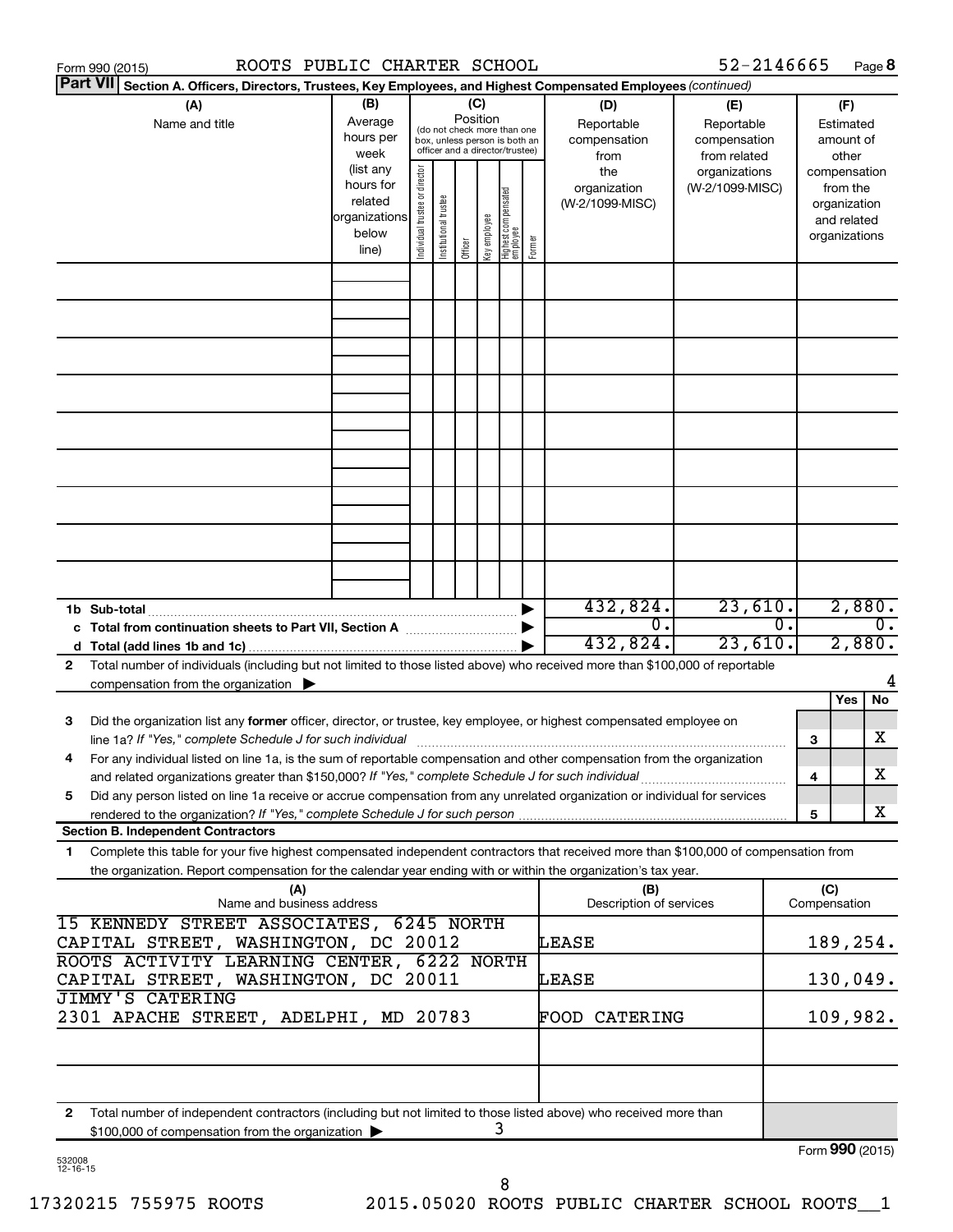|                                                           | <b>Part VIII</b> | <b>Statement of Revenue</b>                                                                                                                                                                                                                     |                |                                |                                                        |                                          |                                  |                                                                    |
|-----------------------------------------------------------|------------------|-------------------------------------------------------------------------------------------------------------------------------------------------------------------------------------------------------------------------------------------------|----------------|--------------------------------|--------------------------------------------------------|------------------------------------------|----------------------------------|--------------------------------------------------------------------|
|                                                           |                  |                                                                                                                                                                                                                                                 |                |                                |                                                        |                                          |                                  |                                                                    |
|                                                           |                  |                                                                                                                                                                                                                                                 |                |                                | Total revenue                                          | Related or<br>exempt function<br>revenue | Unrelated<br>business<br>revenue | (D)<br>Revenue excluded<br>from tax under<br>sections<br>512 - 514 |
| Contributions, Gifts, Grants<br>and Other Similar Amounts |                  | 1 a Federated campaigns                                                                                                                                                                                                                         | 1a             |                                |                                                        |                                          |                                  |                                                                    |
|                                                           |                  |                                                                                                                                                                                                                                                 | 1b             |                                |                                                        |                                          |                                  |                                                                    |
|                                                           |                  | c Fundraising events                                                                                                                                                                                                                            | 1c             |                                |                                                        |                                          |                                  |                                                                    |
|                                                           |                  | d Related organizations                                                                                                                                                                                                                         | 1 <sub>d</sub> |                                |                                                        |                                          |                                  |                                                                    |
|                                                           |                  | e Government grants (contributions)                                                                                                                                                                                                             | 1e             | 20,047.                        |                                                        |                                          |                                  |                                                                    |
|                                                           |                  | f All other contributions, gifts, grants, and                                                                                                                                                                                                   |                |                                |                                                        |                                          |                                  |                                                                    |
|                                                           |                  | similar amounts not included above                                                                                                                                                                                                              | 1f             | 45,244.                        |                                                        |                                          |                                  |                                                                    |
|                                                           |                  | g Noncash contributions included in lines 1a-1f: \$                                                                                                                                                                                             |                |                                | 65,291.                                                |                                          |                                  |                                                                    |
|                                                           |                  |                                                                                                                                                                                                                                                 |                | $\blacktriangleright$          |                                                        |                                          |                                  |                                                                    |
|                                                           |                  | 2 a PUPIL ALLOTMENT                                                                                                                                                                                                                             |                | <b>Business Code</b><br>999999 |                                                        |                                          |                                  |                                                                    |
|                                                           |                  | <b>SCHOOL LUNCH PROGRAM</b>                                                                                                                                                                                                                     |                | 999999                         | $\left[1\,,699\,,001\,. \right]$ 1,699,001.<br>89,320. | 89,320.                                  |                                  |                                                                    |
| Program Service<br>Revenue                                | b                |                                                                                                                                                                                                                                                 |                |                                |                                                        |                                          |                                  |                                                                    |
|                                                           | c                | the control of the control of the control of the control of the control of                                                                                                                                                                      |                |                                |                                                        |                                          |                                  |                                                                    |
|                                                           | d                | <u> 1989 - Johann Stein, mars and de Brandenburg (b. 1989)</u>                                                                                                                                                                                  |                |                                |                                                        |                                          |                                  |                                                                    |
|                                                           | е<br>f.          |                                                                                                                                                                                                                                                 |                |                                |                                                        |                                          |                                  |                                                                    |
|                                                           |                  |                                                                                                                                                                                                                                                 |                |                                | $\blacktriangleright$ 1,788,321.                       |                                          |                                  |                                                                    |
|                                                           | 3                | Investment income (including dividends, interest, and                                                                                                                                                                                           |                |                                |                                                        |                                          |                                  |                                                                    |
|                                                           |                  |                                                                                                                                                                                                                                                 |                | ▶                              | 2,208.                                                 | 2,208.                                   |                                  |                                                                    |
|                                                           | 4                | Income from investment of tax-exempt bond proceeds                                                                                                                                                                                              |                |                                |                                                        |                                          |                                  |                                                                    |
|                                                           | 5                |                                                                                                                                                                                                                                                 |                |                                |                                                        |                                          |                                  |                                                                    |
|                                                           |                  |                                                                                                                                                                                                                                                 | (i) Real       | (ii) Personal                  |                                                        |                                          |                                  |                                                                    |
|                                                           |                  | 6 a Gross rents                                                                                                                                                                                                                                 |                |                                |                                                        |                                          |                                  |                                                                    |
|                                                           |                  | <b>b</b> Less: rental expenses                                                                                                                                                                                                                  |                |                                |                                                        |                                          |                                  |                                                                    |
|                                                           |                  | c Rental income or (loss)                                                                                                                                                                                                                       | 28,629.        |                                |                                                        |                                          |                                  |                                                                    |
|                                                           |                  |                                                                                                                                                                                                                                                 |                | ▶                              | 28,629.                                                | 28,629.                                  |                                  |                                                                    |
|                                                           |                  | <b>7 a</b> Gross amount from sales of                                                                                                                                                                                                           | (i) Securities | (ii) Other                     |                                                        |                                          |                                  |                                                                    |
|                                                           |                  | assets other than inventory                                                                                                                                                                                                                     |                |                                |                                                        |                                          |                                  |                                                                    |
|                                                           |                  | <b>b</b> Less: cost or other basis                                                                                                                                                                                                              |                |                                |                                                        |                                          |                                  |                                                                    |
|                                                           |                  | and sales expenses                                                                                                                                                                                                                              |                |                                |                                                        |                                          |                                  |                                                                    |
|                                                           |                  |                                                                                                                                                                                                                                                 |                |                                |                                                        |                                          |                                  |                                                                    |
|                                                           |                  |                                                                                                                                                                                                                                                 |                |                                |                                                        |                                          |                                  |                                                                    |
| <b>Other Revenue</b>                                      |                  | 8 a Gross income from fundraising events (not  <br>including \$<br>$\mathcal{L}^{\mathcal{L}}(\mathcal{L}^{\mathcal{L}})$ and $\mathcal{L}^{\mathcal{L}}(\mathcal{L}^{\mathcal{L}})$ and $\mathcal{L}^{\mathcal{L}}(\mathcal{L}^{\mathcal{L}})$ |                |                                |                                                        |                                          |                                  |                                                                    |
|                                                           |                  | contributions reported on line 1c). See                                                                                                                                                                                                         |                |                                |                                                        |                                          |                                  |                                                                    |
|                                                           |                  |                                                                                                                                                                                                                                                 | b              |                                |                                                        |                                          |                                  |                                                                    |
|                                                           |                  | c Net income or (loss) from fundraising events                                                                                                                                                                                                  |                | ▶                              |                                                        |                                          |                                  |                                                                    |
|                                                           |                  | 9 a Gross income from gaming activities. See                                                                                                                                                                                                    |                |                                |                                                        |                                          |                                  |                                                                    |
|                                                           |                  |                                                                                                                                                                                                                                                 |                |                                |                                                        |                                          |                                  |                                                                    |
|                                                           |                  |                                                                                                                                                                                                                                                 | b              |                                |                                                        |                                          |                                  |                                                                    |
|                                                           |                  | c Net income or (loss) from gaming activities                                                                                                                                                                                                   |                | $\blacktriangleright$          |                                                        |                                          |                                  |                                                                    |
|                                                           |                  | 10 a Gross sales of inventory, less returns                                                                                                                                                                                                     |                |                                |                                                        |                                          |                                  |                                                                    |
|                                                           |                  |                                                                                                                                                                                                                                                 |                |                                |                                                        |                                          |                                  |                                                                    |
|                                                           |                  |                                                                                                                                                                                                                                                 |                |                                |                                                        |                                          |                                  |                                                                    |
|                                                           |                  | c Net income or (loss) from sales of inventory                                                                                                                                                                                                  |                | ▶                              |                                                        |                                          |                                  |                                                                    |
|                                                           |                  | Miscellaneous Revenue                                                                                                                                                                                                                           |                | <b>Business Code</b>           |                                                        |                                          |                                  |                                                                    |
|                                                           |                  | 11 a OTHER INCOME                                                                                                                                                                                                                               |                | 999999                         | 6,437.                                                 | 6,437.                                   |                                  |                                                                    |
|                                                           | b                |                                                                                                                                                                                                                                                 |                |                                |                                                        |                                          |                                  |                                                                    |
|                                                           | с                |                                                                                                                                                                                                                                                 |                |                                |                                                        |                                          |                                  |                                                                    |
|                                                           | d                |                                                                                                                                                                                                                                                 |                |                                | 6,437.                                                 |                                          |                                  |                                                                    |
|                                                           | 12               |                                                                                                                                                                                                                                                 |                | $\blacktriangleright$          | 1,890,886.1,825,595.                                   |                                          | 0.                               | 0.                                                                 |
|                                                           | 532009 12-16-15  |                                                                                                                                                                                                                                                 |                |                                |                                                        |                                          |                                  | Form 990 (2015)                                                    |

532009 12-16-15

9

Form 990 (2015) Page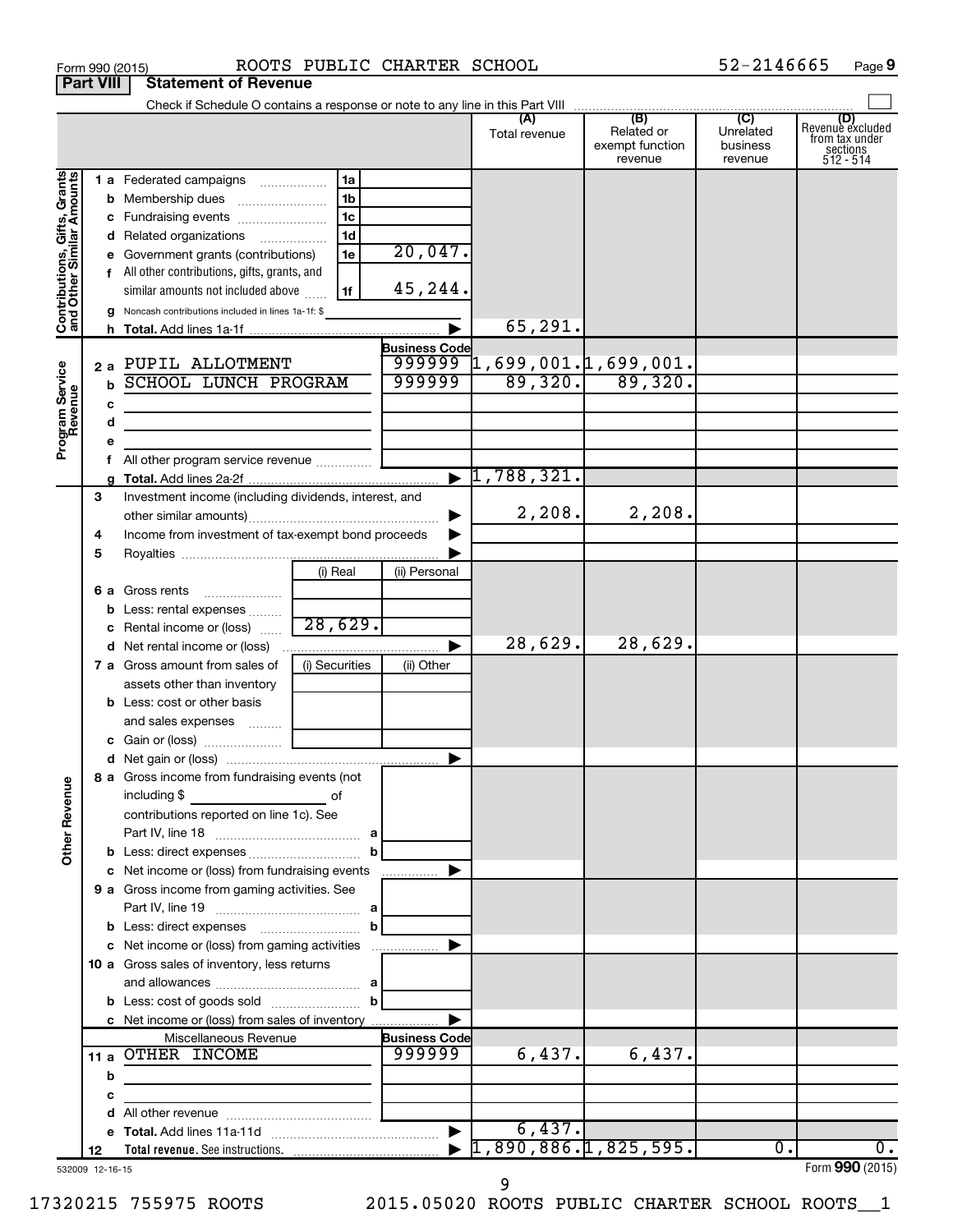**Part IX | Statement of Functional Expenses** 

Form 990 (2015) Page ROOTS PUBLIC CHARTER SCHOOL 52-2146665

|    | Section 501(c)(3) and 501(c)(4) organizations must complete all columns. All other organizations must complete column (A).                                                                                    |                |                             |                                    |                         |
|----|---------------------------------------------------------------------------------------------------------------------------------------------------------------------------------------------------------------|----------------|-----------------------------|------------------------------------|-------------------------|
|    | Check if Schedule O contains a response or note to any line in this Part IX                                                                                                                                   | (A)            | (B)                         | (C)                                | (D)                     |
|    | Do not include amounts reported on lines 6b,<br>7b, 8b, 9b, and 10b of Part VIII.                                                                                                                             | Total expenses | Program service<br>expenses | Management and<br>general expenses | Fundraising<br>expenses |
| 1. | Grants and other assistance to domestic organizations                                                                                                                                                         |                |                             |                                    |                         |
|    | and domestic governments. See Part IV, line 21<br>$\mathbf{r}$                                                                                                                                                |                |                             |                                    |                         |
| 2  | Grants and other assistance to domestic                                                                                                                                                                       |                |                             |                                    |                         |
|    | individuals. See Part IV, line 22<br>$\overline{\phantom{a}}$                                                                                                                                                 |                |                             |                                    |                         |
| 3  | Grants and other assistance to foreign                                                                                                                                                                        |                |                             |                                    |                         |
|    | organizations, foreign governments, and foreign                                                                                                                                                               |                |                             |                                    |                         |
|    | individuals. See Part IV, lines 15 and 16                                                                                                                                                                     |                |                             |                                    |                         |
| 4  | Benefits paid to or for members                                                                                                                                                                               |                |                             |                                    |                         |
| 5  | Compensation of current officers, directors,                                                                                                                                                                  |                |                             |                                    |                         |
|    | trustees, and key employees                                                                                                                                                                                   |                |                             |                                    |                         |
| 6  | Compensation not included above, to disqualified                                                                                                                                                              |                |                             |                                    |                         |
|    | persons (as defined under section 4958(f)(1)) and                                                                                                                                                             |                |                             |                                    |                         |
|    | persons described in section 4958(c)(3)(B)                                                                                                                                                                    |                |                             |                                    |                         |
| 7  |                                                                                                                                                                                                               | 887, 239.      | 454,444.                    | 432,795.                           |                         |
| 8  | Pension plan accruals and contributions (include                                                                                                                                                              |                |                             |                                    |                         |
|    | section 401(k) and 403(b) employer contributions)                                                                                                                                                             | 83,921.        | 42,984.                     | 40,937.                            |                         |
| 9  |                                                                                                                                                                                                               | 78, 109.       | 40,007.                     | 38, 102.                           |                         |
| 10 |                                                                                                                                                                                                               |                |                             |                                    |                         |
| 11 | Fees for services (non-employees):                                                                                                                                                                            |                |                             |                                    |                         |
| а  |                                                                                                                                                                                                               |                |                             |                                    |                         |
| b  |                                                                                                                                                                                                               |                |                             |                                    |                         |
| c  |                                                                                                                                                                                                               |                |                             |                                    |                         |
| d  | Professional fundraising services. See Part IV, line 17                                                                                                                                                       |                |                             |                                    |                         |
| f  | Investment management fees                                                                                                                                                                                    |                |                             |                                    |                         |
| g  | Other. (If line 11g amount exceeds 10% of line 25,                                                                                                                                                            |                |                             |                                    |                         |
|    | column (A) amount, list line 11g expenses on Sch O.)                                                                                                                                                          | 34,861.        |                             | 34,861.                            |                         |
| 12 |                                                                                                                                                                                                               | 4,990.         |                             | 4,990.                             |                         |
| 13 |                                                                                                                                                                                                               | 36,506.        |                             | 36,506.                            |                         |
| 14 |                                                                                                                                                                                                               |                |                             |                                    |                         |
| 15 |                                                                                                                                                                                                               |                |                             |                                    |                         |
| 16 |                                                                                                                                                                                                               | 322,072.       | 273,761.                    | 48,311.                            |                         |
| 17 |                                                                                                                                                                                                               |                |                             |                                    |                         |
| 18 | Payments of travel or entertainment expenses                                                                                                                                                                  |                |                             |                                    |                         |
|    | for any federal, state, or local public officials                                                                                                                                                             |                |                             |                                    |                         |
| 19 | Conferences, conventions, and meetings                                                                                                                                                                        |                |                             |                                    |                         |
| 20 | Interest                                                                                                                                                                                                      |                |                             |                                    |                         |
| 21 |                                                                                                                                                                                                               |                |                             |                                    |                         |
| 22 | Depreciation, depletion, and amortization                                                                                                                                                                     | 29,336.        | 11,171.                     | 18, 165.                           |                         |
| 23 | Insurance                                                                                                                                                                                                     | 8,275.         | 2,277.                      | 5,998.                             |                         |
| 24 | Other expenses. Itemize expenses not covered<br>above. (List miscellaneous expenses in line 24e. If line<br>24e amount exceeds 10% of line 25, column (A)<br>amount, list line 24e expenses on Schedule O.) [ |                |                             |                                    |                         |
| a  | <b>FOOD SERVICE</b>                                                                                                                                                                                           | 110,530.       | 110,530.                    |                                    |                         |
| b  | <b>SUMMER SCHOOL</b>                                                                                                                                                                                          | $71,726$ .     | 71,726.                     |                                    |                         |
|    | STUDENT ACTIVITIES                                                                                                                                                                                            | 47,523.        | 47,523.                     |                                    |                         |
| d  | MAINTENANCE AND REPAIRS                                                                                                                                                                                       | 35,107.        | 29,841.                     | 5,266.                             |                         |
| е  | All other expenses                                                                                                                                                                                            | 158,837.       | 130,537.                    | 28,300.                            |                         |
| 25 | Total functional expenses. Add lines 1 through 24e                                                                                                                                                            | $1,909,032$ .  | 1,214,801.                  | 694,231.                           | 0.                      |
| 26 | Joint costs. Complete this line only if the organization                                                                                                                                                      |                |                             |                                    |                         |
|    | reported in column (B) joint costs from a combined                                                                                                                                                            |                |                             |                                    |                         |
|    | educational campaign and fundraising solicitation.                                                                                                                                                            |                |                             |                                    |                         |
|    | Check here<br>if following SOP 98-2 (ASC 958-720)                                                                                                                                                             |                |                             |                                    |                         |

532010 12-16-15

Form (2015) **990**

10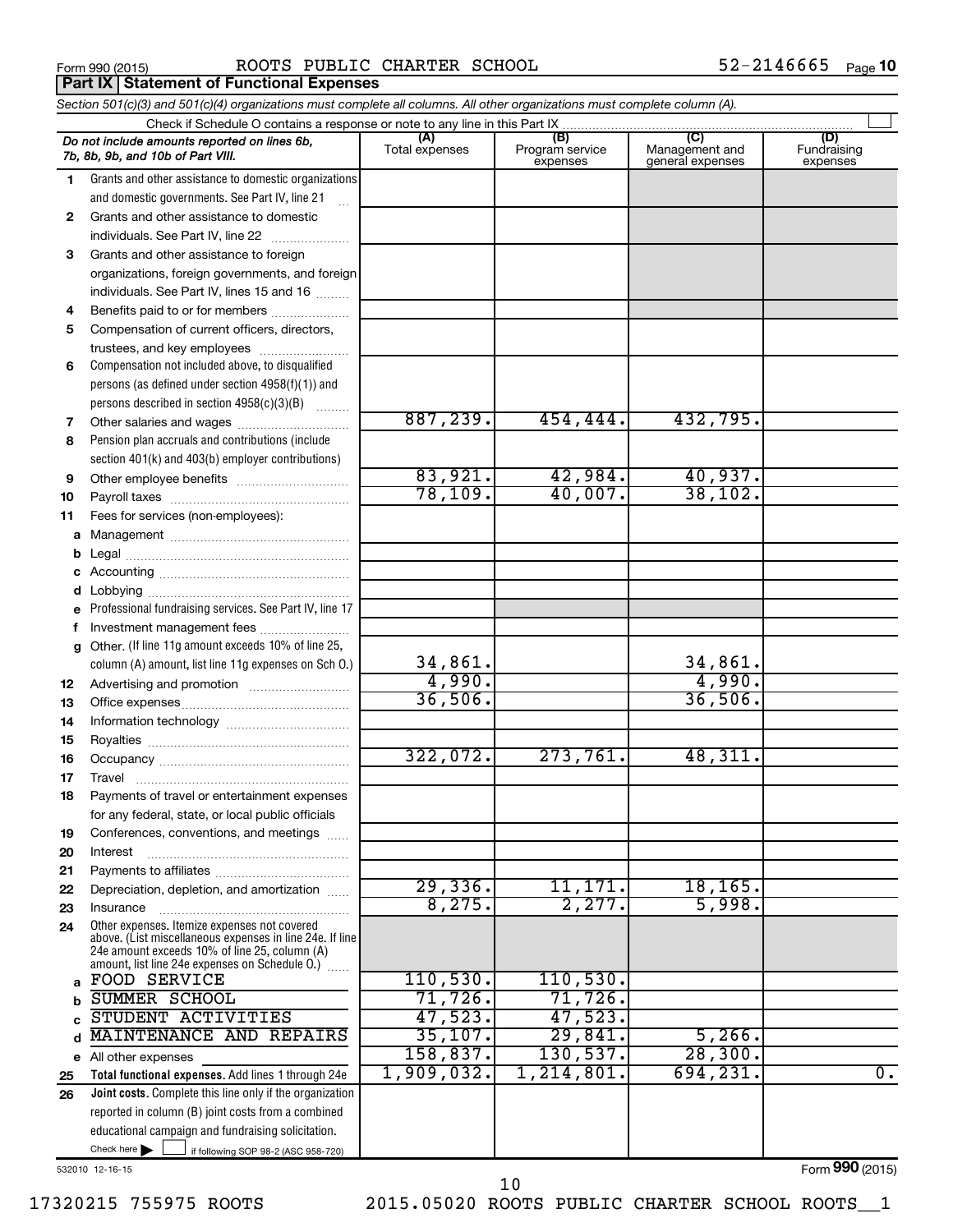| Form 990 (2015) | ROOTS PUBLIC CHARTER SCHOOL                                                                                                                      |                          |   | 52-2146665<br>Page 11 |
|-----------------|--------------------------------------------------------------------------------------------------------------------------------------------------|--------------------------|---|-----------------------|
| Part X          | <b>Balance Sheet</b>                                                                                                                             |                          |   |                       |
|                 |                                                                                                                                                  |                          |   |                       |
|                 |                                                                                                                                                  | (A)<br>Beginning of year |   | (B)<br>End of year    |
|                 |                                                                                                                                                  | 557,978.                 |   | 458,917.              |
| 2               |                                                                                                                                                  |                          | 2 |                       |
| з               |                                                                                                                                                  |                          | з |                       |
| 4               |                                                                                                                                                  | 37,390                   | 4 | 42,205.               |
| 5               | Loans and other receivables from current and former officers, directors,<br>trustees, key employees, and highest compensated employees. Complete |                          |   |                       |
|                 | <b>Dart II of Schodule I</b>                                                                                                                     |                          | д |                       |

|                                                                                   | (A)<br>Beginning of year |   | (B)<br>End of year |
|-----------------------------------------------------------------------------------|--------------------------|---|--------------------|
|                                                                                   | 557,978.                 |   | 458, <u>9</u>      |
|                                                                                   |                          | 2 |                    |
|                                                                                   |                          | з |                    |
|                                                                                   | 37,390.                  | Δ | 12,2               |
| Loans and other receivables from current and former officers, directors,          |                          |   |                    |
| trustees, key employees, and highest compensated employees. Complete              |                          |   |                    |
| Part II of Schedule L                                                             |                          | 5 |                    |
| Loans and other receivables from other disqualified persons (as defined under     |                          |   |                    |
| section 4958(f)(1)), persons described in section 4958(c)(3)(B), and contributing |                          |   |                    |

303,081.

|       |  | ROOTS PUBLIC CHARTER SCHOOL |  |
|-------|--|-----------------------------|--|
| Sheet |  |                             |  |

 $3,296.$   $9$   $3,072.$ 

 $644,652.$   $12$  646,176.

40,000. 40,000.  $1,372,270$ .  $16$  1,251,752. 95,233. 84,709.

 $241,699.$  88,954.  $1_{10c}$  61,382.

91,475.

**22 23 24**

**25 26**

186,708. 26 84,709.

**27 28 29**

 $1,185,562.$   $27$  | 1,167,043.

 $1,185,562.$  33 1,167,043. 1,372,270. 34 1,251,752.

Form (2015) **990**

**6** Loans

**10 a** Land, buildings, and equipment: cost or other

**b** Less: accumulated depreciation  $\ldots$  [10b basis. Complete Part VI of Schedule D  $\frac{1}{10}$  10a

**11** Investments - publicly traded securities ~~~~~~~~~~~~~~~~~~~ **12** Investments - other securities. See Part IV, line 11 ~~~~~~~~~~~~~~ **13** Investments - program-related. See Part IV, line 11 ~~~~~~~~~~~~~

employers and sponsoring organizations of section 501(c)(9) voluntary

employees' beneficiary organizations (see instr). Complete Part II of Sch L ...... Notes and loans receivable, net ~~~~~~~~~~~~~~~~~~~~~~~ Inventories for sale or use ~~~~~~~~~~~~~~~~~~~~~~~~~~ Prepaid expenses and deferred charges ~~~~~~~~~~~~~~~~~~

**15** Other assets. See Part IV, line 11  $\ldots$   $\ldots$   $\ldots$   $\ldots$   $\ldots$   $\ldots$   $\ldots$   $\ldots$   $\ldots$   $\ldots$   $\ldots$   $\ldots$   $\ldots$   $\ldots$   $\ldots$   $\ldots$   $\ldots$   $\ldots$   $\ldots$   $\ldots$   $\ldots$   $\ldots$   $\ldots$   $\ldots$   $\ldots$   $\ldots$   $\ldots$   $\ldots$   $\ldots$   $\ldots$   $\$ 

**Total assets.**  Add lines 1 through 15 (must equal line 34)

Accounts payable and accrued expenses ~~~~~~~~~~~~~~~~~~ Grants payable ~~~~~~~~~~~~~~~~~~~~~~~~~~~~~~~ Deferred revenue ~~~~~~~~~~~~~~~~~~~~~~~~~~~~~~ Tax-exempt bond liabilities ~~~~~~~~~~~~~~~~~~~~~~~~~ Escrow or custodial account liability. Complete Part IV of Schedule D ........... Loans and other payables to current and former officers, directors, trustees, key employees, highest compensated employees, and disqualified persons. Complete Part II of Schedule L ~~~~~~~~~~~~~~~~~~~~~~~ Secured mortgages and notes payable to unrelated third parties  $\ldots$ ................. Unsecured notes and loans payable to unrelated third parties ~~~~~~~~ Other liabilities (including federal income tax, payables to related third parties, and other liabilities not included on lines 17-24). Complete Part X of Schedule D ~~~~~~~~~~~~~~~~~~~~~~~~~~~~~~~~

Intangible assets ~~~~~~~~~~~~~~~~~~~~~~~~~~~~~~

**Total liabilities.**  Add lines 17 through 25 Organizations that follow SFAS 117 (ASC 958), check here  $\blacktriangleright$   $\boxed{X}$  and

Unrestricted net assets ~~~~~~~~~~~~~~~~~~~~~~~~~~~ Temporarily restricted net assets ~~~~~~~~~~~~~~~~~~~~~~ Permanently restricted net assets ~~~~~~~~~~~~~~~~~~~~~

**Organizations that do not follow SFAS 117 (ASC 958), check here** | †

Capital stock or trust principal, or current funds ~~~~~~~~~~~~~~~ Paid-in or capital surplus, or land, building, or equipment fund ....................... Retained earnings, endowment, accumulated income, or other funds ............ Total net assets or fund balances ~~~~~~~~~~~~~~~~~~~~~~

**complete lines 27 through 29, and lines 33 and 34.**

**and complete lines 30 through 34.**

Total liabilities and net assets/fund balances

**7 8 9**

**Assets**

**14**

**23 24 25**

**Liabilities**

**26**

**27 28 29**

**Net Assets or Fund Balances**

**Vet Assets or Fund Balances**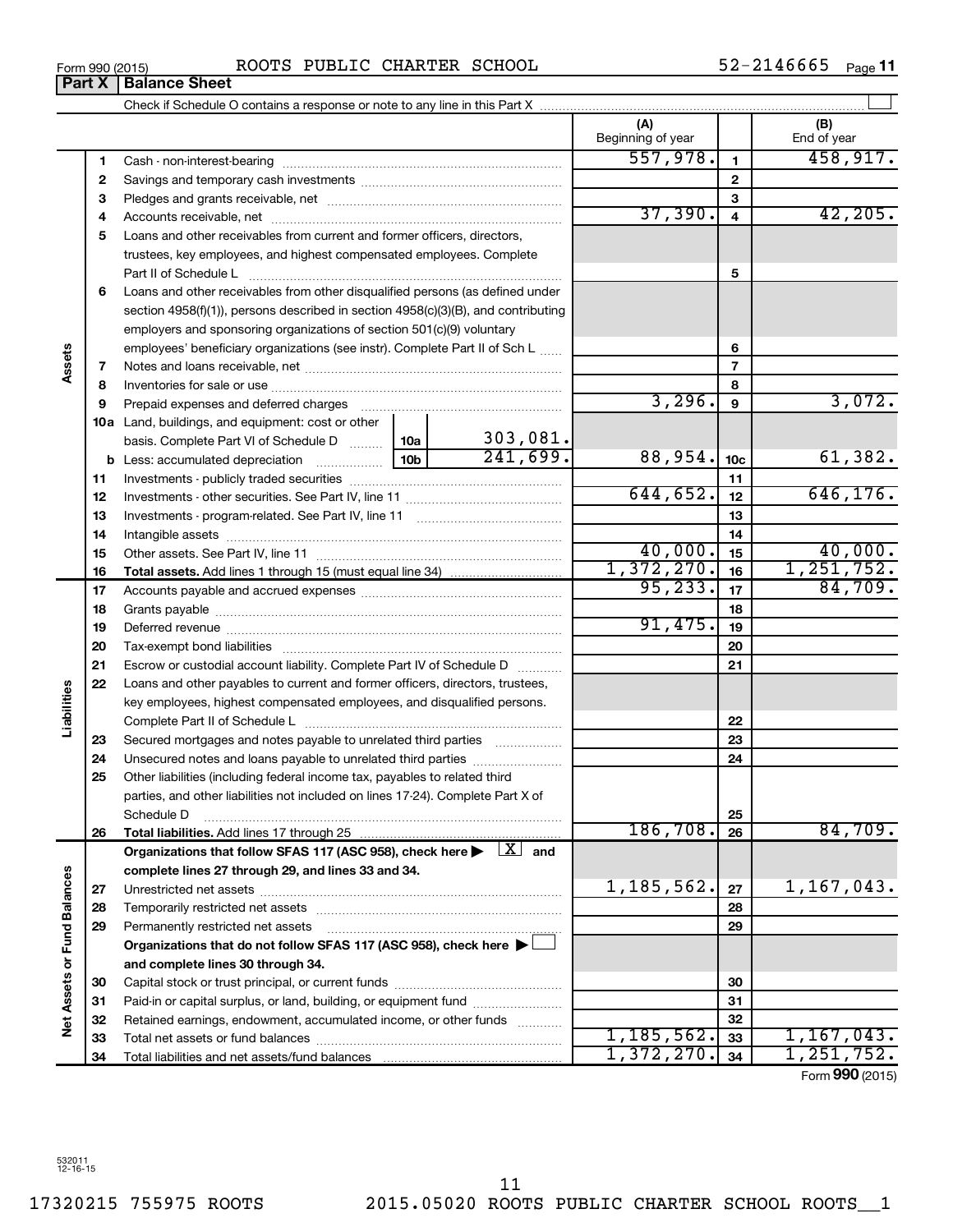|    | ROOTS PUBLIC CHARTER SCHOOL<br>Form 990 (2015)                                                                                                                    | 52-2146665              |                |                   | Page 12          |
|----|-------------------------------------------------------------------------------------------------------------------------------------------------------------------|-------------------------|----------------|-------------------|------------------|
|    | Part XI<br><b>Reconciliation of Net Assets</b>                                                                                                                    |                         |                |                   |                  |
|    | Check if Schedule O contains a response or note to any line in this Part XI [11] [12] Check if Schedule O contains a response or note to any line in this Part XI |                         |                |                   |                  |
|    |                                                                                                                                                                   |                         |                |                   |                  |
| 1  |                                                                                                                                                                   | 1                       | 1,890,886.     |                   |                  |
| 2  |                                                                                                                                                                   | $\mathbf{2}$            | 1,909,032.     |                   |                  |
| 3  | Revenue less expenses. Subtract line 2 from line 1                                                                                                                | $\mathbf{3}$            |                |                   | $-18, 146.$      |
| 4  |                                                                                                                                                                   | $\overline{\mathbf{4}}$ | 1, 185, 562.   |                   |                  |
| 5  |                                                                                                                                                                   | 5                       |                |                   |                  |
| 6  | Donated services and use of facilities                                                                                                                            | 6                       |                |                   |                  |
| 7  | Investment expenses                                                                                                                                               | $\overline{7}$          |                |                   |                  |
| 8  |                                                                                                                                                                   | 8                       |                |                   |                  |
| 9  |                                                                                                                                                                   | 9                       |                |                   | $\overline{0}$ . |
| 10 | Net assets or fund balances at end of year. Combine lines 3 through 9 (must equal Part X, line 33,                                                                |                         |                |                   |                  |
|    | column (B))                                                                                                                                                       | 10                      | 1,167,043.     |                   |                  |
|    | Part XII Financial Statements and Reporting                                                                                                                       |                         |                |                   |                  |
|    |                                                                                                                                                                   |                         |                |                   |                  |
|    |                                                                                                                                                                   |                         |                | Yes               | <b>No</b>        |
| 1  | $\lfloor x \rfloor$ Accrual<br>Accounting method used to prepare the Form 990: $\Box$ Cash<br>$\Box$ Other                                                        |                         |                |                   |                  |
|    | If the organization changed its method of accounting from a prior year or checked "Other," explain in Schedule O.                                                 |                         |                |                   |                  |
|    |                                                                                                                                                                   |                         | 2a             |                   | x                |
|    | If "Yes," check a box below to indicate whether the financial statements for the year were compiled or reviewed on a                                              |                         |                |                   |                  |
|    | separate basis, consolidated basis, or both:                                                                                                                      |                         |                |                   |                  |
|    | Separate basis<br><b>Consolidated basis</b><br>Both consolidated and separate basis                                                                               |                         |                |                   |                  |
|    |                                                                                                                                                                   |                         | 2 <sub>b</sub> | x                 |                  |
|    | If "Yes," check a box below to indicate whether the financial statements for the year were audited on a separate basis,                                           |                         |                |                   |                  |
|    | consolidated basis, or both:                                                                                                                                      |                         |                |                   |                  |
|    | $ \mathbf{X} $ Separate basis<br><b>Consolidated basis</b><br>Both consolidated and separate basis                                                                |                         |                |                   |                  |
|    | c If "Yes" to line 2a or 2b, does the organization have a committee that assumes responsibility for oversight of the audit,                                       |                         |                |                   |                  |
|    |                                                                                                                                                                   |                         | 2c             |                   | х                |
|    | If the organization changed either its oversight process or selection process during the tax year, explain in Schedule O.                                         |                         |                |                   |                  |
|    | 3a As a result of a federal award, was the organization required to undergo an audit or audits as set forth in the Single Audit                                   |                         |                |                   |                  |
|    |                                                                                                                                                                   |                         | За             |                   | х                |
|    | <b>b</b> If "Yes," did the organization undergo the required audit or audits? If the organization did not undergo the required audit                              |                         |                |                   |                  |
|    |                                                                                                                                                                   |                         | Зb             | $000 \, \text{m}$ |                  |
|    |                                                                                                                                                                   |                         |                |                   |                  |

Form (2015) **990**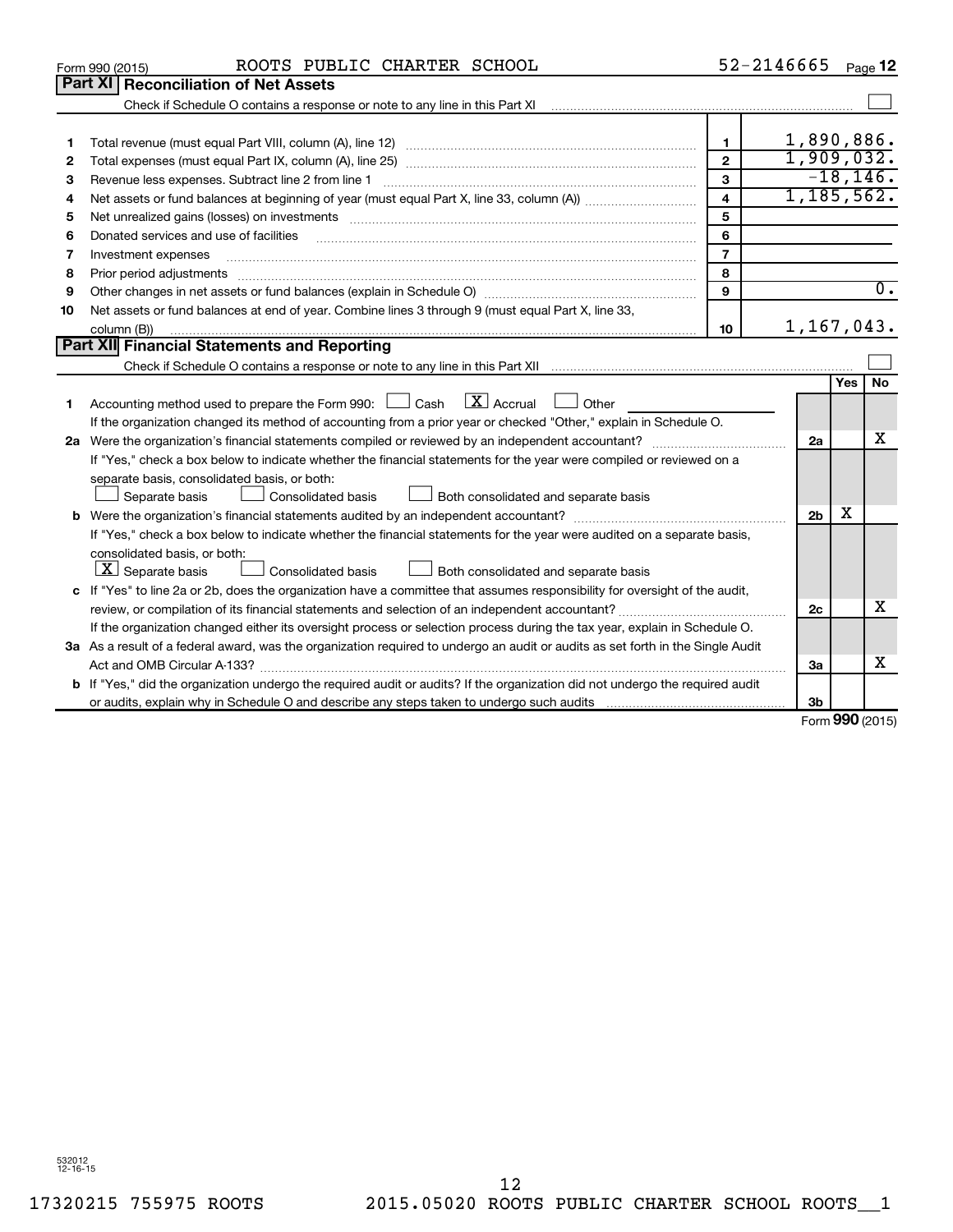| <b>SCHEDULE A</b> |  |
|-------------------|--|
|-------------------|--|

| (Form 990 or 990-EZ |  |  |  |  |  |
|---------------------|--|--|--|--|--|
|---------------------|--|--|--|--|--|

# Form 990 or 990-EZ) Public Charity Status and Public Support<br>
Complete if the organization is a section 501(c)(3) organization or a section<br> **2015**

**4947(a)(1) nonexempt charitable trust. | Attach to Form 990 or Form 990-EZ.** 

| ΖU<br>IJ              |  |
|-----------------------|--|
| <b>Open to Public</b> |  |
| <b>Inspection</b>     |  |

OMB No. 1545-0047

Department of the Treasury Internal Revenue Service

| 'nformation about Schedule A (Form 990 or 990-EZ) and its instructions is at WWW.irs.gov/form990. |  |
|---------------------------------------------------------------------------------------------------|--|
|                                                                                                   |  |

|        | internal Revenue Service                                                                                                                                                                                                        |          | Information about Schedule A (Form 990 or 990-EZ) and its instructions is at WWW.irs.gov/form990. |                                       |    |                        |  | <b>Inspection</b>                     |  |
|--------|---------------------------------------------------------------------------------------------------------------------------------------------------------------------------------------------------------------------------------|----------|---------------------------------------------------------------------------------------------------|---------------------------------------|----|------------------------|--|---------------------------------------|--|
|        | Name of the organization                                                                                                                                                                                                        |          |                                                                                                   |                                       |    |                        |  | <b>Employer identification number</b> |  |
|        | 52-2146665<br>ROOTS PUBLIC CHARTER SCHOOL                                                                                                                                                                                       |          |                                                                                                   |                                       |    |                        |  |                                       |  |
| Part I | Reason for Public Charity Status (All organizations must complete this part.) See instructions.                                                                                                                                 |          |                                                                                                   |                                       |    |                        |  |                                       |  |
|        | The organization is not a private foundation because it is: (For lines 1 through 11, check only one box.)                                                                                                                       |          |                                                                                                   |                                       |    |                        |  |                                       |  |
| 1      | A church, convention of churches, or association of churches described in section 170(b)(1)(A)(i).                                                                                                                              |          |                                                                                                   |                                       |    |                        |  |                                       |  |
| 2      | $\mathbf{X}$<br>A school described in section 170(b)(1)(A)(ii). (Attach Schedule E (Form 990 or 990-EZ).)                                                                                                                       |          |                                                                                                   |                                       |    |                        |  |                                       |  |
| 3      | A hospital or a cooperative hospital service organization described in section 170(b)(1)(A)(iii).                                                                                                                               |          |                                                                                                   |                                       |    |                        |  |                                       |  |
| 4      | A medical research organization operated in conjunction with a hospital described in section 170(b)(1)(A)(iii). Enter the hospital's name,                                                                                      |          |                                                                                                   |                                       |    |                        |  |                                       |  |
|        | city, and state:                                                                                                                                                                                                                |          |                                                                                                   |                                       |    |                        |  |                                       |  |
| 5      | An organization operated for the benefit of a college or university owned or operated by a governmental unit described in                                                                                                       |          |                                                                                                   |                                       |    |                        |  |                                       |  |
|        | section 170(b)(1)(A)(iv). (Complete Part II.)                                                                                                                                                                                   |          |                                                                                                   |                                       |    |                        |  |                                       |  |
| 6      | A federal, state, or local government or governmental unit described in section 170(b)(1)(A)(v).                                                                                                                                |          |                                                                                                   |                                       |    |                        |  |                                       |  |
| 7      | An organization that normally receives a substantial part of its support from a governmental unit or from the general public described in                                                                                       |          |                                                                                                   |                                       |    |                        |  |                                       |  |
|        | section 170(b)(1)(A)(vi). (Complete Part II.)                                                                                                                                                                                   |          |                                                                                                   |                                       |    |                        |  |                                       |  |
| 8      | A community trust described in section 170(b)(1)(A)(vi). (Complete Part II.)                                                                                                                                                    |          |                                                                                                   |                                       |    |                        |  |                                       |  |
| 9      | An organization that normally receives: (1) more than 33 1/3% of its support from contributions, membership fees, and gross receipts from                                                                                       |          |                                                                                                   |                                       |    |                        |  |                                       |  |
|        | activities related to its exempt functions - subject to certain exceptions, and (2) no more than 33 1/3% of its support from gross investment                                                                                   |          |                                                                                                   |                                       |    |                        |  |                                       |  |
|        | income and unrelated business taxable income (less section 511 tax) from businesses acquired by the organization after June 30, 1975.                                                                                           |          |                                                                                                   |                                       |    |                        |  |                                       |  |
|        | See section 509(a)(2). (Complete Part III.)                                                                                                                                                                                     |          |                                                                                                   |                                       |    |                        |  |                                       |  |
| 10     | An organization organized and operated exclusively to test for public safety. See section 509(a)(4).                                                                                                                            |          |                                                                                                   |                                       |    |                        |  |                                       |  |
| 11     | An organization organized and operated exclusively for the benefit of, to perform the functions of, or to carry out the purposes of one or                                                                                      |          |                                                                                                   |                                       |    |                        |  |                                       |  |
|        | more publicly supported organizations described in section 509(a)(1) or section 509(a)(2). See section 509(a)(3). Check the box in                                                                                              |          |                                                                                                   |                                       |    |                        |  |                                       |  |
|        | lines 11a through 11d that describes the type of supporting organization and complete lines 11e, 11f, and 11g.                                                                                                                  |          |                                                                                                   |                                       |    |                        |  |                                       |  |
| a      | Type I. A supporting organization operated, supervised, or controlled by its supported organization(s), typically by giving                                                                                                     |          |                                                                                                   |                                       |    |                        |  |                                       |  |
|        | the supported organization(s) the power to regularly appoint or elect a majority of the directors or trustees of the supporting                                                                                                 |          |                                                                                                   |                                       |    |                        |  |                                       |  |
|        | organization. You must complete Part IV, Sections A and B.                                                                                                                                                                      |          |                                                                                                   |                                       |    |                        |  |                                       |  |
| b      | Type II. A supporting organization supervised or controlled in connection with its supported organization(s), by having                                                                                                         |          |                                                                                                   |                                       |    |                        |  |                                       |  |
|        | control or management of the supporting organization vested in the same persons that control or manage the supported                                                                                                            |          |                                                                                                   |                                       |    |                        |  |                                       |  |
|        | organization(s). You must complete Part IV, Sections A and C.                                                                                                                                                                   |          |                                                                                                   |                                       |    |                        |  |                                       |  |
| c      | Type III functionally integrated. A supporting organization operated in connection with, and functionally integrated with,                                                                                                      |          |                                                                                                   |                                       |    |                        |  |                                       |  |
| d      | its supported organization(s) (see instructions). You must complete Part IV, Sections A, D, and E.<br>Type III non-functionally integrated. A supporting organization operated in connection with its supported organization(s) |          |                                                                                                   |                                       |    |                        |  |                                       |  |
|        | that is not functionally integrated. The organization generally must satisfy a distribution requirement and an attentiveness                                                                                                    |          |                                                                                                   |                                       |    |                        |  |                                       |  |
|        | requirement (see instructions). You must complete Part IV, Sections A and D, and Part V.                                                                                                                                        |          |                                                                                                   |                                       |    |                        |  |                                       |  |
| е      | Check this box if the organization received a written determination from the IRS that it is a Type I, Type II, Type III                                                                                                         |          |                                                                                                   |                                       |    |                        |  |                                       |  |
|        | functionally integrated, or Type III non-functionally integrated supporting organization.                                                                                                                                       |          |                                                                                                   |                                       |    |                        |  |                                       |  |
|        | Enter the number of supported organizations                                                                                                                                                                                     |          |                                                                                                   |                                       |    |                        |  |                                       |  |
|        | g Provide the following information about the supported organization(s).                                                                                                                                                        |          |                                                                                                   |                                       |    |                        |  |                                       |  |
|        | (i) Name of supported                                                                                                                                                                                                           | (ii) EIN | (iii) Type of organization                                                                        | (iv) Is the organization              |    | (v) Amount of monetary |  | (vi) Amount of                        |  |
|        | organization                                                                                                                                                                                                                    |          | (described on lines 1-9<br>above (see instructions))                                              | listed in your<br>governing document? |    | support (see           |  | other support (see                    |  |
|        |                                                                                                                                                                                                                                 |          |                                                                                                   | Yes                                   | No | instructions)          |  | instructions)                         |  |
|        |                                                                                                                                                                                                                                 |          |                                                                                                   |                                       |    |                        |  |                                       |  |
|        |                                                                                                                                                                                                                                 |          |                                                                                                   |                                       |    |                        |  |                                       |  |
|        |                                                                                                                                                                                                                                 |          |                                                                                                   |                                       |    |                        |  |                                       |  |
|        |                                                                                                                                                                                                                                 |          |                                                                                                   |                                       |    |                        |  |                                       |  |
|        |                                                                                                                                                                                                                                 |          |                                                                                                   |                                       |    |                        |  |                                       |  |

Form 990 or 990-EZ. 532021 09-23-15 LHA **For Paperwork Reduction Act Notice, see the Instructions for**  **Schedule A (Form 990 or 990-EZ) 2015**

**Total**

17320215 755975 ROOTS 2015.05020 ROOTS PUBLIC CHARTER SCHOOL ROOTS\_\_1 13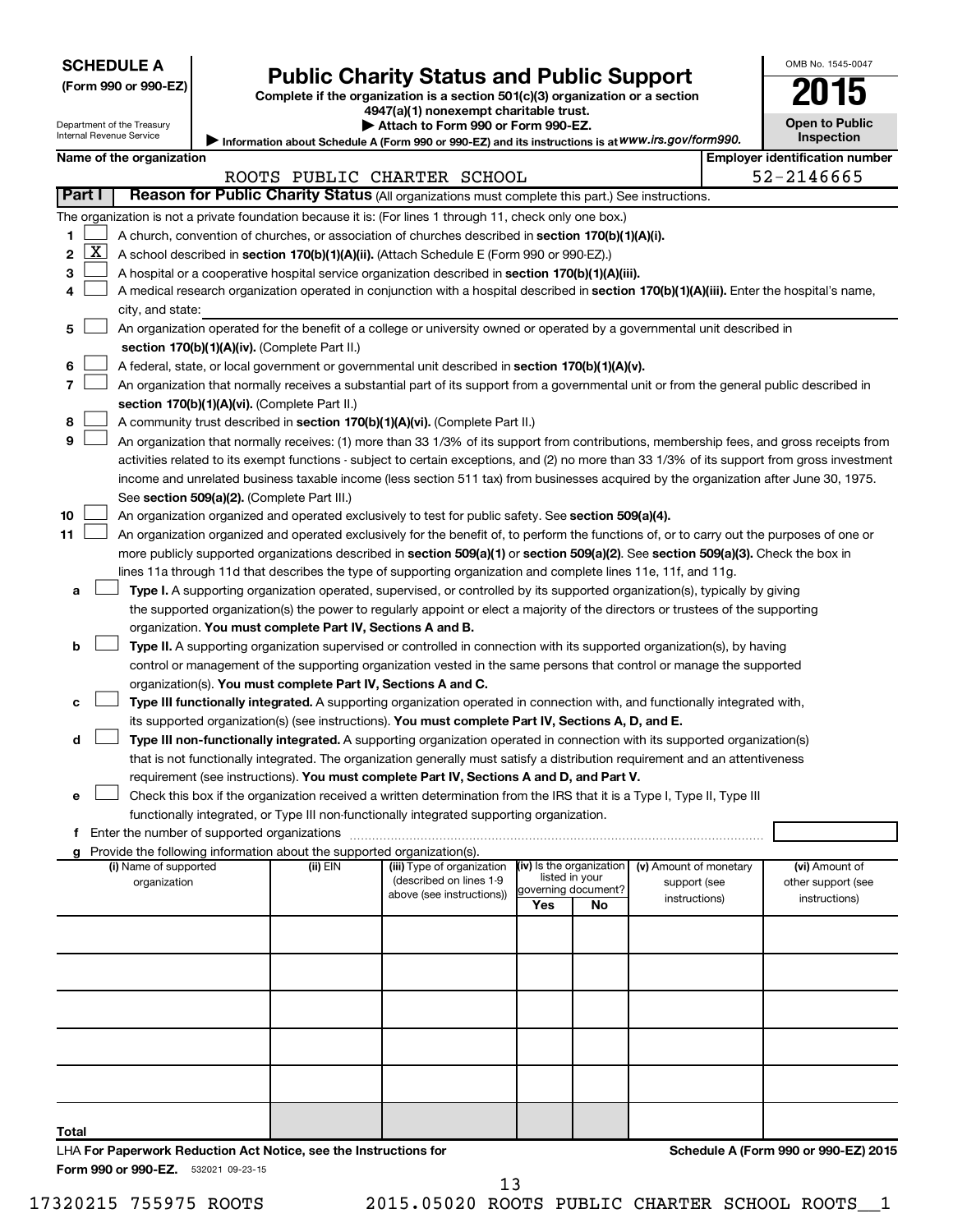#### Schedule A (Form 990 or 990-EZ) 2015  $\,$  ROOTS PUBLIC CHARTER SCHOOL  $\,$  52-2146665  $\,$  Page

 $52 - 2146665$  Page 2

(Complete only if you checked the box on line 5, 7, or 8 of Part I or if the organization failed to qualify under Part III. If the organization fails to qualify under the tests listed below, please complete Part III.) **Part II Support Schedule for Organizations Described in Sections 170(b)(1)(A)(iv) and 170(b)(1)(A)(vi)**

|   | <b>Section A. Public Support</b>                                                                                                                                                                                           |          |          |            |            |          |                                      |
|---|----------------------------------------------------------------------------------------------------------------------------------------------------------------------------------------------------------------------------|----------|----------|------------|------------|----------|--------------------------------------|
|   | Calendar year (or fiscal year beginning in)                                                                                                                                                                                | (a) 2011 | (b) 2012 | $(c)$ 2013 | $(d)$ 2014 | (e) 2015 | (f) Total                            |
|   | 1 Gifts, grants, contributions, and                                                                                                                                                                                        |          |          |            |            |          |                                      |
|   | membership fees received. (Do not                                                                                                                                                                                          |          |          |            |            |          |                                      |
|   | include any "unusual grants.")                                                                                                                                                                                             |          |          |            |            |          |                                      |
|   | 2 Tax revenues levied for the organ-                                                                                                                                                                                       |          |          |            |            |          |                                      |
|   | ization's benefit and either paid to                                                                                                                                                                                       |          |          |            |            |          |                                      |
|   | or expended on its behalf                                                                                                                                                                                                  |          |          |            |            |          |                                      |
|   | 3 The value of services or facilities                                                                                                                                                                                      |          |          |            |            |          |                                      |
|   | furnished by a governmental unit to                                                                                                                                                                                        |          |          |            |            |          |                                      |
|   | the organization without charge                                                                                                                                                                                            |          |          |            |            |          |                                      |
|   | 4 Total. Add lines 1 through 3                                                                                                                                                                                             |          |          |            |            |          |                                      |
|   | 5 The portion of total contributions                                                                                                                                                                                       |          |          |            |            |          |                                      |
|   | by each person (other than a                                                                                                                                                                                               |          |          |            |            |          |                                      |
|   | governmental unit or publicly                                                                                                                                                                                              |          |          |            |            |          |                                      |
|   | supported organization) included                                                                                                                                                                                           |          |          |            |            |          |                                      |
|   | on line 1 that exceeds 2% of the                                                                                                                                                                                           |          |          |            |            |          |                                      |
|   | amount shown on line 11,                                                                                                                                                                                                   |          |          |            |            |          |                                      |
|   | column (f)                                                                                                                                                                                                                 |          |          |            |            |          |                                      |
|   | 6 Public support. Subtract line 5 from line 4.                                                                                                                                                                             |          |          |            |            |          |                                      |
|   | <b>Section B. Total Support</b>                                                                                                                                                                                            |          |          |            |            |          |                                      |
|   | Calendar year (or fiscal year beginning in)                                                                                                                                                                                | (a) 2011 | (b) 2012 | $(c)$ 2013 | $(d)$ 2014 | (e) 2015 | (f) Total                            |
|   | 7 Amounts from line 4                                                                                                                                                                                                      |          |          |            |            |          |                                      |
|   | 8 Gross income from interest,                                                                                                                                                                                              |          |          |            |            |          |                                      |
|   | dividends, payments received on                                                                                                                                                                                            |          |          |            |            |          |                                      |
|   | securities loans, rents, royalties                                                                                                                                                                                         |          |          |            |            |          |                                      |
|   | and income from similar sources                                                                                                                                                                                            |          |          |            |            |          |                                      |
| 9 | Net income from unrelated business                                                                                                                                                                                         |          |          |            |            |          |                                      |
|   | activities, whether or not the                                                                                                                                                                                             |          |          |            |            |          |                                      |
|   | business is regularly carried on                                                                                                                                                                                           |          |          |            |            |          |                                      |
|   | 10 Other income. Do not include gain                                                                                                                                                                                       |          |          |            |            |          |                                      |
|   | or loss from the sale of capital                                                                                                                                                                                           |          |          |            |            |          |                                      |
|   | assets (Explain in Part VI.)                                                                                                                                                                                               |          |          |            |            |          |                                      |
|   | 11 Total support. Add lines 7 through 10                                                                                                                                                                                   |          |          |            |            |          |                                      |
|   | <b>12</b> Gross receipts from related activities, etc. (see instructions)                                                                                                                                                  |          |          |            |            | 12       |                                      |
|   | 13 First five years. If the Form 990 is for the organization's first, second, third, fourth, or fifth tax year as a section 501(c)(3)                                                                                      |          |          |            |            |          |                                      |
|   | organization, check this box and stop here                                                                                                                                                                                 |          |          |            |            |          |                                      |
|   | <b>Section C. Computation of Public Support Percentage</b>                                                                                                                                                                 |          |          |            |            |          |                                      |
|   |                                                                                                                                                                                                                            |          |          |            |            | 14       | %                                    |
|   |                                                                                                                                                                                                                            |          |          |            |            | 15       | %                                    |
|   | 16a 33 1/3% support test - 2015. If the organization did not check the box on line 13, and line 14 is 33 1/3% or more, check this box and                                                                                  |          |          |            |            |          |                                      |
|   | stop here. The organization qualifies as a publicly supported organization                                                                                                                                                 |          |          |            |            |          |                                      |
|   | b 33 1/3% support test - 2014. If the organization did not check a box on line 13 or 16a, and line 15 is 33 1/3% or more, check this box                                                                                   |          |          |            |            |          |                                      |
|   | and stop here. The organization qualifies as a publicly supported organization [11] manuscription manuscription manuscription manuscription and stop here. The organization qualifies as a publicly supported organization |          |          |            |            |          |                                      |
|   | 17a 10% -facts-and-circumstances test - 2015. If the organization did not check a box on line 13, 16a, or 16b, and line 14 is 10% or more,                                                                                 |          |          |            |            |          |                                      |
|   | and if the organization meets the "facts-and-circumstances" test, check this box and stop here. Explain in Part VI how the organization                                                                                    |          |          |            |            |          |                                      |
|   | meets the "facts-and-circumstances" test. The organization qualifies as a publicly supported organization <i>manumumumumum</i>                                                                                             |          |          |            |            |          |                                      |
|   | b 10% -facts-and-circumstances test - 2014. If the organization did not check a box on line 13, 16a, 16b, or 17a, and line 15 is 10% or                                                                                    |          |          |            |            |          |                                      |
|   | more, and if the organization meets the "facts-and-circumstances" test, check this box and stop here. Explain in Part VI how the                                                                                           |          |          |            |            |          |                                      |
|   | organization meets the "facts-and-circumstances" test. The organization qualifies as a publicly supported organization                                                                                                     |          |          |            |            |          |                                      |
|   | 18 Private foundation. If the organization did not check a box on line 13, 16a, 16b, 17a, or 17b, check this box and see instructions                                                                                      |          |          |            |            |          | Schodule A (Form 000 or 000 EZ) 2015 |

**Schedule A (Form 990 or 990-EZ) 2015**

532022 09-23-15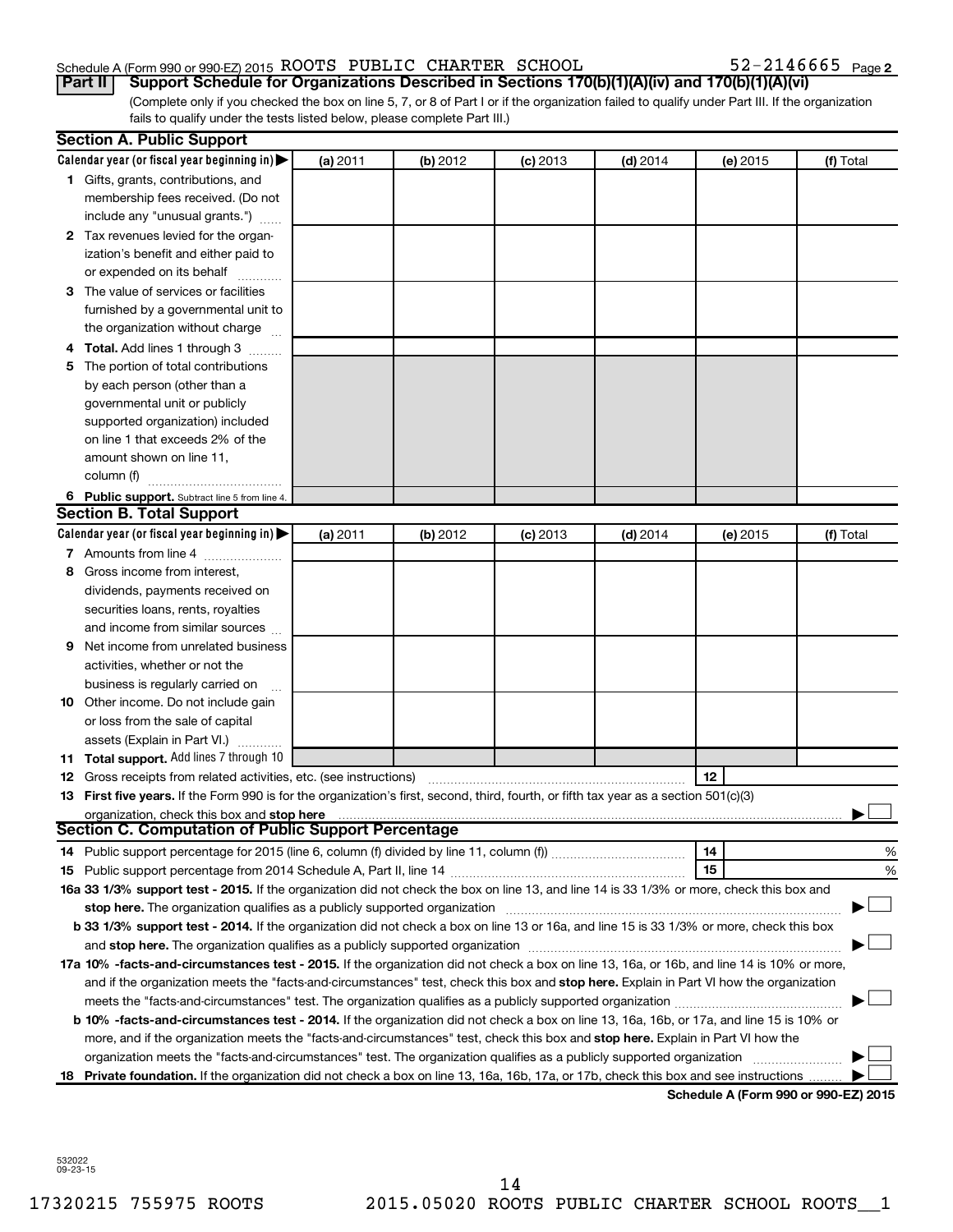#### Schedule A (Form 990 or 990-EZ) 2015  $\,$  ROOTS PUBLIC CHARTER SCHOOL  $\,$  52-2146665  $\,$  Page **Part III Support Schedule for Organizations Described in Section 509(a)(2)**

(Complete only if you checked the box on line 9 of Part I or if the organization failed to qualify under Part II. If the organization fails to qualify under the tests listed below, please complete Part II.)

| <b>Section A. Public Support</b>                                                                                                                                                         |          |          |          |            |          |                                      |
|------------------------------------------------------------------------------------------------------------------------------------------------------------------------------------------|----------|----------|----------|------------|----------|--------------------------------------|
| Calendar year (or fiscal year beginning in)                                                                                                                                              | (a) 2011 | (b) 2012 | (c) 2013 | $(d)$ 2014 | (e) 2015 | (f) Total                            |
| 1 Gifts, grants, contributions, and                                                                                                                                                      |          |          |          |            |          |                                      |
| membership fees received. (Do not                                                                                                                                                        |          |          |          |            |          |                                      |
| include any "unusual grants.")                                                                                                                                                           |          |          |          |            |          |                                      |
| 2 Gross receipts from admissions,<br>merchandise sold or services per-<br>formed, or facilities furnished in<br>any activity that is related to the<br>organization's tax-exempt purpose |          |          |          |            |          |                                      |
| 3 Gross receipts from activities that                                                                                                                                                    |          |          |          |            |          |                                      |
| are not an unrelated trade or bus-                                                                                                                                                       |          |          |          |            |          |                                      |
| iness under section 513                                                                                                                                                                  |          |          |          |            |          |                                      |
| 4 Tax revenues levied for the organ-                                                                                                                                                     |          |          |          |            |          |                                      |
| ization's benefit and either paid to                                                                                                                                                     |          |          |          |            |          |                                      |
| or expended on its behalf                                                                                                                                                                |          |          |          |            |          |                                      |
| 5 The value of services or facilities                                                                                                                                                    |          |          |          |            |          |                                      |
| furnished by a governmental unit to                                                                                                                                                      |          |          |          |            |          |                                      |
| the organization without charge                                                                                                                                                          |          |          |          |            |          |                                      |
| <b>6 Total.</b> Add lines 1 through 5                                                                                                                                                    |          |          |          |            |          |                                      |
| 7a Amounts included on lines 1, 2, and                                                                                                                                                   |          |          |          |            |          |                                      |
| 3 received from disqualified persons                                                                                                                                                     |          |          |          |            |          |                                      |
| <b>b</b> Amounts included on lines 2 and 3 received<br>from other than disqualified persons that<br>exceed the greater of \$5,000 or 1% of the<br>amount on line 13 for the year         |          |          |          |            |          |                                      |
| c Add lines 7a and 7b                                                                                                                                                                    |          |          |          |            |          |                                      |
| 8 Public support. (Subtract line 7c from line 6.)                                                                                                                                        |          |          |          |            |          |                                      |
| <b>Section B. Total Support</b>                                                                                                                                                          |          |          |          |            |          |                                      |
| Calendar year (or fiscal year beginning in)                                                                                                                                              | (a) 2011 | (b) 2012 | (c) 2013 | $(d)$ 2014 | (e) 2015 | (f) Total                            |
| 9 Amounts from line 6                                                                                                                                                                    |          |          |          |            |          |                                      |
| <b>10a</b> Gross income from interest,<br>dividends, payments received on<br>securities loans, rents, royalties<br>and income from similar sources                                       |          |          |          |            |          |                                      |
| <b>b</b> Unrelated business taxable income<br>(less section 511 taxes) from businesses<br>acquired after June 30, 1975<br>$\frac{1}{2}$                                                  |          |          |          |            |          |                                      |
| c Add lines 10a and 10b                                                                                                                                                                  |          |          |          |            |          |                                      |
| 11 Net income from unrelated business<br>activities not included in line 10b.<br>whether or not the business is<br>regularly carried on                                                  |          |          |          |            |          |                                      |
| <b>12</b> Other income. Do not include gain<br>or loss from the sale of capital<br>assets (Explain in Part VI.)                                                                          |          |          |          |            |          |                                      |
| <b>13</b> Total support. (Add lines 9, 10c, 11, and 12.)                                                                                                                                 |          |          |          |            |          |                                      |
| 14 First five years. If the Form 990 is for the organization's first, second, third, fourth, or fifth tax year as a section 501(c)(3) organization,                                      |          |          |          |            |          |                                      |
|                                                                                                                                                                                          |          |          |          |            |          |                                      |
| Section C. Computation of Public Support Percentage                                                                                                                                      |          |          |          |            |          |                                      |
|                                                                                                                                                                                          |          |          |          |            | 15       | %                                    |
| 16 Public support percentage from 2014 Schedule A, Part III, line 15                                                                                                                     |          |          |          |            | 16       | %                                    |
| Section D. Computation of Investment Income Percentage                                                                                                                                   |          |          |          |            |          |                                      |
| 17 Investment income percentage for 2015 (line 10c, column (f) divided by line 13, column (f))                                                                                           |          |          |          |            | 17       | %                                    |
| 18 Investment income percentage from 2014 Schedule A, Part III, line 17                                                                                                                  |          |          |          |            | 18       | %                                    |
| 19a 33 1/3% support tests - 2015. If the organization did not check the box on line 14, and line 15 is more than 33 1/3%, and line 17 is not                                             |          |          |          |            |          |                                      |
| more than 33 1/3%, check this box and stop here. The organization qualifies as a publicly supported organization                                                                         |          |          |          |            |          |                                      |
| b 33 1/3% support tests - 2014. If the organization did not check a box on line 14 or line 19a, and line 16 is more than 33 1/3%, and                                                    |          |          |          |            |          |                                      |
| line 18 is not more than 33 1/3%, check this box and stop here. The organization qualifies as a publicly supported organization                                                          |          |          |          |            |          |                                      |
|                                                                                                                                                                                          |          |          |          |            |          |                                      |
| 532023 09-23-15                                                                                                                                                                          |          |          | 15       |            |          | Schedule A (Form 990 or 990-EZ) 2015 |
|                                                                                                                                                                                          |          |          |          |            |          |                                      |

17320215 755975 ROOTS 2015.05020 ROOTS PUBLIC CHARTER SCHOOL ROOTS\_\_1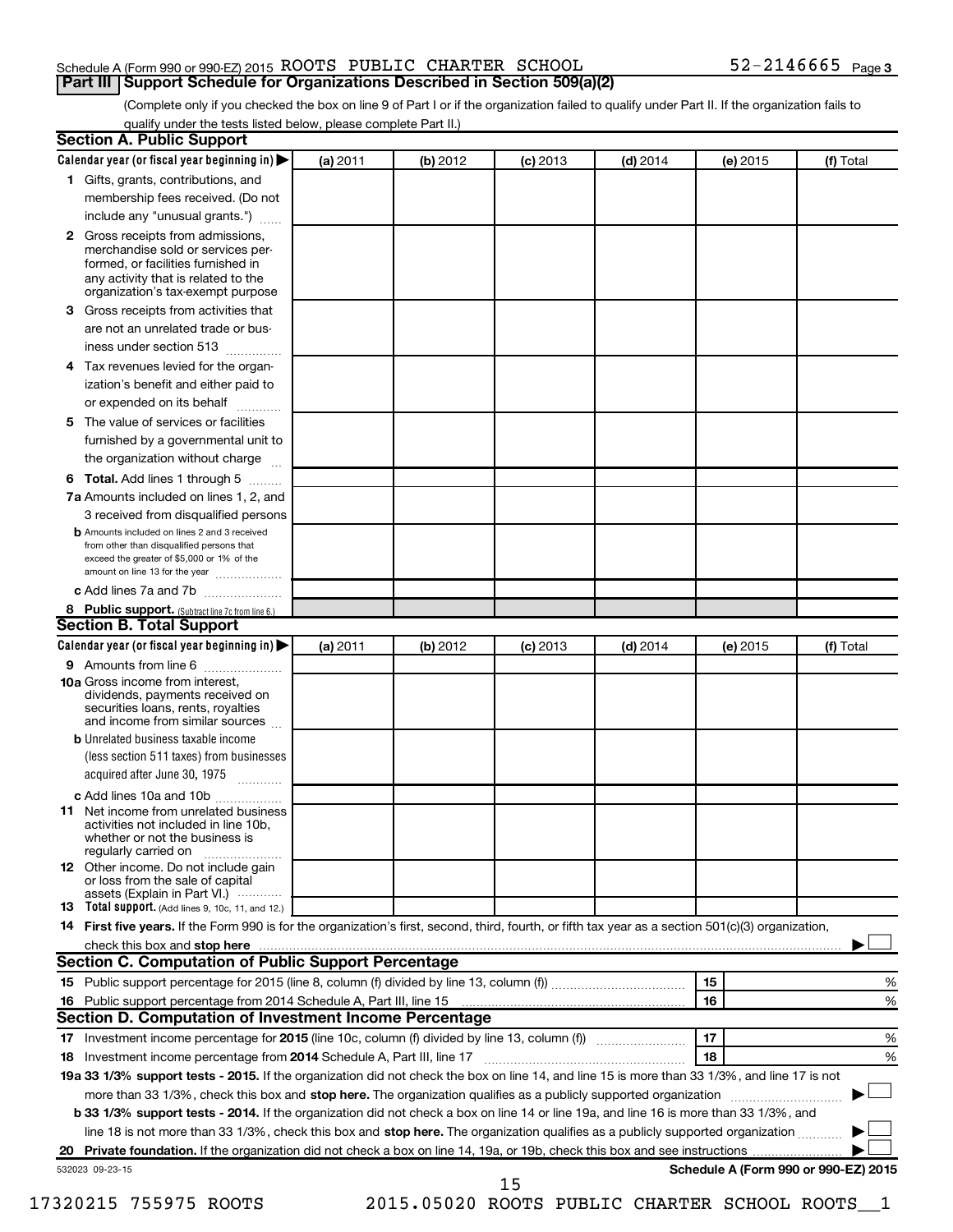#### Schedule A (Form 990 or 990-EZ) 2015  $\,$  ROOTS PUBLIC CHARTER SCHOOL  $\,$  52-2146665  $\,$  Page

#### **Part IV Supporting Organizations**

(Complete only if you checked a box in line 11 on Part I. If you checked 11a of Part I, complete Sections A and B. If you checked 11b of Part I, complete Sections A and C. If you checked 11c of Part I, complete Sections A, D, and E. If you checked 11d of Part I, complete Sections A and D, and complete Part V.)

#### **Section A. All Supporting Organizations**

- **1** Are all of the organization's supported organizations listed by name in the organization's governing documents? If "No" describe in Part VI how the supported organizations are designated. If designated by *class or purpose, describe the designation. If historic and continuing relationship, explain.*
- **2** Did the organization have any supported organization that does not have an IRS determination of status under section 509(a)(1) or (2)? If "Yes," explain in Part VI how the organization determined that the supported *organization was described in section 509(a)(1) or (2).*
- **3a** Did the organization have a supported organization described in section 501(c)(4), (5), or (6)? If "Yes," answer *(b) and (c) below.*
- **b** Did the organization confirm that each supported organization qualified under section 501(c)(4), (5), or (6) and satisfied the public support tests under section 509(a)(2)? If "Yes," describe in Part VI when and how the *organization made the determination.*
- **c** Did the organization ensure that all support to such organizations was used exclusively for section 170(c)(2)(B) purposes? If "Yes," explain in Part VI what controls the organization put in place to ensure such use.
- **4 a** *If* Was any supported organization not organized in the United States ("foreign supported organization")? *"Yes," and if you checked 11a or 11b in Part I, answer (b) and (c) below.*
- **b** Did the organization have ultimate control and discretion in deciding whether to make grants to the foreign supported organization? If "Yes," describe in Part VI how the organization had such control and discretion *despite being controlled or supervised by or in connection with its supported organizations.*
- **c** Did the organization support any foreign supported organization that does not have an IRS determination under sections 501(c)(3) and 509(a)(1) or (2)? If "Yes," explain in Part VI what controls the organization used *to ensure that all support to the foreign supported organization was used exclusively for section 170(c)(2)(B) purposes.*
- **5a** Did the organization add, substitute, or remove any supported organizations during the tax year? If "Yes," answer (b) and (c) below (if applicable). Also, provide detail in Part VI, including (i) the names and EIN *numbers of the supported organizations added, substituted, or removed; (ii) the reasons for each such action; (iii) the authority under the organization's organizing document authorizing such action; and (iv) how the action was accomplished (such as by amendment to the organizing document).*
- **b Type I or Type II only.** Was any added or substituted supported organization part of a class already designated in the organization's organizing document?
- **c Substitutions only.**  Was the substitution the result of an event beyond the organization's control?
- **6** Did the organization provide support (whether in the form of grants or the provision of services or facilities) to support or benefit one or more of the filing organization's supported organizations? If "Yes," provide detail in anyone other than (i) its supported organizations, (ii) individuals that are part of the charitable class benefited by one or more of its supported organizations, or (iii) other supporting organizations that also *Part VI.*
- **7** Did the organization provide a grant, loan, compensation, or other similar payment to a substantial contributor regard to a substantial contributor? If "Yes," complete Part I of Schedule L (Form 990 or 990-EZ). (defined in section 4958(c)(3)(C)), a family member of a substantial contributor, or a 35% controlled entity with
- **8** Did the organization make a loan to a disqualified person (as defined in section 4958) not described in line 7? *If "Yes," complete Part I of Schedule L (Form 990 or 990-EZ).*
- **9 a** Was the organization controlled directly or indirectly at any time during the tax year by one or more in section 509(a)(1) or (2))? If "Yes," provide detail in Part VI. disqualified persons as defined in section 4946 (other than foundation managers and organizations described
- **b** Did one or more disqualified persons (as defined in line 9a) hold a controlling interest in any entity in which the supporting organization had an interest? If "Yes," provide detail in Part VI.
- **c** Did a disqualified person (as defined in line 9a) have an ownership interest in, or derive any personal benefit from, assets in which the supporting organization also had an interest? If "Yes," provide detail in Part VI.
- **10 a** Was the organization subject to the excess business holdings rules of section 4943 because of section supporting organizations)? If "Yes," answer 10b below. 4943(f) (regarding certain Type II supporting organizations, and all Type III non-functionally integrated
	- **b** Did the organization have any excess business holdings in the tax year? (Use Schedule C, Form 4720, to *determine whether the organization had excess business holdings.)*

532024 09-23-15

**9c**

**10a**

**10b**

16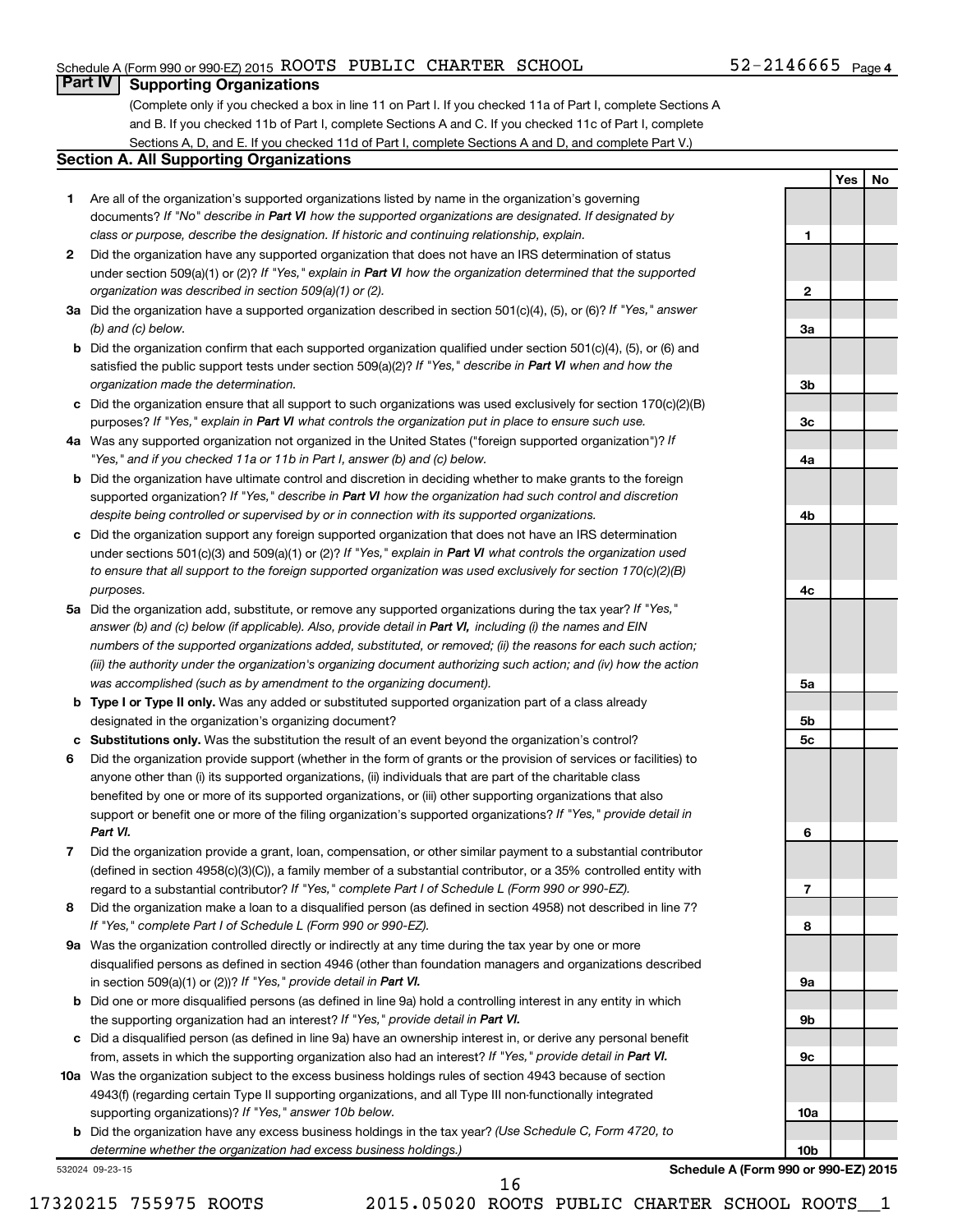#### Schedule A (Form 990 or 990-EZ) 2015 ROOTS PUBLIC CHARTER SCHOOL 5 Z - Z I 4 6 6 6 5 Page ROOTS PUBLIC CHARTER SCHOOL 52-2146665

|             | Part IV<br><b>Supporting Organizations (continued)</b>                                                                          |                 |     |    |
|-------------|---------------------------------------------------------------------------------------------------------------------------------|-----------------|-----|----|
|             |                                                                                                                                 |                 | Yes | No |
| 11          | Has the organization accepted a gift or contribution from any of the following persons?                                         |                 |     |    |
|             | a A person who directly or indirectly controls, either alone or together with persons described in (b) and (c)                  |                 |     |    |
|             | below, the governing body of a supported organization?                                                                          | 11a             |     |    |
|             | <b>b</b> A family member of a person described in (a) above?                                                                    | 11 <sub>b</sub> |     |    |
|             | c A 35% controlled entity of a person described in (a) or (b) above? If "Yes" to a, b, or c, provide detail in Part VI.         | 11c             |     |    |
|             | <b>Section B. Type I Supporting Organizations</b>                                                                               |                 |     |    |
|             |                                                                                                                                 |                 | Yes | No |
|             |                                                                                                                                 |                 |     |    |
| 1           | Did the directors, trustees, or membership of one or more supported organizations have the power to                             |                 |     |    |
|             | regularly appoint or elect at least a majority of the organization's directors or trustees at all times during the              |                 |     |    |
|             | tax year? If "No," describe in Part VI how the supported organization(s) effectively operated, supervised, or                   |                 |     |    |
|             | controlled the organization's activities. If the organization had more than one supported organization,                         |                 |     |    |
|             | describe how the powers to appoint and/or remove directors or trustees were allocated among the supported                       |                 |     |    |
|             | organizations and what conditions or restrictions, if any, applied to such powers during the tax year.                          | 1               |     |    |
| 2           | Did the organization operate for the benefit of any supported organization other than the supported                             |                 |     |    |
|             | organization(s) that operated, supervised, or controlled the supporting organization? If "Yes," explain in                      |                 |     |    |
|             | Part VI how providing such benefit carried out the purposes of the supported organization(s) that operated,                     |                 |     |    |
|             | supervised, or controlled the supporting organization.                                                                          | $\mathbf{2}$    |     |    |
|             | <b>Section C. Type II Supporting Organizations</b>                                                                              |                 |     |    |
|             |                                                                                                                                 |                 | Yes | No |
| 1           | Were a majority of the organization's directors or trustees during the tax year also a majority of the directors                |                 |     |    |
|             | or trustees of each of the organization's supported organization(s)? If "No," describe in Part VI how control                   |                 |     |    |
|             | or management of the supporting organization was vested in the same persons that controlled or managed                          |                 |     |    |
|             | the supported organization(s).                                                                                                  | 1               |     |    |
|             | <b>Section D. All Type III Supporting Organizations</b>                                                                         |                 |     |    |
|             |                                                                                                                                 |                 | Yes | No |
|             |                                                                                                                                 |                 |     |    |
| 1           | Did the organization provide to each of its supported organizations, by the last day of the fifth month of the                  |                 |     |    |
|             | organization's tax year, (i) a written notice describing the type and amount of support provided during the prior tax           |                 |     |    |
|             | year, (ii) a copy of the Form 990 that was most recently filed as of the date of notification, and (iii) copies of the          |                 |     |    |
|             | organization's governing documents in effect on the date of notification, to the extent not previously provided?                | 1               |     |    |
| 2           | Were any of the organization's officers, directors, or trustees either (i) appointed or elected by the supported                |                 |     |    |
|             | organization(s) or (ii) serving on the governing body of a supported organization? If "No," explain in Part VI how              |                 |     |    |
|             | the organization maintained a close and continuous working relationship with the supported organization(s).                     | 2               |     |    |
| 3           | By reason of the relationship described in (2), did the organization's supported organizations have a                           |                 |     |    |
|             | significant voice in the organization's investment policies and in directing the use of the organization's                      |                 |     |    |
|             | income or assets at all times during the tax year? If "Yes," describe in Part VI the role the organization's                    |                 |     |    |
|             | supported organizations played in this regard.                                                                                  | з               |     |    |
|             | Section E. Type III Functionally-Integrated Supporting Organizations                                                            |                 |     |    |
| 1           | Check the box next to the method that the organization used to satisfy the Integral Part Test during the yealsee instructions): |                 |     |    |
| a           | The organization satisfied the Activities Test. Complete line 2 below.                                                          |                 |     |    |
| $\mathbf b$ | The organization is the parent of each of its supported organizations. Complete line 3 below.                                   |                 |     |    |
| c           | The organization supported a governmental entity. Describe in Part VI how you supported a government entity (see instructions). |                 |     |    |
| 2           | Activities Test. Answer (a) and (b) below.                                                                                      |                 | Yes | No |
| а           | Did substantially all of the organization's activities during the tax year directly further the exempt purposes of              |                 |     |    |
|             | the supported organization(s) to which the organization was responsive? If "Yes," then in Part VI identify                      |                 |     |    |
|             | how these activities directly furthered their exempt purposes,<br>those supported organizations and explain                     |                 |     |    |
|             | how the organization was responsive to those supported organizations, and how the organization determined                       |                 |     |    |
|             |                                                                                                                                 |                 |     |    |
|             | that these activities constituted substantially all of its activities.                                                          | 2a              |     |    |
|             | <b>b</b> Did the activities described in (a) constitute activities that, but for the organization's involvement, one or more    |                 |     |    |
|             | of the organization's supported organization(s) would have been engaged in? If "Yes," explain in Part VI the                    |                 |     |    |
|             | reasons for the organization's position that its supported organization(s) would have engaged in these                          |                 |     |    |
|             | activities but for the organization's involvement.                                                                              | 2b              |     |    |
| З           | Parent of Supported Organizations. Answer (a) and (b) below.                                                                    |                 |     |    |
| а           | Did the organization have the power to regularly appoint or elect a majority of the officers, directors, or                     |                 |     |    |
|             | trustees of each of the supported organizations? Provide details in Part VI.                                                    | За              |     |    |
|             | <b>b</b> Did the organization exercise a substantial degree of direction over the policies, programs, and activities of each    |                 |     |    |
|             | of its supported organizations? If "Yes," describe in Part VI the role played by the organization in this regard.               | Зb              |     |    |
|             | Schedule A (Form 990 or 990-EZ) 2015<br>532025 09-23-15                                                                         |                 |     |    |

**Schedule A (Form 990 or 990-EZ) 2015**

17320215 755975 ROOTS 2015.05020 ROOTS PUBLIC CHARTER SCHOOL ROOTS\_\_1

17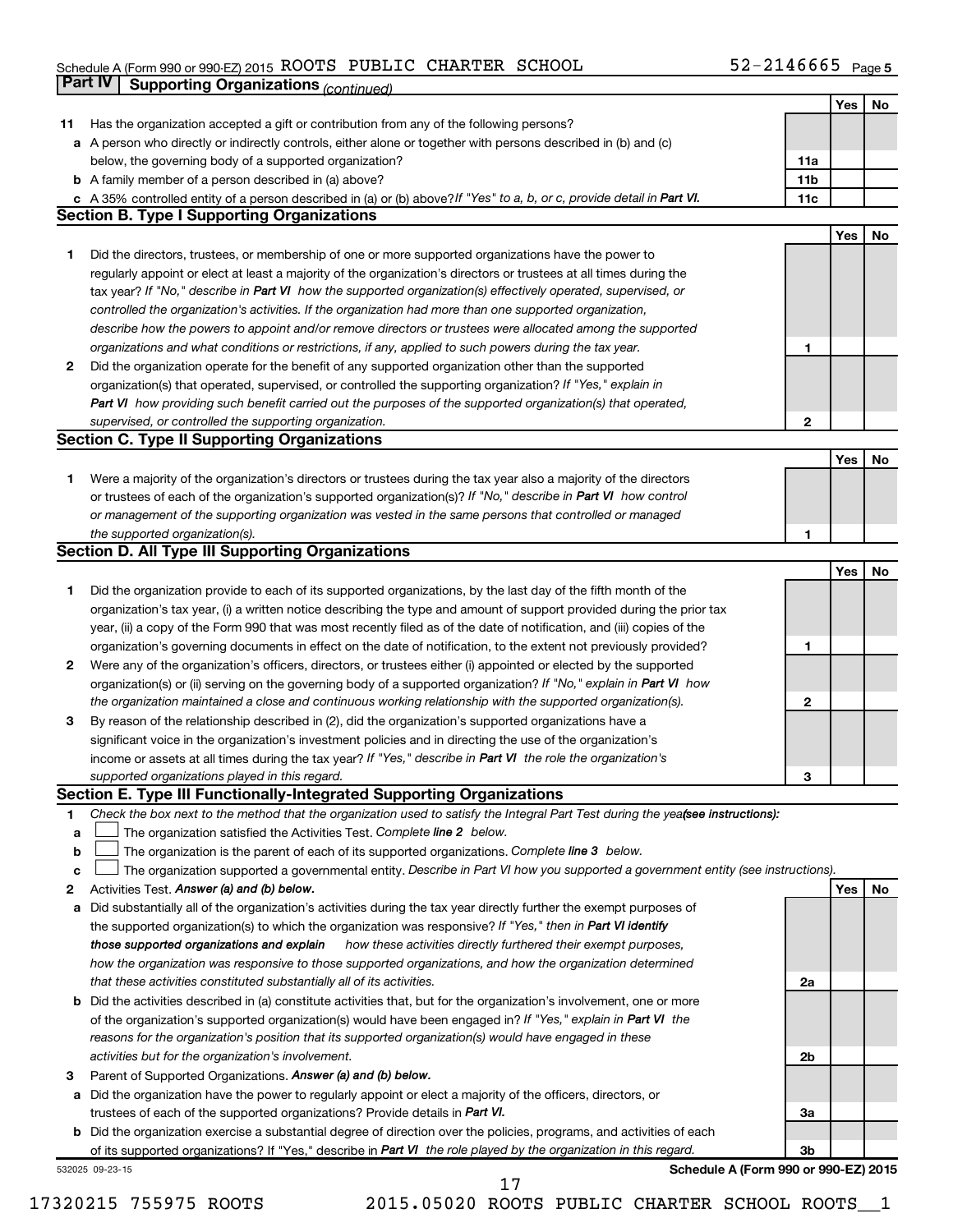#### Schedule A (Form 990 or 990-EZ) 2015  $\,$  ROOTS PUBLIC CHARTER SCHOOL  $\,$  52-2146665  $\,$  Page **Part V Type III Non-Functionally Integrated 509(a)(3) Supporting Organizations**

1 **Letter on Reck here if the organization satisfied the Integral Part Test as a qualifying trust on Nov. 20, 1970. See instructions. All** other Type III non-functionally integrated supporting organizations must complete Sections A through E.

|                | Section A - Adjusted Net Income                                                                                                   |                | (A) Prior Year | (B) Current Year<br>(optional) |
|----------------|-----------------------------------------------------------------------------------------------------------------------------------|----------------|----------------|--------------------------------|
| 1.             | Net short-term capital gain                                                                                                       | 1              |                |                                |
| $\mathbf{2}$   | Recoveries of prior-year distributions                                                                                            | $\mathbf{2}$   |                |                                |
| 3              | Other gross income (see instructions)                                                                                             | 3              |                |                                |
| 4              | Add lines 1 through 3                                                                                                             | 4              |                |                                |
| 5              | Depreciation and depletion                                                                                                        | 5              |                |                                |
| 6              | Portion of operating expenses paid or incurred for production or                                                                  |                |                |                                |
|                | collection of gross income or for management, conservation, or                                                                    |                |                |                                |
|                | maintenance of property held for production of income (see instructions)                                                          | 6              |                |                                |
| $\overline{7}$ | Other expenses (see instructions)                                                                                                 | $\overline{7}$ |                |                                |
| 8              | Adjusted Net Income (subtract lines 5, 6 and 7 from line 4)                                                                       | 8              |                |                                |
|                | <b>Section B - Minimum Asset Amount</b>                                                                                           |                | (A) Prior Year | (B) Current Year<br>(optional) |
| 1              | Aggregate fair market value of all non-exempt-use assets (see                                                                     |                |                |                                |
|                | instructions for short tax year or assets held for part of year):                                                                 |                |                |                                |
|                | <b>a</b> Average monthly value of securities                                                                                      | 1a             |                |                                |
|                | <b>b</b> Average monthly cash balances                                                                                            | 1 <sub>b</sub> |                |                                |
|                | c Fair market value of other non-exempt-use assets                                                                                | 1c             |                |                                |
|                | d Total (add lines 1a, 1b, and 1c)                                                                                                | 1 <sub>d</sub> |                |                                |
|                | e Discount claimed for blockage or other                                                                                          |                |                |                                |
|                | factors (explain in detail in Part VI):                                                                                           |                |                |                                |
| 2              | Acquisition indebtedness applicable to non-exempt-use assets                                                                      | $\mathbf{2}$   |                |                                |
| З              | Subtract line 2 from line 1d                                                                                                      | 3              |                |                                |
| 4              | Cash deemed held for exempt use. Enter 1-1/2% of line 3 (for greater amount,                                                      |                |                |                                |
|                | see instructions).                                                                                                                | 4              |                |                                |
| 5              | Net value of non-exempt-use assets (subtract line 4 from line 3)                                                                  | 5              |                |                                |
| 6              | Multiply line 5 by .035                                                                                                           | 6              |                |                                |
| 7              | Recoveries of prior-year distributions                                                                                            | 7              |                |                                |
| 8              | <b>Minimum Asset Amount (add line 7 to line 6)</b>                                                                                | 8              |                |                                |
|                | <b>Section C - Distributable Amount</b>                                                                                           |                |                | <b>Current Year</b>            |
| 1              | Adjusted net income for prior year (from Section A, line 8, Column A)                                                             | 1              |                |                                |
| $\mathbf{2}$   | Enter 85% of line 1                                                                                                               | $\overline{2}$ |                |                                |
| З              | Minimum asset amount for prior year (from Section B, line 8, Column A)                                                            | 3              |                |                                |
| 4              | Enter greater of line 2 or line 3                                                                                                 | 4              |                |                                |
| 5              | Income tax imposed in prior year                                                                                                  | 5              |                |                                |
| 6              | <b>Distributable Amount.</b> Subtract line 5 from line 4, unless subject to                                                       |                |                |                                |
|                | emergency temporary reduction (see instructions)                                                                                  | 6              |                |                                |
| 7              | Check here if the current year is the organization's first as a non-functionally-integrated Type III supporting organization (see |                |                |                                |

instructions).

**Schedule A (Form 990 or 990-EZ) 2015**

532026 09-23-15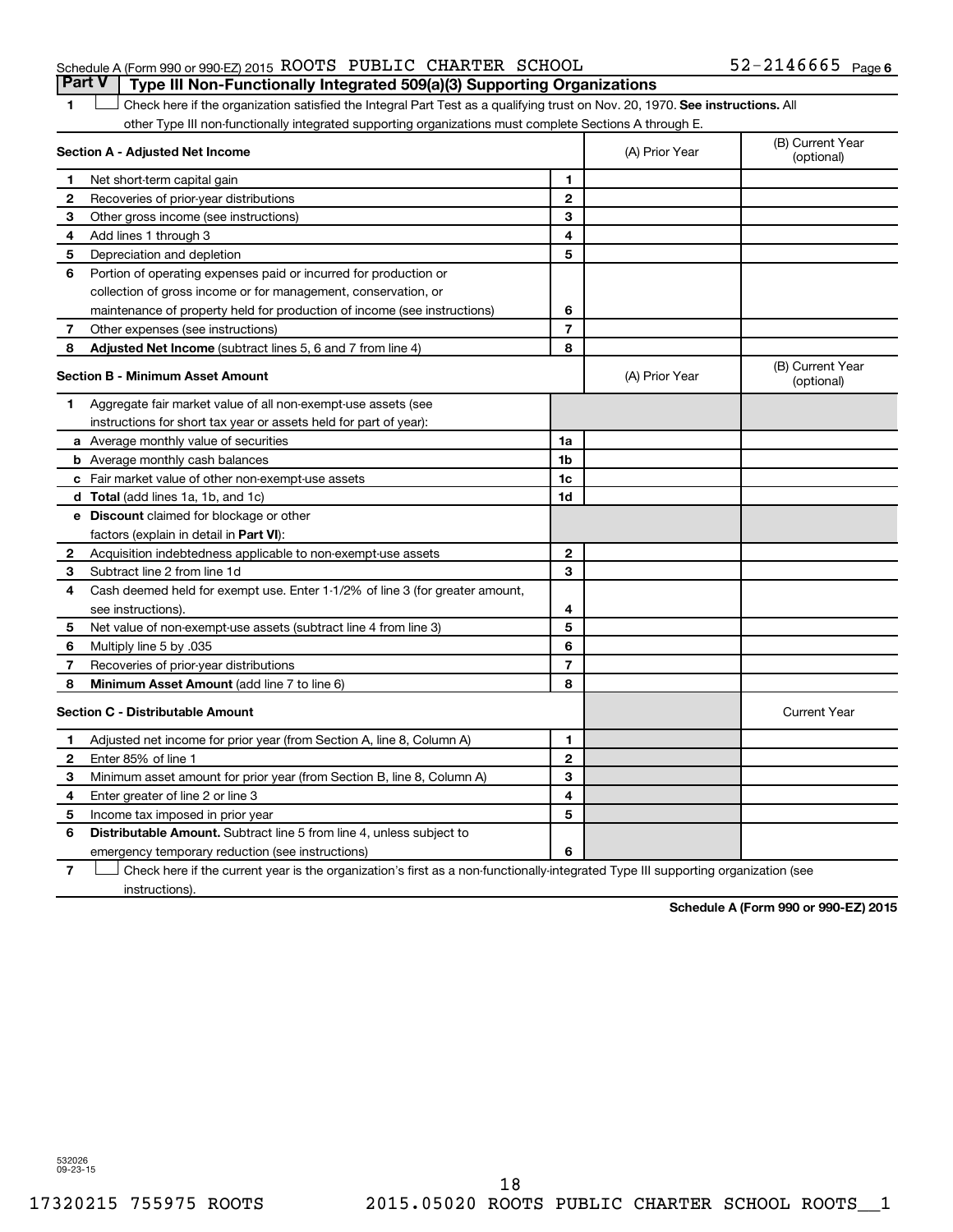#### Schedule A (Form 990 or 990-EZ) 2015  $\,$  ROOTS PUBLIC CHARTER SCHOOL  $\,$  52-2146665  $\,$  Page

| <b>Part V</b>  | Type III Non-Functionally Integrated 509(a)(3) Supporting Organizations (continued)                    |                             |                                       |                                         |  |  |  |  |  |
|----------------|--------------------------------------------------------------------------------------------------------|-----------------------------|---------------------------------------|-----------------------------------------|--|--|--|--|--|
|                | <b>Section D - Distributions</b>                                                                       |                             |                                       | <b>Current Year</b>                     |  |  |  |  |  |
| 1              | Amounts paid to supported organizations to accomplish exempt purposes                                  |                             |                                       |                                         |  |  |  |  |  |
| 2              | Amounts paid to perform activity that directly furthers exempt purposes of supported                   |                             |                                       |                                         |  |  |  |  |  |
|                | organizations, in excess of income from activity                                                       |                             |                                       |                                         |  |  |  |  |  |
| 3              | Administrative expenses paid to accomplish exempt purposes of supported organizations                  |                             |                                       |                                         |  |  |  |  |  |
| 4              | Amounts paid to acquire exempt-use assets                                                              |                             |                                       |                                         |  |  |  |  |  |
| 5              | Qualified set-aside amounts (prior IRS approval required)                                              |                             |                                       |                                         |  |  |  |  |  |
| 6              | Other distributions (describe in Part VI). See instructions.                                           |                             |                                       |                                         |  |  |  |  |  |
| 7              | <b>Total annual distributions.</b> Add lines 1 through 6.                                              |                             |                                       |                                         |  |  |  |  |  |
| 8              | Distributions to attentive supported organizations to which the organization is responsive             |                             |                                       |                                         |  |  |  |  |  |
|                | (provide details in Part VI). See instructions.                                                        |                             |                                       |                                         |  |  |  |  |  |
| 9              | Distributable amount for 2015 from Section C, line 6                                                   |                             |                                       |                                         |  |  |  |  |  |
| 10             | Line 8 amount divided by Line 9 amount                                                                 |                             |                                       |                                         |  |  |  |  |  |
|                |                                                                                                        | (i)                         | (ii)                                  | (iii)                                   |  |  |  |  |  |
|                | Section E - Distribution Allocations (see instructions)                                                | <b>Excess Distributions</b> | <b>Underdistributions</b><br>Pre-2015 | <b>Distributable</b><br>Amount for 2015 |  |  |  |  |  |
|                |                                                                                                        |                             |                                       |                                         |  |  |  |  |  |
| 1              | Distributable amount for 2015 from Section C, line 6                                                   |                             |                                       |                                         |  |  |  |  |  |
| $\mathbf{2}$   | Underdistributions, if any, for years prior to 2015                                                    |                             |                                       |                                         |  |  |  |  |  |
|                | (reasonable cause required-see instructions)                                                           |                             |                                       |                                         |  |  |  |  |  |
| 3              | Excess distributions carryover, if any, to 2015:                                                       |                             |                                       |                                         |  |  |  |  |  |
| a              |                                                                                                        |                             |                                       |                                         |  |  |  |  |  |
| b              |                                                                                                        |                             |                                       |                                         |  |  |  |  |  |
| с              |                                                                                                        |                             |                                       |                                         |  |  |  |  |  |
|                | d From 2013<br>e From 2014                                                                             |                             |                                       |                                         |  |  |  |  |  |
|                |                                                                                                        |                             |                                       |                                         |  |  |  |  |  |
|                | <b>Total</b> of lines 3a through e                                                                     |                             |                                       |                                         |  |  |  |  |  |
|                | <b>g</b> Applied to underdistributions of prior years<br><b>h</b> Applied to 2015 distributable amount |                             |                                       |                                         |  |  |  |  |  |
|                | Carryover from 2010 not applied (see instructions)                                                     |                             |                                       |                                         |  |  |  |  |  |
|                | Remainder. Subtract lines 3g, 3h, and 3i from 3f.                                                      |                             |                                       |                                         |  |  |  |  |  |
| 4              | Distributions for 2015 from Section D,                                                                 |                             |                                       |                                         |  |  |  |  |  |
|                | $line 7$ :                                                                                             |                             |                                       |                                         |  |  |  |  |  |
|                | a Applied to underdistributions of prior years                                                         |                             |                                       |                                         |  |  |  |  |  |
|                | <b>b</b> Applied to 2015 distributable amount                                                          |                             |                                       |                                         |  |  |  |  |  |
| с              | Remainder. Subtract lines 4a and 4b from 4.                                                            |                             |                                       |                                         |  |  |  |  |  |
| 5              | Remaining underdistributions for years prior to 2015, if                                               |                             |                                       |                                         |  |  |  |  |  |
|                | any. Subtract lines 3g and 4a from line 2 (if amount                                                   |                             |                                       |                                         |  |  |  |  |  |
|                | greater than zero, see instructions).                                                                  |                             |                                       |                                         |  |  |  |  |  |
| 6              | Remaining underdistributions for 2015. Subtract lines 3h                                               |                             |                                       |                                         |  |  |  |  |  |
|                | and 4b from line 1 (if amount greater than zero, see                                                   |                             |                                       |                                         |  |  |  |  |  |
|                | instructions).                                                                                         |                             |                                       |                                         |  |  |  |  |  |
| $\overline{7}$ | Excess distributions carryover to 2016. Add lines 3j                                                   |                             |                                       |                                         |  |  |  |  |  |
|                | and 4c.                                                                                                |                             |                                       |                                         |  |  |  |  |  |
| 8              | Breakdown of line 7:                                                                                   |                             |                                       |                                         |  |  |  |  |  |
| a              |                                                                                                        |                             |                                       |                                         |  |  |  |  |  |
| b              |                                                                                                        |                             |                                       |                                         |  |  |  |  |  |
|                | c Excess from 2013                                                                                     |                             |                                       |                                         |  |  |  |  |  |
|                | d Excess from 2014                                                                                     |                             |                                       |                                         |  |  |  |  |  |
|                | e Excess from 2015                                                                                     |                             |                                       |                                         |  |  |  |  |  |

**Schedule A (Form 990 or 990-EZ) 2015**

532027 09-23-15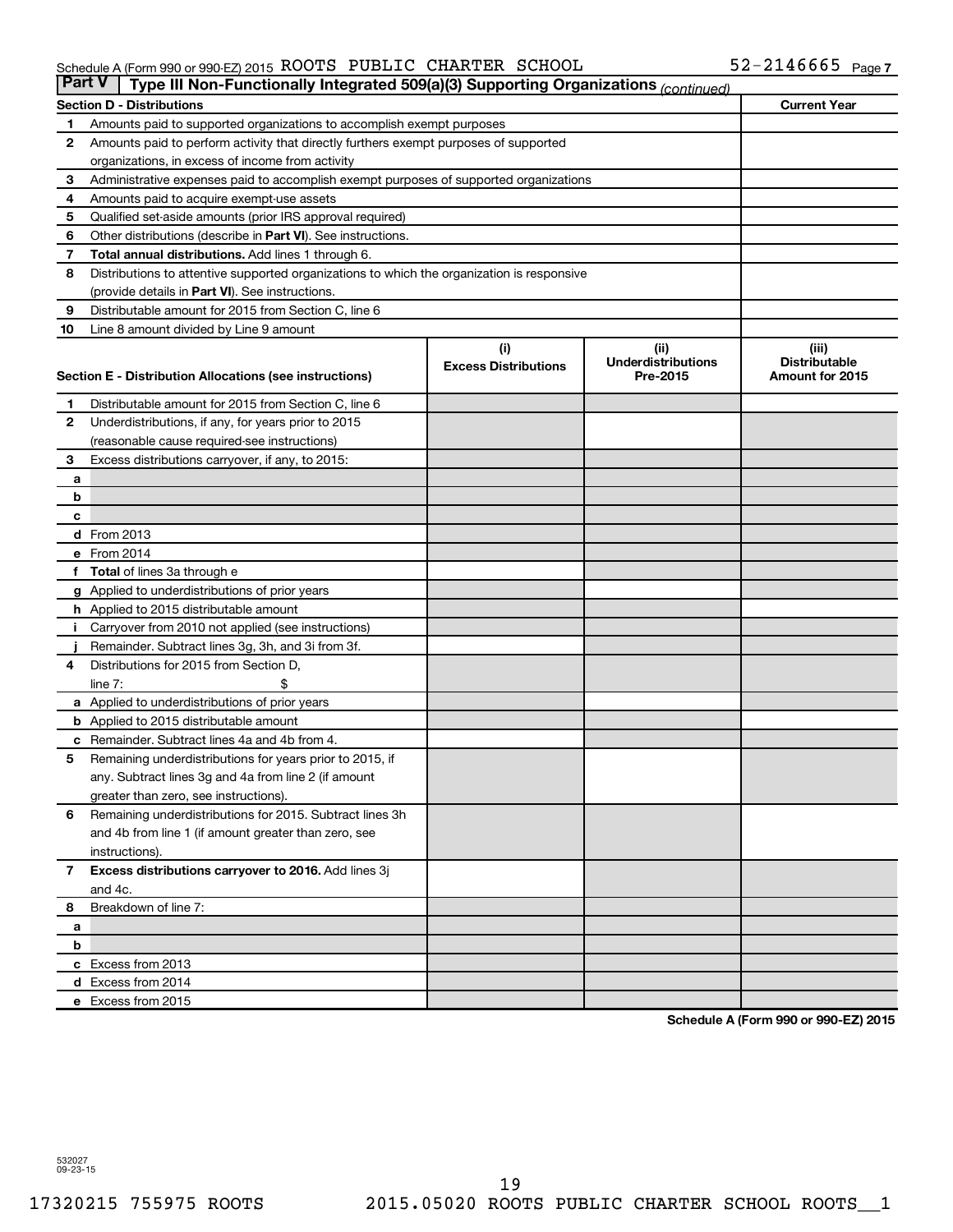| <b>Part VI</b>  | Schedule A (Form 990 or 990-EZ) 2015 ROOTS PUBLIC CHARTER SCHOOL<br>Supplemental Information. Provide the explanations required by Part II, line 10; Part II, line 17a or 17b; Part III, line 12;                                                                                                                                                                                                                                  |  |      |  | $52 - 2146665$ Page 8                        |  |
|-----------------|------------------------------------------------------------------------------------------------------------------------------------------------------------------------------------------------------------------------------------------------------------------------------------------------------------------------------------------------------------------------------------------------------------------------------------|--|------|--|----------------------------------------------|--|
|                 | Part IV, Section A, lines 1, 2, 3b, 3c, 4b, 4c, 5a, 6, 9a, 9b, 9c, 11a, 11b, and 11c; Part IV, Section B, lines 1 and 2; Part IV, Section C,<br>line 1; Part IV, Section D, lines 2 and 3; Part IV, Section E, lines 1c, 2a, 2b, 3a and 3b; Part V, line 1; Part V, Section B, line 1e; Part V,<br>Section D, lines 5, 6, and 8; and Part V, Section E, lines 2, 5, and 6. Also complete this part for any additional information. |  |      |  |                                              |  |
|                 | (See instructions.)                                                                                                                                                                                                                                                                                                                                                                                                                |  |      |  |                                              |  |
|                 |                                                                                                                                                                                                                                                                                                                                                                                                                                    |  |      |  |                                              |  |
|                 |                                                                                                                                                                                                                                                                                                                                                                                                                                    |  |      |  |                                              |  |
|                 |                                                                                                                                                                                                                                                                                                                                                                                                                                    |  |      |  |                                              |  |
|                 |                                                                                                                                                                                                                                                                                                                                                                                                                                    |  |      |  |                                              |  |
|                 |                                                                                                                                                                                                                                                                                                                                                                                                                                    |  |      |  |                                              |  |
|                 |                                                                                                                                                                                                                                                                                                                                                                                                                                    |  |      |  |                                              |  |
|                 |                                                                                                                                                                                                                                                                                                                                                                                                                                    |  |      |  |                                              |  |
|                 |                                                                                                                                                                                                                                                                                                                                                                                                                                    |  |      |  |                                              |  |
|                 |                                                                                                                                                                                                                                                                                                                                                                                                                                    |  |      |  |                                              |  |
|                 |                                                                                                                                                                                                                                                                                                                                                                                                                                    |  |      |  |                                              |  |
|                 |                                                                                                                                                                                                                                                                                                                                                                                                                                    |  |      |  |                                              |  |
|                 |                                                                                                                                                                                                                                                                                                                                                                                                                                    |  |      |  |                                              |  |
|                 |                                                                                                                                                                                                                                                                                                                                                                                                                                    |  |      |  |                                              |  |
|                 |                                                                                                                                                                                                                                                                                                                                                                                                                                    |  |      |  |                                              |  |
|                 |                                                                                                                                                                                                                                                                                                                                                                                                                                    |  |      |  |                                              |  |
|                 |                                                                                                                                                                                                                                                                                                                                                                                                                                    |  |      |  |                                              |  |
|                 |                                                                                                                                                                                                                                                                                                                                                                                                                                    |  |      |  |                                              |  |
|                 |                                                                                                                                                                                                                                                                                                                                                                                                                                    |  |      |  |                                              |  |
|                 |                                                                                                                                                                                                                                                                                                                                                                                                                                    |  |      |  |                                              |  |
|                 |                                                                                                                                                                                                                                                                                                                                                                                                                                    |  |      |  |                                              |  |
|                 |                                                                                                                                                                                                                                                                                                                                                                                                                                    |  |      |  |                                              |  |
|                 |                                                                                                                                                                                                                                                                                                                                                                                                                                    |  |      |  |                                              |  |
|                 |                                                                                                                                                                                                                                                                                                                                                                                                                                    |  |      |  |                                              |  |
|                 |                                                                                                                                                                                                                                                                                                                                                                                                                                    |  |      |  |                                              |  |
|                 |                                                                                                                                                                                                                                                                                                                                                                                                                                    |  |      |  |                                              |  |
|                 |                                                                                                                                                                                                                                                                                                                                                                                                                                    |  |      |  |                                              |  |
|                 |                                                                                                                                                                                                                                                                                                                                                                                                                                    |  |      |  |                                              |  |
|                 |                                                                                                                                                                                                                                                                                                                                                                                                                                    |  |      |  |                                              |  |
|                 |                                                                                                                                                                                                                                                                                                                                                                                                                                    |  |      |  |                                              |  |
|                 |                                                                                                                                                                                                                                                                                                                                                                                                                                    |  |      |  |                                              |  |
|                 |                                                                                                                                                                                                                                                                                                                                                                                                                                    |  |      |  |                                              |  |
|                 |                                                                                                                                                                                                                                                                                                                                                                                                                                    |  |      |  |                                              |  |
|                 |                                                                                                                                                                                                                                                                                                                                                                                                                                    |  |      |  |                                              |  |
|                 |                                                                                                                                                                                                                                                                                                                                                                                                                                    |  |      |  |                                              |  |
|                 |                                                                                                                                                                                                                                                                                                                                                                                                                                    |  |      |  |                                              |  |
|                 |                                                                                                                                                                                                                                                                                                                                                                                                                                    |  |      |  |                                              |  |
|                 |                                                                                                                                                                                                                                                                                                                                                                                                                                    |  |      |  |                                              |  |
|                 |                                                                                                                                                                                                                                                                                                                                                                                                                                    |  |      |  |                                              |  |
|                 |                                                                                                                                                                                                                                                                                                                                                                                                                                    |  |      |  |                                              |  |
|                 |                                                                                                                                                                                                                                                                                                                                                                                                                                    |  |      |  |                                              |  |
|                 |                                                                                                                                                                                                                                                                                                                                                                                                                                    |  |      |  |                                              |  |
|                 |                                                                                                                                                                                                                                                                                                                                                                                                                                    |  |      |  |                                              |  |
|                 |                                                                                                                                                                                                                                                                                                                                                                                                                                    |  |      |  |                                              |  |
| 532028 09-23-15 |                                                                                                                                                                                                                                                                                                                                                                                                                                    |  | $20$ |  | Schedule A (Form 990 or 990-EZ) 2015         |  |
|                 | 17320215 755975 ROOTS                                                                                                                                                                                                                                                                                                                                                                                                              |  |      |  | 2015.05020 ROOTS PUBLIC CHARTER SCHOOL ROOTS |  |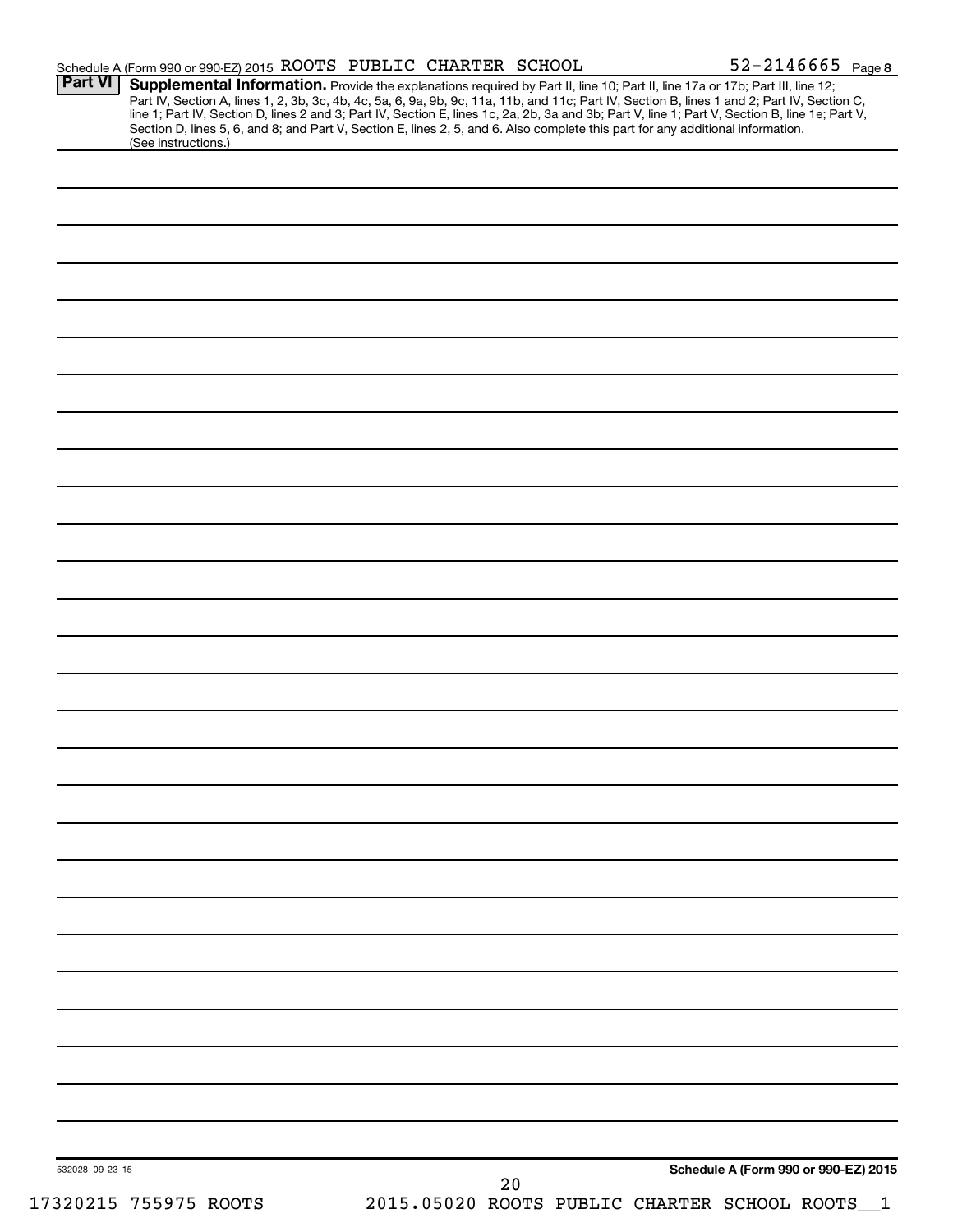| <b>Schedule B</b><br>(Form 990, 990-EZ.<br>or 990-PF)  |
|--------------------------------------------------------|
| Department of the Treasury<br>Internal Revenue Service |

## **Schedule of Contributors**

**or 990-PF) | Attach to Form 990, Form 990-EZ, or Form 990-PF. | Information about Schedule B (Form 990, 990-EZ, or 990-PF) and** its instructions is at www.irs.gov/form990.

OMB No. 1545-0047

**2015**

**Employer identification number** 

| ROOTS PUBLIC CHARTER SCHOOL | $1.52 - 2146665$ |
|-----------------------------|------------------|
|-----------------------------|------------------|

|  |  | Name of the organization |
|--|--|--------------------------|
|--|--|--------------------------|

| <b>Organization type</b> (check one): |                                                                                    |
|---------------------------------------|------------------------------------------------------------------------------------|
| Filers of:                            | Section:                                                                           |
| Form 990 or 990-EZ                    | $\boxed{\textbf{X}}$ 501(c)( 3) (enter number) organization                        |
|                                       | $4947(a)(1)$ nonexempt charitable trust <b>not</b> treated as a private foundation |
|                                       | 527 political organization                                                         |
| Form 990-PF                           | 501(c)(3) exempt private foundation                                                |
|                                       | 4947(a)(1) nonexempt charitable trust treated as a private foundation              |
|                                       | 501(c)(3) taxable private foundation                                               |

Check if your organization is covered by the General Rule or a Special Rule.

**Note.**  Only a section 501(c)(7), (8), or (10) organization can check boxes for both the General Rule and a Special Rule. See instructions.

#### **General Rule**

**K** For an organization filing Form 990, 990-EZ, or 990-PF that received, during the year, contributions totaling \$5,000 or more (in money or property) from any one contributor. Complete Parts I and II. See instructions for determining a contributor's total contributions.

#### **Special Rules**

 $\Box$ 

any one contributor, during the year, total contributions of the greater of **(1)** \$5,000 or **(2)** 2% of the amount on (i) Form 990, Part VIII, line 1h, For an organization described in section 501(c)(3) filing Form 990 or 990-EZ that met the 33 1/3% support test of the regulations under sections 509(a)(1) and 170(b)(1)(A)(vi), that checked Schedule A (Form 990 or 990-EZ), Part II, line 13, 16a, or 16b, and that received from or (ii) Form 990-EZ, line 1. Complete Parts I and II.  $\Box$ 

year, total contributions of more than \$1,000 *exclusively* for religious, charitable, scientific, literary, or educational purposes, or for For an organization described in section 501(c)(7), (8), or (10) filing Form 990 or 990-EZ that received from any one contributor, during the the prevention of cruelty to children or animals. Complete Parts I, II, and III.  $\Box$ 

purpose. Do not complete any of the parts unless the General Rule applies to this organization because it received nonexclusively year, contributions exclusively for religious, charitable, etc., purposes, but no such contributions totaled more than \$1,000. If this box is checked, enter here the total contributions that were received during the year for an exclusively religious, charitable, etc., For an organization described in section 501(c)(7), (8), or (10) filing Form 990 or 990-EZ that received from any one contributor, during the religious, charitable, etc., contributions totaling \$5,000 or more during the year  $\ldots$  $\ldots$  $\ldots$  $\ldots$  $\ldots$  $\ldots$ 

**Caution.** An organization that is not covered by the General Rule and/or the Special Rules does not file Schedule B (Form 990, 990-EZ, or 990-PF),  **must** but it answer "No" on Part IV, line 2, of its Form 990; or check the box on line H of its Form 990-EZ or on its Form 990-PF, Part I, line 2, to certify that it does not meet the filing requirements of Schedule B (Form 990, 990-EZ, or 990-PF).

LHA For Paperwork Reduction Act Notice, see the Instructions for Form 990, 990-EZ, or 990-PF. Schedule B (Form 990, 990-EZ, or 990-PF) (2015)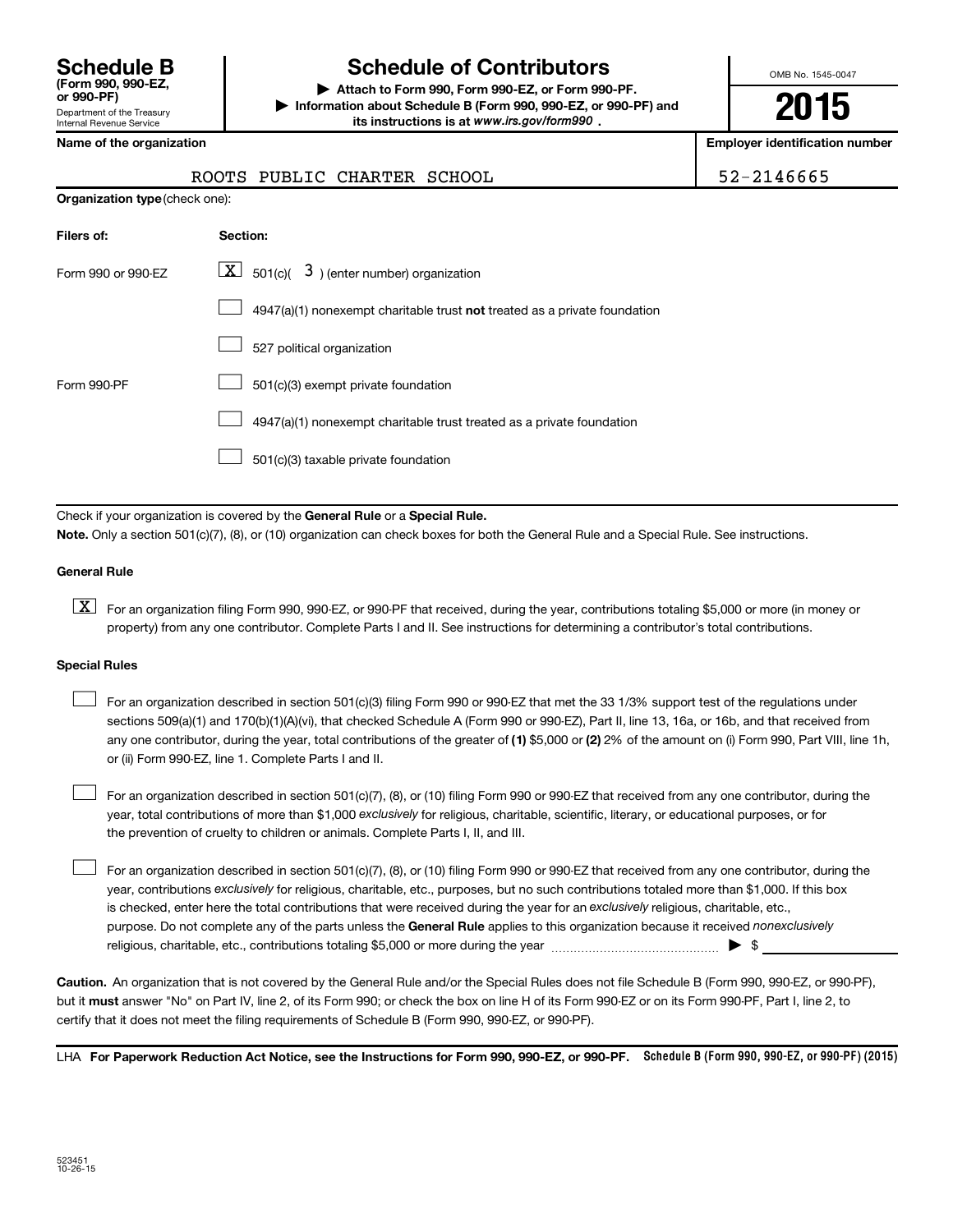#### Schedule B (Form 990, 990-EZ, or 990-PF) (2015)

| Name of organization |  |  |
|----------------------|--|--|
|                      |  |  |

## ROOTS PUBLIC CHARTER SCHOOL 52-2146665

| Part I     | <b>Contributors</b> (see instructions). Use duplicate copies of Part I if additional space is needed. |                                   |                                                                                                           |
|------------|-------------------------------------------------------------------------------------------------------|-----------------------------------|-----------------------------------------------------------------------------------------------------------|
| (a)<br>No. | (b)<br>Name, address, and ZIP + 4                                                                     | (c)<br><b>Total contributions</b> | (d)<br>Type of contribution                                                                               |
| 1          | 15 KENNEDY STREET LP<br>6245 NORTH CAPITAL STREET<br>WASHINGTON, DC 20012                             | 31,000.<br>\$                     | $\overline{\text{X}}$<br>Person<br>Payroll<br>Noncash<br>(Complete Part II for<br>noncash contributions.) |
| (a)<br>No. | (b)<br>Name, address, and ZIP + 4                                                                     | (c)<br><b>Total contributions</b> | (d)<br>Type of contribution                                                                               |
|            |                                                                                                       | \$                                | Person<br>Payroll<br>Noncash<br>(Complete Part II for<br>noncash contributions.)                          |
| (a)<br>No. | (b)<br>Name, address, and ZIP + 4                                                                     | (c)<br><b>Total contributions</b> | (d)<br>Type of contribution                                                                               |
|            |                                                                                                       | \$                                | Person<br>Payroll<br>Noncash<br>(Complete Part II for<br>noncash contributions.)                          |
| (a)<br>No. | (b)<br>Name, address, and ZIP + 4                                                                     | (c)<br><b>Total contributions</b> | (d)<br>Type of contribution                                                                               |
|            |                                                                                                       | \$                                | Person<br>Payroll<br>Noncash<br>(Complete Part II for<br>noncash contributions.)                          |
| (a)<br>No. | (b)<br>Name, address, and ZIP + 4                                                                     | (c)<br><b>Total contributions</b> | (d)<br>Type of contribution                                                                               |
|            |                                                                                                       | \$                                | Person<br>Payroll<br>Noncash<br>(Complete Part II for<br>noncash contributions.)                          |
| (a)<br>No. | (b)<br>Name, address, and ZIP + 4                                                                     | (c)<br><b>Total contributions</b> | (d)<br>Type of contribution                                                                               |
|            |                                                                                                       | \$                                | Person<br>Payroll<br>Noncash<br>(Complete Part II for<br>noncash contributions.)                          |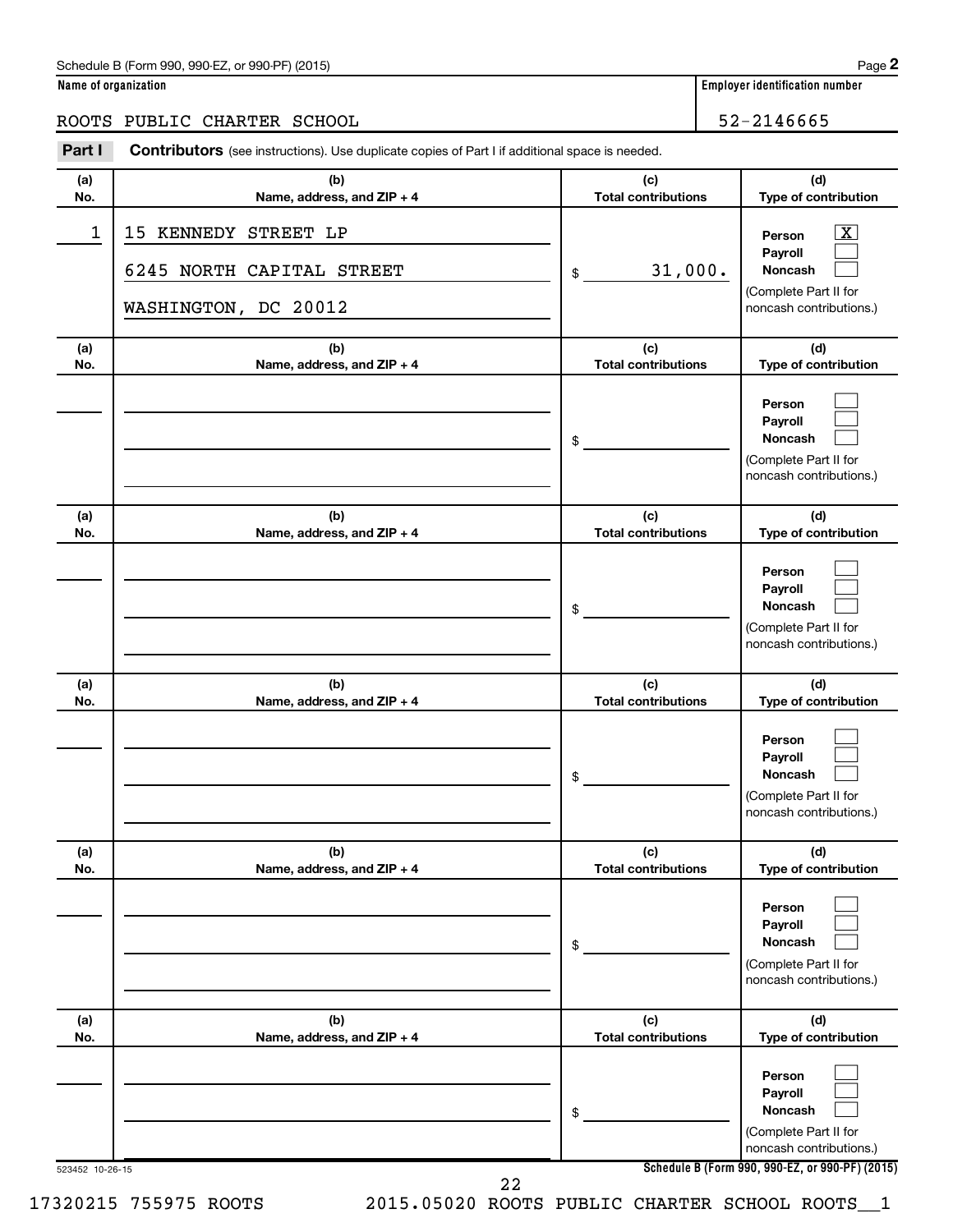ROOTS PUBLIC CHARTER SCHOOL 52-2146665

Part II Noncash Property (see instructions). Use duplicate copies of Part II if additional space is needed.

| (c)<br>FMV (or estimate)<br>(see instructions)<br>$\frac{1}{2}$<br>(c)<br>FMV (or estimate)<br>(see instructions) | (d)<br>Date received                                                                                 |
|-------------------------------------------------------------------------------------------------------------------|------------------------------------------------------------------------------------------------------|
|                                                                                                                   |                                                                                                      |
|                                                                                                                   |                                                                                                      |
|                                                                                                                   |                                                                                                      |
|                                                                                                                   | (d)<br>Date received                                                                                 |
|                                                                                                                   |                                                                                                      |
|                                                                                                                   |                                                                                                      |
| \$                                                                                                                |                                                                                                      |
|                                                                                                                   |                                                                                                      |
| (c)<br>FMV (or estimate)<br>(see instructions)                                                                    | (d)<br>Date received                                                                                 |
|                                                                                                                   |                                                                                                      |
|                                                                                                                   |                                                                                                      |
| $$\circ$$                                                                                                         |                                                                                                      |
|                                                                                                                   |                                                                                                      |
| (c)<br>FMV (or estimate)<br>(see instructions)                                                                    | (d)<br>Date received                                                                                 |
|                                                                                                                   |                                                                                                      |
|                                                                                                                   |                                                                                                      |
|                                                                                                                   |                                                                                                      |
|                                                                                                                   |                                                                                                      |
| (c)<br>FMV (or estimate)<br>(see instructions)                                                                    | (d)<br>Date received                                                                                 |
|                                                                                                                   |                                                                                                      |
|                                                                                                                   |                                                                                                      |
|                                                                                                                   |                                                                                                      |
|                                                                                                                   |                                                                                                      |
|                                                                                                                   |                                                                                                      |
| FMV (or estimate)                                                                                                 | (d)<br>Date received                                                                                 |
|                                                                                                                   |                                                                                                      |
|                                                                                                                   |                                                                                                      |
|                                                                                                                   |                                                                                                      |
|                                                                                                                   |                                                                                                      |
|                                                                                                                   | \$<br>\$<br>(c)<br>(see instructions)<br>\$<br>Schedule B (Form 990, 990-EZ, or 990-PF) (2015)<br>23 |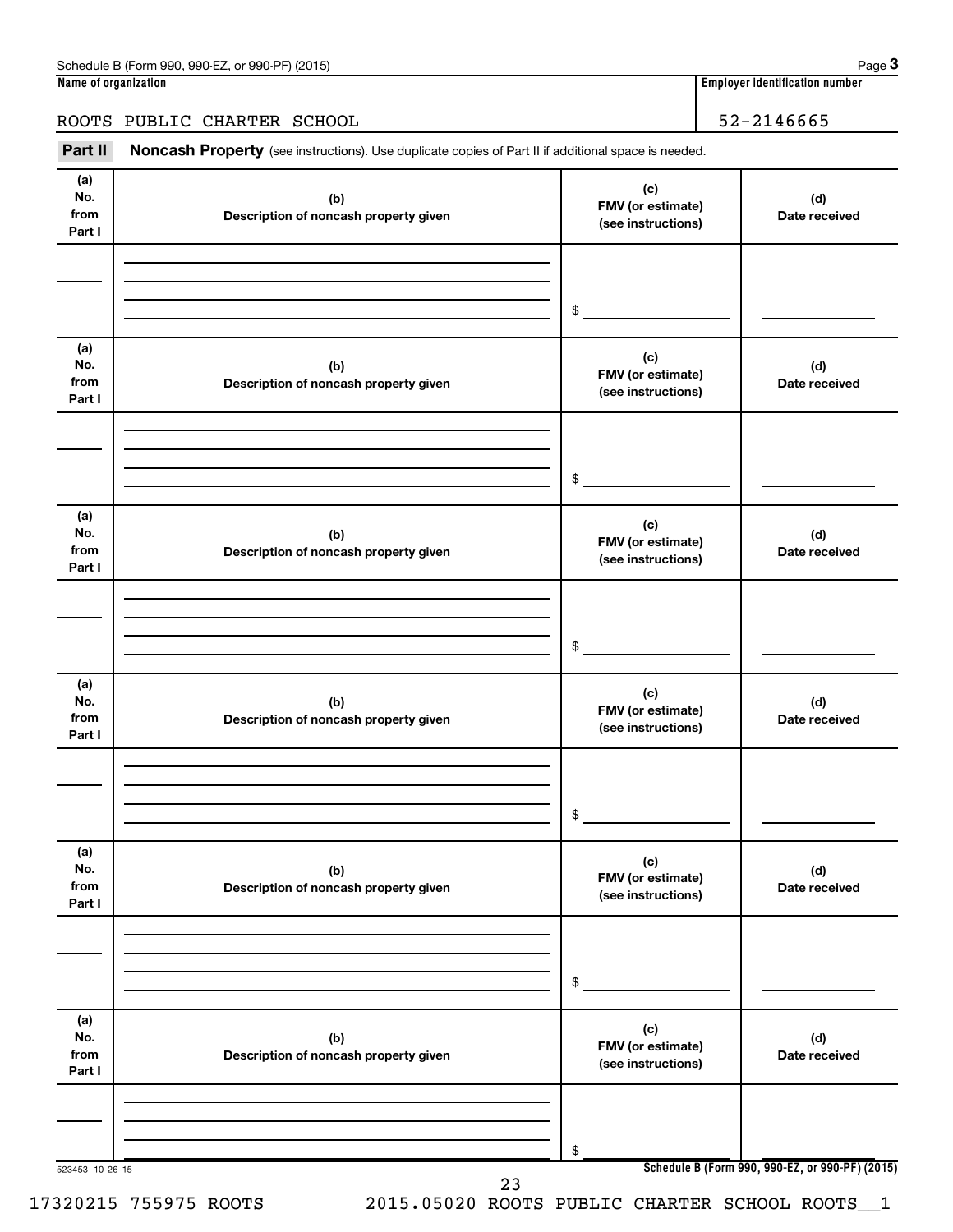| Name of organization      |                                                                                                                                                                                                                             |                      | <b>Employer identification number</b>                                                                                                                 |  |  |  |  |
|---------------------------|-----------------------------------------------------------------------------------------------------------------------------------------------------------------------------------------------------------------------------|----------------------|-------------------------------------------------------------------------------------------------------------------------------------------------------|--|--|--|--|
|                           | ROOTS PUBLIC CHARTER SCHOOL                                                                                                                                                                                                 |                      | 52-2146665                                                                                                                                            |  |  |  |  |
| <b>Part III</b>           | the year from any one contributor. Complete columns (a) through (e) and the following line entry. For organizations                                                                                                         |                      | Exclusively religious, charitable, etc., contributions to organizations described in section 501(c)(7), (8), or (10) that total more than \$1,000 for |  |  |  |  |
|                           | completing Part III, enter the total of exclusively religious, charitable, etc., contributions of \$1,000 or less for the year. (Enter this info. once.)<br>Use duplicate copies of Part III if additional space is needed. |                      | $\blacktriangleright$ \$                                                                                                                              |  |  |  |  |
| (a) No.<br>from<br>Part I | (b) Purpose of gift                                                                                                                                                                                                         | (c) Use of gift      | (d) Description of how gift is held                                                                                                                   |  |  |  |  |
|                           |                                                                                                                                                                                                                             |                      |                                                                                                                                                       |  |  |  |  |
|                           |                                                                                                                                                                                                                             | (e) Transfer of gift |                                                                                                                                                       |  |  |  |  |
|                           | Transferee's name, address, and ZIP + 4                                                                                                                                                                                     |                      | Relationship of transferor to transferee                                                                                                              |  |  |  |  |
| (a) No.                   |                                                                                                                                                                                                                             |                      |                                                                                                                                                       |  |  |  |  |
| from<br>Part I            | (b) Purpose of gift                                                                                                                                                                                                         | (c) Use of gift      | (d) Description of how gift is held                                                                                                                   |  |  |  |  |
|                           |                                                                                                                                                                                                                             |                      |                                                                                                                                                       |  |  |  |  |
|                           |                                                                                                                                                                                                                             | (e) Transfer of gift |                                                                                                                                                       |  |  |  |  |
|                           | Transferee's name, address, and ZIP + 4                                                                                                                                                                                     |                      | Relationship of transferor to transferee                                                                                                              |  |  |  |  |
|                           |                                                                                                                                                                                                                             |                      |                                                                                                                                                       |  |  |  |  |
| (a) No.<br>from<br>Part I | (b) Purpose of gift                                                                                                                                                                                                         | (c) Use of gift      | (d) Description of how gift is held                                                                                                                   |  |  |  |  |
|                           |                                                                                                                                                                                                                             | (e) Transfer of gift |                                                                                                                                                       |  |  |  |  |
|                           | Transferee's name, address, and ZIP + 4                                                                                                                                                                                     |                      | Relationship of transferor to transferee                                                                                                              |  |  |  |  |
|                           |                                                                                                                                                                                                                             |                      |                                                                                                                                                       |  |  |  |  |
| (a) No.<br>from<br>Part I | (b) Purpose of gift                                                                                                                                                                                                         | (c) Use of gift      | (d) Description of how gift is held                                                                                                                   |  |  |  |  |
|                           |                                                                                                                                                                                                                             |                      |                                                                                                                                                       |  |  |  |  |
|                           |                                                                                                                                                                                                                             | (e) Transfer of gift |                                                                                                                                                       |  |  |  |  |
|                           | Transferee's name, address, and ZIP + 4                                                                                                                                                                                     |                      | Relationship of transferor to transferee                                                                                                              |  |  |  |  |
|                           |                                                                                                                                                                                                                             |                      |                                                                                                                                                       |  |  |  |  |
| 523454 10-26-15           |                                                                                                                                                                                                                             | 24                   | Schedule B (Form 990, 990-EZ, or 990-PF) (2015)                                                                                                       |  |  |  |  |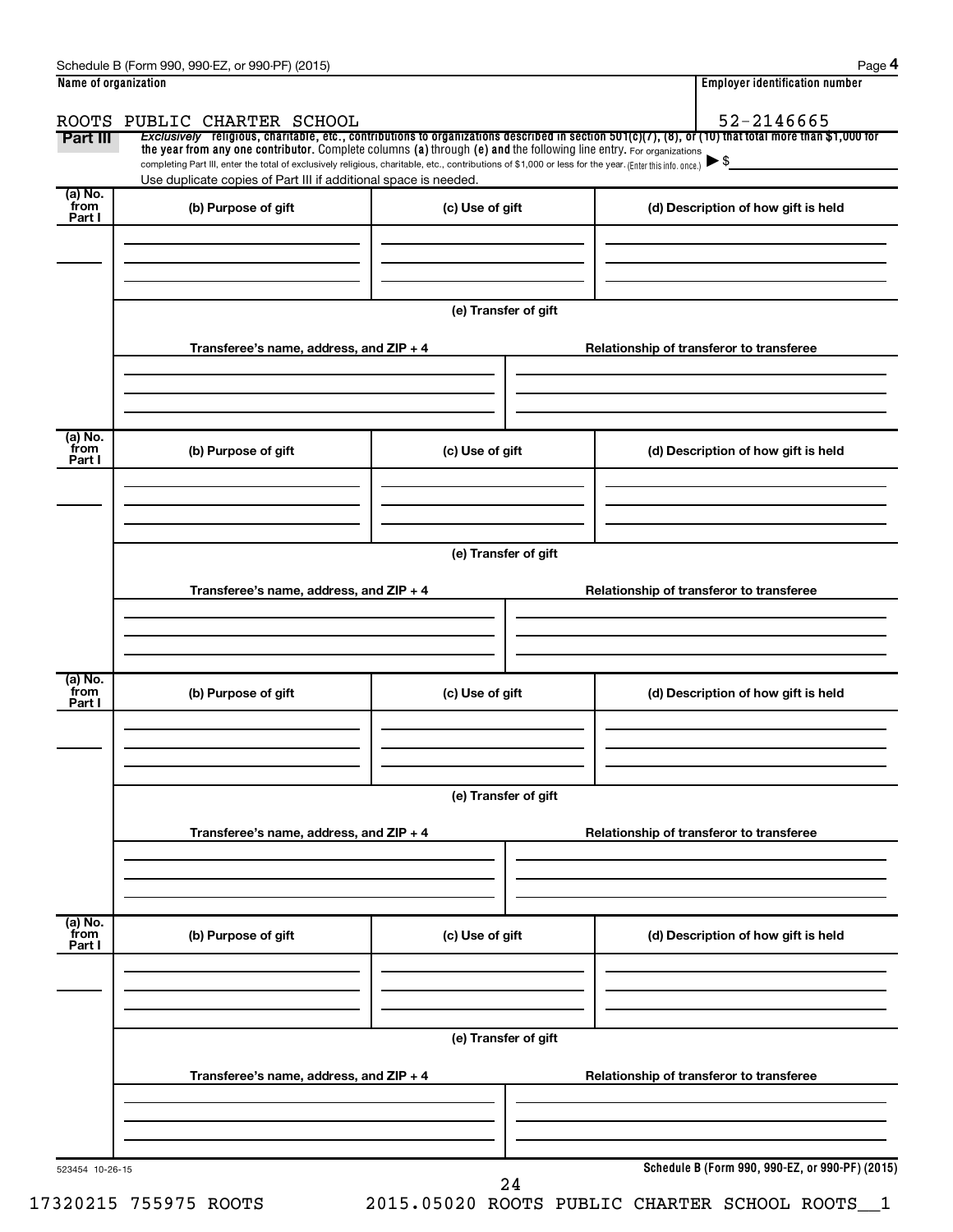|                    | <b>SCHEDULE D</b><br>(Form 990)            |                                                                                                                                                                               | <b>Supplemental Financial Statements</b><br>Complete if the organization answered "Yes" on Form 990,                                                                                                                           | OMB No. 1545-0047 |                                 |
|--------------------|--------------------------------------------|-------------------------------------------------------------------------------------------------------------------------------------------------------------------------------|--------------------------------------------------------------------------------------------------------------------------------------------------------------------------------------------------------------------------------|-------------------|---------------------------------|
|                    | Department of the Treasury                 |                                                                                                                                                                               | Part IV, line 6, 7, 8, 9, 10, 11a, 11b, 11c, 11d, 11e, 11f, 12a, or 12b.<br>Attach to Form 990.                                                                                                                                |                   | <b>Open to Public</b>           |
|                    | Internal Revenue Service                   |                                                                                                                                                                               | Information about Schedule D (Form 990) and its instructions is at www.irs.gov/form990.                                                                                                                                        |                   | Inspection                      |
|                    | Name of the organization                   |                                                                                                                                                                               | <b>Employer identification number</b><br>52-2146665                                                                                                                                                                            |                   |                                 |
| Part I             |                                            | ROOTS PUBLIC CHARTER SCHOOL                                                                                                                                                   | Organizations Maintaining Donor Advised Funds or Other Similar Funds or Accounts. Complete if the                                                                                                                              |                   |                                 |
|                    |                                            | organization answered "Yes" on Form 990, Part IV, line 6.                                                                                                                     |                                                                                                                                                                                                                                |                   |                                 |
|                    |                                            |                                                                                                                                                                               | (a) Donor advised funds                                                                                                                                                                                                        |                   | (b) Funds and other accounts    |
| 1.                 |                                            |                                                                                                                                                                               |                                                                                                                                                                                                                                |                   |                                 |
| 2                  |                                            | Aggregate value of contributions to (during year)                                                                                                                             |                                                                                                                                                                                                                                |                   |                                 |
| з                  |                                            | Aggregate value of grants from (during year)                                                                                                                                  |                                                                                                                                                                                                                                |                   |                                 |
| 4                  |                                            |                                                                                                                                                                               |                                                                                                                                                                                                                                |                   |                                 |
| 5                  |                                            |                                                                                                                                                                               | Did the organization inform all donors and donor advisors in writing that the assets held in donor advised funds                                                                                                               |                   | Yes<br>No                       |
| 6                  |                                            |                                                                                                                                                                               | Did the organization inform all grantees, donors, and donor advisors in writing that grant funds can be used only                                                                                                              |                   |                                 |
|                    |                                            |                                                                                                                                                                               | for charitable purposes and not for the benefit of the donor or donor advisor, or for any other purpose conferring                                                                                                             |                   |                                 |
|                    | impermissible private benefit?             |                                                                                                                                                                               |                                                                                                                                                                                                                                |                   | Yes<br>No                       |
| Part II            |                                            |                                                                                                                                                                               | Conservation Easements. Complete if the organization answered "Yes" on Form 990, Part IV, line 7.                                                                                                                              |                   |                                 |
| 1.                 |                                            | Purpose(s) of conservation easements held by the organization (check all that apply).                                                                                         |                                                                                                                                                                                                                                |                   |                                 |
|                    |                                            | Preservation of land for public use (e.g., recreation or education)                                                                                                           | Preservation of a historically important land area                                                                                                                                                                             |                   |                                 |
|                    |                                            | Protection of natural habitat                                                                                                                                                 | Preservation of a certified historic structure                                                                                                                                                                                 |                   |                                 |
|                    |                                            | Preservation of open space                                                                                                                                                    |                                                                                                                                                                                                                                |                   |                                 |
| 2                  | day of the tax year.                       |                                                                                                                                                                               | Complete lines 2a through 2d if the organization held a qualified conservation contribution in the form of a conservation easement on the last                                                                                 |                   | Held at the End of the Tax Year |
| a                  |                                            |                                                                                                                                                                               |                                                                                                                                                                                                                                | 2a                |                                 |
| b                  |                                            | Total acreage restricted by conservation easements                                                                                                                            |                                                                                                                                                                                                                                | 2 <sub>b</sub>    |                                 |
| с                  |                                            |                                                                                                                                                                               |                                                                                                                                                                                                                                | 2c                |                                 |
| d                  |                                            |                                                                                                                                                                               | Number of conservation easements included in (c) acquired after 8/17/06, and not on a historic structure                                                                                                                       |                   |                                 |
|                    |                                            |                                                                                                                                                                               | listed in the National Register [111] [12] states and the National Property of the National Register [11] [12] the National Register [11] [12] states and the National Register [11] [12] the Main Register [12] [12] the Main | 2d                |                                 |
| 3                  |                                            |                                                                                                                                                                               | Number of conservation easements modified, transferred, released, extinguished, or terminated by the organization during the tax                                                                                               |                   |                                 |
|                    | $year \triangleright$                      |                                                                                                                                                                               |                                                                                                                                                                                                                                |                   |                                 |
|                    |                                            | Number of states where property subject to conservation easement is located >                                                                                                 |                                                                                                                                                                                                                                |                   |                                 |
| 5                  |                                            | Does the organization have a written policy regarding the periodic monitoring, inspection, handling of<br>violations, and enforcement of the conservation easements it holds? |                                                                                                                                                                                                                                |                   | Yes<br>No                       |
| 6                  |                                            |                                                                                                                                                                               | Staff and volunteer hours devoted to monitoring, inspecting, handling of violations, and enforcing conservation easements during the year                                                                                      |                   |                                 |
|                    |                                            |                                                                                                                                                                               |                                                                                                                                                                                                                                |                   |                                 |
| 7                  |                                            |                                                                                                                                                                               | Amount of expenses incurred in monitoring, inspecting, handling of violations, and enforcing conservation easements during the year                                                                                            |                   |                                 |
|                    | $\blacktriangleright$ \$                   |                                                                                                                                                                               |                                                                                                                                                                                                                                |                   |                                 |
| 8                  |                                            |                                                                                                                                                                               | Does each conservation easement reported on line 2(d) above satisfy the requirements of section 170(h)(4)(B)(i)                                                                                                                |                   |                                 |
|                    |                                            |                                                                                                                                                                               |                                                                                                                                                                                                                                |                   | Yes<br>No                       |
| 9                  |                                            |                                                                                                                                                                               | In Part XIII, describe how the organization reports conservation easements in its revenue and expense statement, and balance sheet, and                                                                                        |                   |                                 |
|                    |                                            |                                                                                                                                                                               | include, if applicable, the text of the footnote to the organization's financial statements that describes the organization's accounting for                                                                                   |                   |                                 |
|                    | conservation easements.<br><b>Part III</b> |                                                                                                                                                                               | Organizations Maintaining Collections of Art, Historical Treasures, or Other Similar Assets.                                                                                                                                   |                   |                                 |
|                    |                                            | Complete if the organization answered "Yes" on Form 990, Part IV, line 8.                                                                                                     |                                                                                                                                                                                                                                |                   |                                 |
|                    |                                            |                                                                                                                                                                               | 1a If the organization elected, as permitted under SFAS 116 (ASC 958), not to report in its revenue statement and balance sheet works of art,                                                                                  |                   |                                 |
|                    |                                            |                                                                                                                                                                               | historical treasures, or other similar assets held for public exhibition, education, or research in furtherance of public service, provide, in Part XIII,                                                                      |                   |                                 |
|                    |                                            | the text of the footnote to its financial statements that describes these items.                                                                                              |                                                                                                                                                                                                                                |                   |                                 |
| b                  |                                            |                                                                                                                                                                               | If the organization elected, as permitted under SFAS 116 (ASC 958), to report in its revenue statement and balance sheet works of art, historical                                                                              |                   |                                 |
|                    |                                            |                                                                                                                                                                               | treasures, or other similar assets held for public exhibition, education, or research in furtherance of public service, provide the following amounts                                                                          |                   |                                 |
|                    | relating to these items:                   |                                                                                                                                                                               |                                                                                                                                                                                                                                |                   |                                 |
|                    | $\left( 1\right)$                          |                                                                                                                                                                               |                                                                                                                                                                                                                                |                   |                                 |
|                    |                                            | (ii) Assets included in Form 990, Part X                                                                                                                                      |                                                                                                                                                                                                                                |                   | $\blacktriangleright$ s         |
| 2                  |                                            |                                                                                                                                                                               | If the organization received or held works of art, historical treasures, or other similar assets for financial gain, provide                                                                                                   |                   |                                 |
| а                  |                                            | the following amounts required to be reported under SFAS 116 (ASC 958) relating to these items:                                                                               | Revenue included on Form 990, Part VIII, line 1 [2000] [2000] [2000] [2000] [3000] [3000] [3000] [3000] [3000                                                                                                                  |                   |                                 |
|                    |                                            |                                                                                                                                                                               |                                                                                                                                                                                                                                |                   | -\$                             |
|                    |                                            | LHA For Paperwork Reduction Act Notice, see the Instructions for Form 990.                                                                                                    |                                                                                                                                                                                                                                |                   | Schedule D (Form 990) 2015      |
| 532051<br>11-02-15 |                                            |                                                                                                                                                                               |                                                                                                                                                                                                                                |                   |                                 |

17320215 755975 ROOTS 2015.05020 ROOTS PUBLIC CHARTER SCHOOL ROOTS\_\_1 25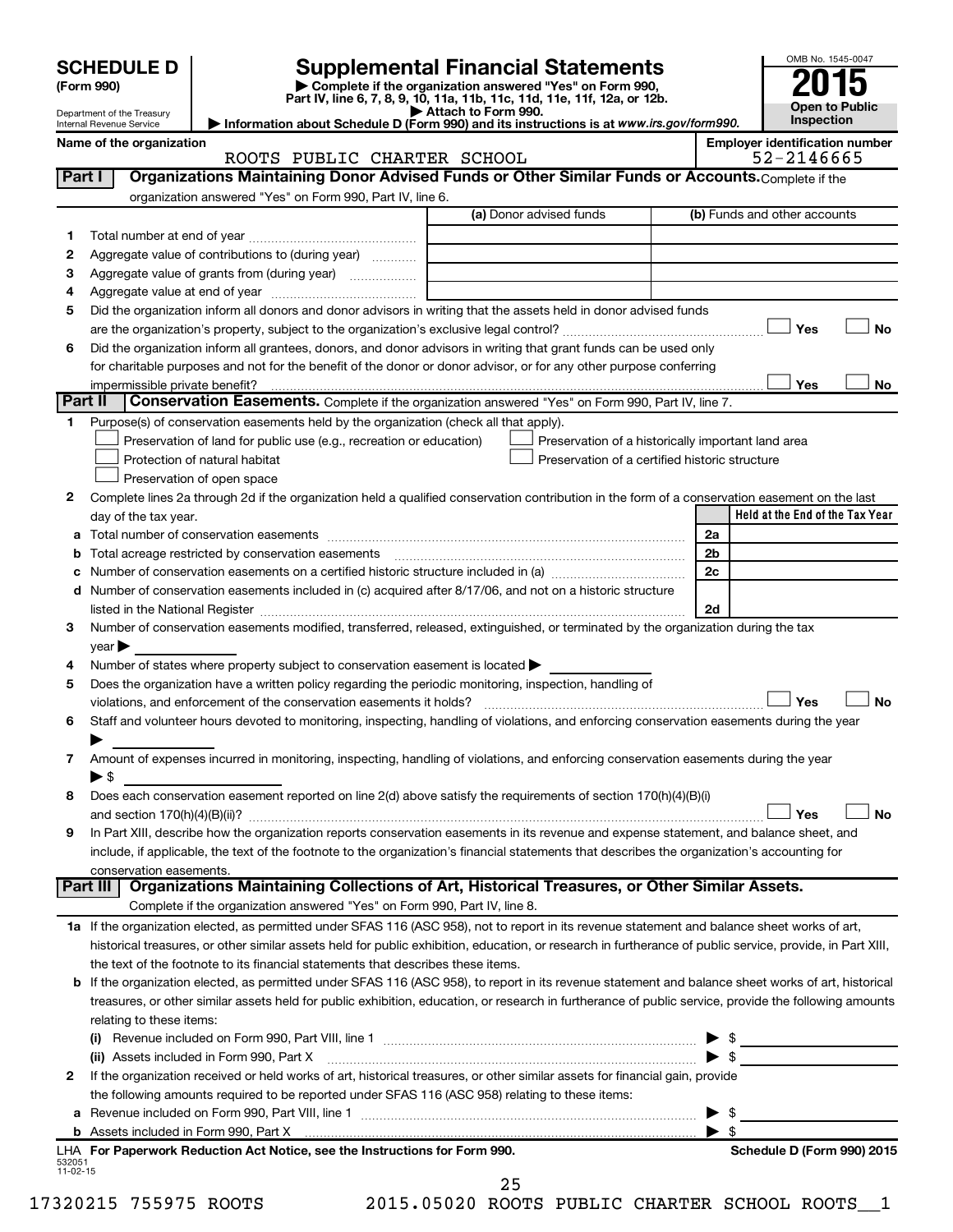|               | Schedule D (Form 990) 2015                                                                                                                                                                                                                                                      | ROOTS PUBLIC CHARTER SCHOOL             |   |                |                                    |  |                                 | $52 - 2146665$ Page 2                                    |                |          |    |
|---------------|---------------------------------------------------------------------------------------------------------------------------------------------------------------------------------------------------------------------------------------------------------------------------------|-----------------------------------------|---|----------------|------------------------------------|--|---------------------------------|----------------------------------------------------------|----------------|----------|----|
|               | Part III  <br>Organizations Maintaining Collections of Art, Historical Treasures, or Other Similar Assets(continued)                                                                                                                                                            |                                         |   |                |                                    |  |                                 |                                                          |                |          |    |
| 3             | Using the organization's acquisition, accession, and other records, check any of the following that are a significant use of its collection items                                                                                                                               |                                         |   |                |                                    |  |                                 |                                                          |                |          |    |
|               | (check all that apply):                                                                                                                                                                                                                                                         |                                         |   |                |                                    |  |                                 |                                                          |                |          |    |
| a             | Public exhibition<br>Loan or exchange programs<br>Other and the contract of the contract of the contract of the contract of the contract of the contract of the contract of the contract of the contract of the contract of the contract of the contract of the contract of the |                                         |   |                |                                    |  |                                 |                                                          |                |          |    |
| b             | Scholarly research                                                                                                                                                                                                                                                              | e                                       |   |                |                                    |  |                                 |                                                          |                |          |    |
| с             | Preservation for future generations                                                                                                                                                                                                                                             |                                         |   |                |                                    |  |                                 |                                                          |                |          |    |
| 4             | Provide a description of the organization's collections and explain how they further the organization's exempt purpose in Part XIII.                                                                                                                                            |                                         |   |                |                                    |  |                                 |                                                          |                |          |    |
| 5             | During the year, did the organization solicit or receive donations of art, historical treasures, or other similar assets                                                                                                                                                        |                                         |   |                |                                    |  |                                 |                                                          |                |          |    |
|               |                                                                                                                                                                                                                                                                                 |                                         |   |                |                                    |  |                                 |                                                          | Yes            |          | No |
|               | Part IV<br><b>Escrow and Custodial Arrangements.</b> Complete if the organization answered "Yes" on Form 990, Part IV, line 9, or<br>reported an amount on Form 990, Part X, line 21.                                                                                           |                                         |   |                |                                    |  |                                 |                                                          |                |          |    |
|               | 1a Is the organization an agent, trustee, custodian or other intermediary for contributions or other assets not included                                                                                                                                                        |                                         |   |                |                                    |  |                                 |                                                          |                |          |    |
|               |                                                                                                                                                                                                                                                                                 |                                         |   |                |                                    |  |                                 |                                                          | Yes            |          | No |
|               | b If "Yes," explain the arrangement in Part XIII and complete the following table:                                                                                                                                                                                              |                                         |   |                |                                    |  |                                 |                                                          |                |          |    |
|               |                                                                                                                                                                                                                                                                                 |                                         |   |                |                                    |  |                                 |                                                          | Amount         |          |    |
|               | c Beginning balance measurements and the contract of the contract of the contract of the contract of the contract of the contract of the contract of the contract of the contract of the contract of the contract of the contr                                                  |                                         |   |                |                                    |  | 1c                              |                                                          |                |          |    |
|               |                                                                                                                                                                                                                                                                                 |                                         |   |                |                                    |  | 1d                              |                                                          |                |          |    |
| е             | Distributions during the year manufactured and an account of the year manufactured and the year manufactured and the year manufactured and the year manufactured and the year manufactured and the year manufactured and the y                                                  |                                         |   |                |                                    |  | 1e                              |                                                          |                |          |    |
| f.            |                                                                                                                                                                                                                                                                                 |                                         |   |                |                                    |  | 1f                              |                                                          |                |          |    |
|               | 2a Did the organization include an amount on Form 990, Part X, line 21, for escrow or custodial account liability?                                                                                                                                                              |                                         |   |                |                                    |  |                                 |                                                          | Yes            |          | No |
|               | <b>b</b> If "Yes," explain the arrangement in Part XIII. Check here if the explanation has been provided on Part XIII                                                                                                                                                           |                                         |   |                |                                    |  |                                 |                                                          |                |          |    |
| <b>Part V</b> | Endowment Funds. Complete if the organization answered "Yes" on Form 990, Part IV, line 10.                                                                                                                                                                                     |                                         |   |                |                                    |  |                                 |                                                          |                |          |    |
|               |                                                                                                                                                                                                                                                                                 | (a) Current year                        |   | (b) Prior year | (c) Two years back                 |  |                                 | $\vert$ (d) Three years back $\vert$ (e) Four years back |                |          |    |
|               | <b>1a</b> Beginning of year balance                                                                                                                                                                                                                                             |                                         |   |                |                                    |  |                                 |                                                          |                |          |    |
| b             |                                                                                                                                                                                                                                                                                 |                                         |   |                |                                    |  |                                 |                                                          |                |          |    |
| с             | Net investment earnings, gains, and losses                                                                                                                                                                                                                                      |                                         |   |                |                                    |  |                                 |                                                          |                |          |    |
| d             | Grants or scholarships <i></i>                                                                                                                                                                                                                                                  |                                         |   |                |                                    |  |                                 |                                                          |                |          |    |
|               | e Other expenditures for facilities                                                                                                                                                                                                                                             |                                         |   |                |                                    |  |                                 |                                                          |                |          |    |
|               | and programs                                                                                                                                                                                                                                                                    |                                         |   |                |                                    |  |                                 |                                                          |                |          |    |
| Ť.            | Administrative expenses                                                                                                                                                                                                                                                         |                                         |   |                |                                    |  |                                 |                                                          |                |          |    |
| g             | End of year balance <i>manually contained</i>                                                                                                                                                                                                                                   |                                         |   |                |                                    |  |                                 |                                                          |                |          |    |
| 2             | Provide the estimated percentage of the current year end balance (line 1g, column (a)) held as:                                                                                                                                                                                 |                                         |   |                |                                    |  |                                 |                                                          |                |          |    |
| а             | Board designated or quasi-endowment                                                                                                                                                                                                                                             |                                         | % |                |                                    |  |                                 |                                                          |                |          |    |
| b             | Permanent endowment                                                                                                                                                                                                                                                             | %                                       |   |                |                                    |  |                                 |                                                          |                |          |    |
|               | c Temporarily restricted endowment                                                                                                                                                                                                                                              | %                                       |   |                |                                    |  |                                 |                                                          |                |          |    |
|               | The percentages on lines 2a, 2b, and 2c should equal 100%.                                                                                                                                                                                                                      |                                         |   |                |                                    |  |                                 |                                                          |                |          |    |
|               | 3a Are there endowment funds not in the possession of the organization that are held and administered for the organization                                                                                                                                                      |                                         |   |                |                                    |  |                                 |                                                          |                |          |    |
|               | by:                                                                                                                                                                                                                                                                             |                                         |   |                |                                    |  |                                 |                                                          |                | Yes      | No |
|               | (i)                                                                                                                                                                                                                                                                             |                                         |   |                |                                    |  |                                 |                                                          | 3a(i)          |          |    |
|               |                                                                                                                                                                                                                                                                                 |                                         |   |                |                                    |  |                                 |                                                          | 3a(ii)         |          |    |
|               |                                                                                                                                                                                                                                                                                 |                                         |   |                |                                    |  |                                 |                                                          | 3b             |          |    |
| 4             | Describe in Part XIII the intended uses of the organization's endowment funds.                                                                                                                                                                                                  |                                         |   |                |                                    |  |                                 |                                                          |                |          |    |
|               | Part VI   Land, Buildings, and Equipment.                                                                                                                                                                                                                                       |                                         |   |                |                                    |  |                                 |                                                          |                |          |    |
|               | Complete if the organization answered "Yes" on Form 990, Part IV, line 11a. See Form 990, Part X, line 10.                                                                                                                                                                      |                                         |   |                |                                    |  |                                 |                                                          |                |          |    |
|               | Description of property                                                                                                                                                                                                                                                         | (a) Cost or other<br>basis (investment) |   |                | (b) Cost or other<br>basis (other) |  | (c) Accumulated<br>depreciation |                                                          | (d) Book value |          |    |
|               |                                                                                                                                                                                                                                                                                 |                                         |   |                |                                    |  |                                 |                                                          |                |          |    |
|               |                                                                                                                                                                                                                                                                                 |                                         |   |                |                                    |  |                                 |                                                          |                |          |    |
|               |                                                                                                                                                                                                                                                                                 |                                         |   |                | 183,987.                           |  |                                 |                                                          |                | 183,987. |    |
|               |                                                                                                                                                                                                                                                                                 |                                         |   |                | 62, 236.                           |  |                                 |                                                          |                | 62, 236. |    |
|               |                                                                                                                                                                                                                                                                                 |                                         |   |                | 56,858.                            |  | 241,699.                        |                                                          | $-184, 841.$   |          |    |
|               | Total. Add lines 1a through 1e. (Column (d) must equal Form 990, Part X, column (B), line 10c.)                                                                                                                                                                                 |                                         |   |                |                                    |  |                                 |                                                          |                | 61,382.  |    |

**Schedule D (Form 990) 2015**

532052 09-21-15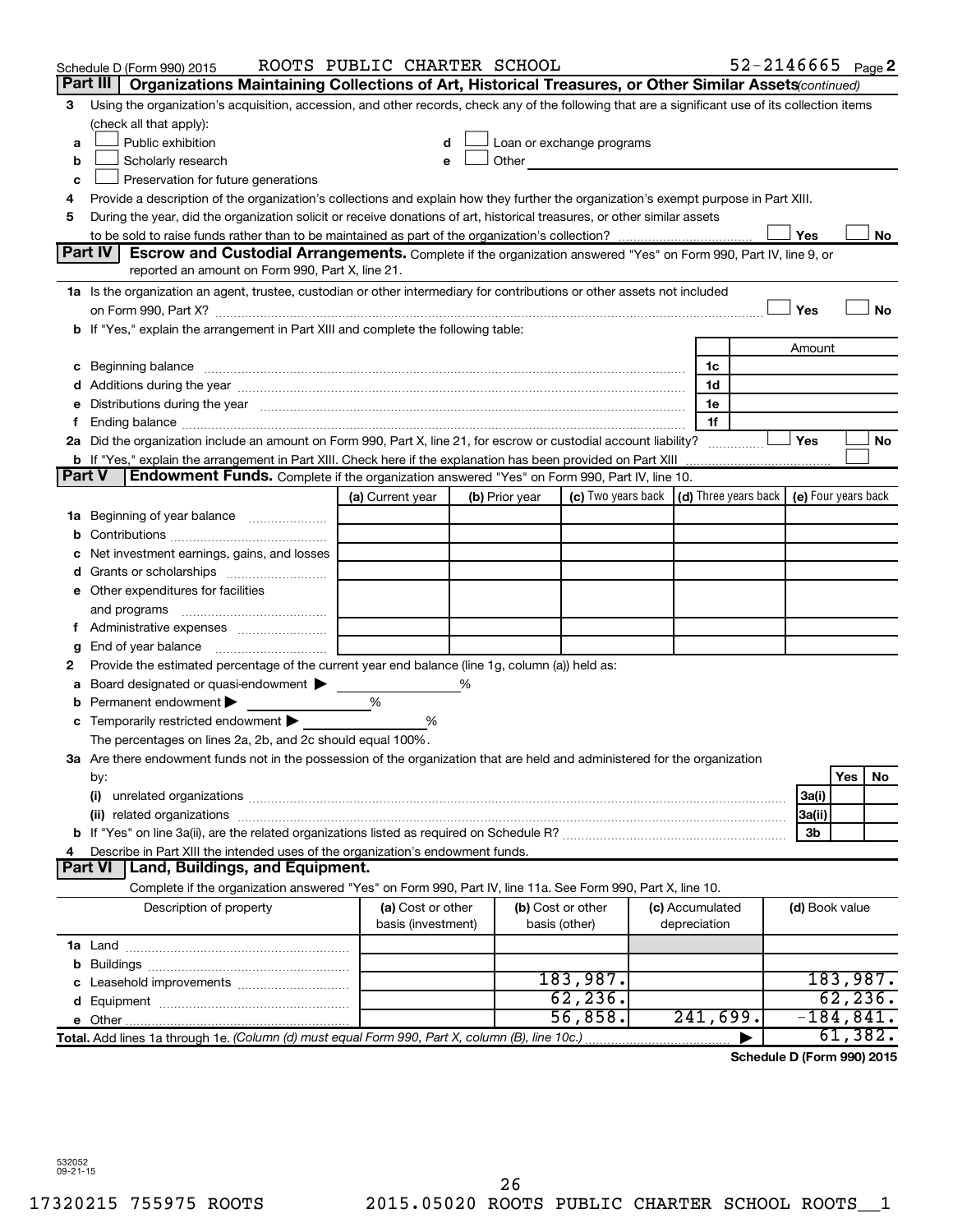| ROOTS PUBLIC CHARTER SCHOOL<br>Schedule D (Form 990) 2015                                                                                                                                                                                                                                                     |                 |                |                          | $52 - 2146665$ Page 3                                     |
|---------------------------------------------------------------------------------------------------------------------------------------------------------------------------------------------------------------------------------------------------------------------------------------------------------------|-----------------|----------------|--------------------------|-----------------------------------------------------------|
| <b>Investments - Other Securities.</b><br><b>Part VIII</b>                                                                                                                                                                                                                                                    |                 |                |                          |                                                           |
| Complete if the organization answered "Yes" on Form 990, Part IV, line 11b. See Form 990, Part X, line 12.<br>(a) Description of security or category (including name of security)                                                                                                                            | (b) Book value  |                |                          | (c) Method of valuation: Cost or end-of-year market value |
|                                                                                                                                                                                                                                                                                                               |                 |                |                          |                                                           |
| (1) Financial derivatives<br>(2) Closely-held equity interests                                                                                                                                                                                                                                                |                 |                |                          |                                                           |
| (3) Other                                                                                                                                                                                                                                                                                                     |                 |                |                          |                                                           |
| CERTIFICATE OF DEPOSITS<br>(A)                                                                                                                                                                                                                                                                                | 646, 176.       |                | END-OF-YEAR MARKET VALUE |                                                           |
| (B)                                                                                                                                                                                                                                                                                                           |                 |                |                          |                                                           |
| (C)                                                                                                                                                                                                                                                                                                           |                 |                |                          |                                                           |
| (D)                                                                                                                                                                                                                                                                                                           |                 |                |                          |                                                           |
| (E)                                                                                                                                                                                                                                                                                                           |                 |                |                          |                                                           |
| (F)                                                                                                                                                                                                                                                                                                           |                 |                |                          |                                                           |
| (G)                                                                                                                                                                                                                                                                                                           |                 |                |                          |                                                           |
| (H)                                                                                                                                                                                                                                                                                                           |                 |                |                          |                                                           |
| Total. (Col. (b) must equal Form 990, Part X, col. (B) line 12.) $\blacktriangleright$                                                                                                                                                                                                                        | 646, 176.       |                |                          |                                                           |
| Part VIII Investments - Program Related.                                                                                                                                                                                                                                                                      |                 |                |                          |                                                           |
| Complete if the organization answered "Yes" on Form 990, Part IV, line 11c. See Form 990, Part X, line 13.<br>(a) Description of investment                                                                                                                                                                   | (b) Book value  |                |                          | (c) Method of valuation: Cost or end-of-year market value |
| (1)                                                                                                                                                                                                                                                                                                           |                 |                |                          |                                                           |
| (2)                                                                                                                                                                                                                                                                                                           |                 |                |                          |                                                           |
| (3)                                                                                                                                                                                                                                                                                                           |                 |                |                          |                                                           |
| (4)                                                                                                                                                                                                                                                                                                           |                 |                |                          |                                                           |
| (5)                                                                                                                                                                                                                                                                                                           |                 |                |                          |                                                           |
| (6)                                                                                                                                                                                                                                                                                                           |                 |                |                          |                                                           |
| (7)                                                                                                                                                                                                                                                                                                           |                 |                |                          |                                                           |
| (8)                                                                                                                                                                                                                                                                                                           |                 |                |                          |                                                           |
| (9)                                                                                                                                                                                                                                                                                                           |                 |                |                          |                                                           |
| Total. (Col. (b) must equal Form 990, Part X, col. (B) line 13.) $\blacktriangleright$                                                                                                                                                                                                                        |                 |                |                          |                                                           |
| <b>Other Assets.</b><br>Part IX<br>Complete if the organization answered "Yes" on Form 990, Part IV, line 11d. See Form 990, Part X, line 15.                                                                                                                                                                 |                 |                |                          |                                                           |
|                                                                                                                                                                                                                                                                                                               | (a) Description |                |                          | (b) Book value                                            |
| (1)                                                                                                                                                                                                                                                                                                           |                 |                |                          |                                                           |
| (2)                                                                                                                                                                                                                                                                                                           |                 |                |                          |                                                           |
| (3)                                                                                                                                                                                                                                                                                                           |                 |                |                          |                                                           |
| (4)                                                                                                                                                                                                                                                                                                           |                 |                |                          |                                                           |
| (5)                                                                                                                                                                                                                                                                                                           |                 |                |                          |                                                           |
| (6)                                                                                                                                                                                                                                                                                                           |                 |                |                          |                                                           |
| (7)                                                                                                                                                                                                                                                                                                           |                 |                |                          |                                                           |
| (8)                                                                                                                                                                                                                                                                                                           |                 |                |                          |                                                           |
| (9)                                                                                                                                                                                                                                                                                                           |                 |                |                          |                                                           |
| Total. (Column (b) must equal Form 990, Part X, col. (B) line 15.)<br><b>Other Liabilities.</b><br>Part X                                                                                                                                                                                                     |                 |                |                          |                                                           |
| Complete if the organization answered "Yes" on Form 990, Part IV, line 11e or 11f. See Form 990, Part X, line 25.                                                                                                                                                                                             |                 |                |                          |                                                           |
| (a) Description of liability<br>1.                                                                                                                                                                                                                                                                            |                 | (b) Book value |                          |                                                           |
| (1)<br>Federal income taxes                                                                                                                                                                                                                                                                                   |                 |                |                          |                                                           |
| (2)                                                                                                                                                                                                                                                                                                           |                 |                |                          |                                                           |
| (3)                                                                                                                                                                                                                                                                                                           |                 |                |                          |                                                           |
| (4)                                                                                                                                                                                                                                                                                                           |                 |                |                          |                                                           |
| (5)                                                                                                                                                                                                                                                                                                           |                 |                |                          |                                                           |
| (6)                                                                                                                                                                                                                                                                                                           |                 |                |                          |                                                           |
| (7)                                                                                                                                                                                                                                                                                                           |                 |                |                          |                                                           |
| (8)                                                                                                                                                                                                                                                                                                           |                 |                |                          |                                                           |
| (9)                                                                                                                                                                                                                                                                                                           |                 |                |                          |                                                           |
| Total. (Column (b) must equal Form 990, Part X, col. (B) line 25.)                                                                                                                                                                                                                                            |                 |                |                          |                                                           |
| Liability for uncertain tax positions. In Part XIII, provide the text of the footnote to the organization's financial statements that reports the<br>2.<br>organization's liability for uncertain tax positions under FIN 48 (ASC 740). Check here if the text of the footnote has been provided in Part XIII |                 |                |                          | X.                                                        |
|                                                                                                                                                                                                                                                                                                               |                 |                |                          | Schedule D (Form 990) 2015                                |
|                                                                                                                                                                                                                                                                                                               |                 |                |                          |                                                           |

532053 09-21-15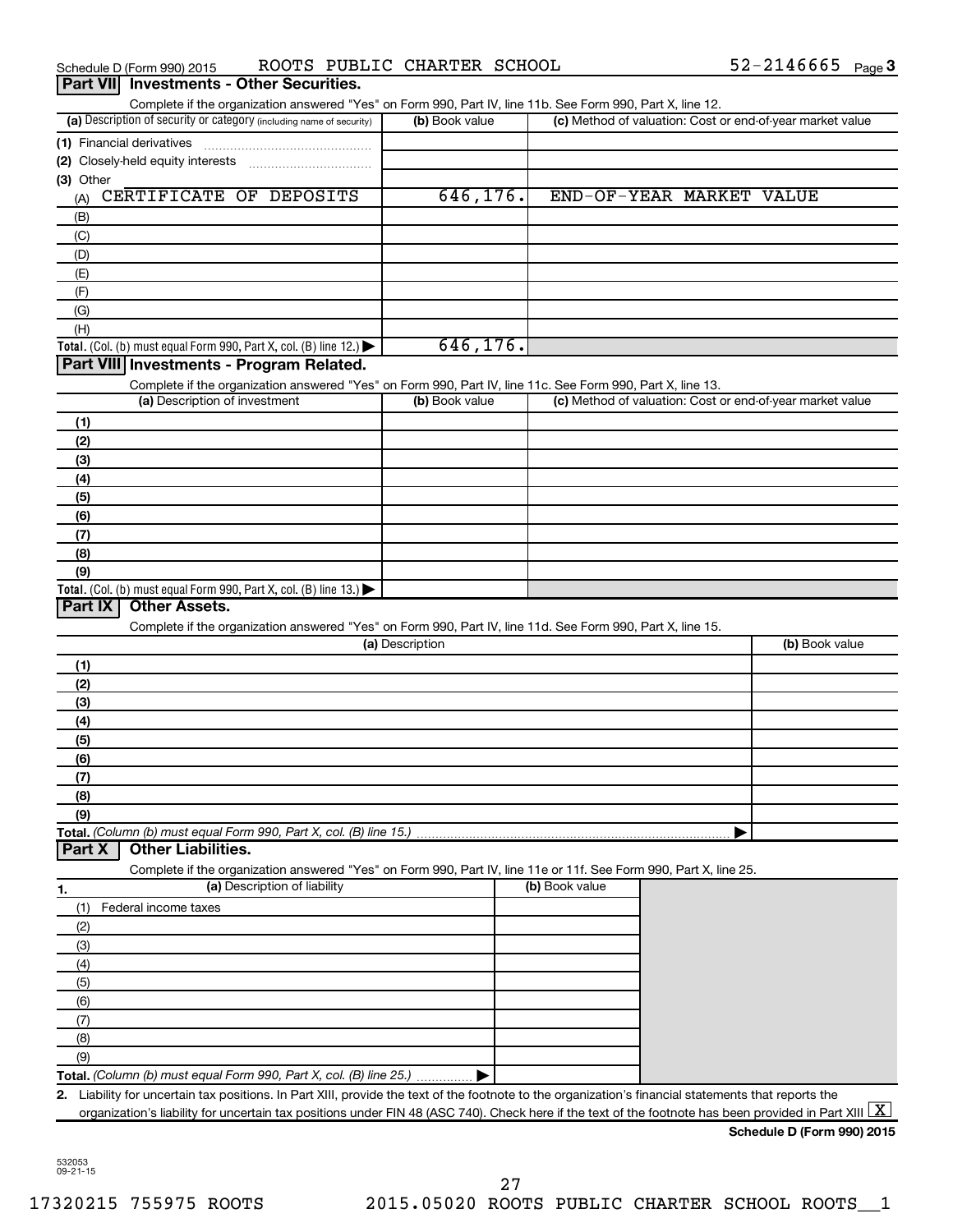|    | ROOTS PUBLIC CHARTER SCHOOL<br>Schedule D (Form 990) 2015                                                                                                                                                                           |                | $52 - 2146665$ Page 4 |            |
|----|-------------------------------------------------------------------------------------------------------------------------------------------------------------------------------------------------------------------------------------|----------------|-----------------------|------------|
|    | Reconciliation of Revenue per Audited Financial Statements With Revenue per Return.<br><b>Part XI</b>                                                                                                                               |                |                       |            |
|    | Complete if the organization answered "Yes" on Form 990, Part IV, line 12a.                                                                                                                                                         |                |                       |            |
| 1  |                                                                                                                                                                                                                                     |                | $\blacksquare$        | 1,890,886. |
| 2  | Amounts included on line 1 but not on Form 990, Part VIII, line 12:                                                                                                                                                                 |                |                       |            |
| a  |                                                                                                                                                                                                                                     | 2a             |                       |            |
| b  |                                                                                                                                                                                                                                     | 2 <sub>b</sub> |                       |            |
| c  |                                                                                                                                                                                                                                     | 2c             |                       |            |
| d  |                                                                                                                                                                                                                                     | 2d             |                       |            |
| e  | Add lines 2a through 2d <b>contained a contained a contained a contained a</b> contained a contact the contact of the contact of the contact of the contact of the contact of the contact of the contact of the contact of the cont |                | <b>2e</b>             | υ.         |
| 3  |                                                                                                                                                                                                                                     |                | 3                     | 1,890,886. |
|    | Amounts included on Form 990, Part VIII, line 12, but not on line 1:                                                                                                                                                                |                |                       |            |
| a  | Investment expenses not included on Form 990, Part VIII, line 7b                                                                                                                                                                    | 4a             |                       |            |
|    |                                                                                                                                                                                                                                     | 4 <sub>b</sub> |                       |            |
|    | Add lines 4a and 4b                                                                                                                                                                                                                 |                | 4c                    | 0.         |
| 5  |                                                                                                                                                                                                                                     |                | $5^{\circ}$           | 1,890,886. |
|    | Part XII   Reconciliation of Expenses per Audited Financial Statements With Expenses per Return.                                                                                                                                    |                |                       |            |
|    | Complete if the organization answered "Yes" on Form 990, Part IV, line 12a.                                                                                                                                                         |                |                       |            |
| 1. |                                                                                                                                                                                                                                     |                | $\mathbf{1}$          | 1,909,032. |
| 2  | Amounts included on line 1 but not on Form 990, Part IX, line 25:                                                                                                                                                                   |                |                       |            |
| a  |                                                                                                                                                                                                                                     | 2a             |                       |            |
|    | <b>b</b> Prior year adjustments <i>manually contained and a contained a prior year</i> adjustments                                                                                                                                  | 2 <sub>b</sub> |                       |            |
| c  |                                                                                                                                                                                                                                     | 2 <sub>c</sub> |                       |            |
|    |                                                                                                                                                                                                                                     | 2d             |                       |            |
|    |                                                                                                                                                                                                                                     |                | 2e                    |            |
| 3  |                                                                                                                                                                                                                                     |                | 3                     | 1,909,032. |
| 4  |                                                                                                                                                                                                                                     |                |                       |            |
|    | Amounts included on Form 990, Part IX, line 25, but not on line 1:                                                                                                                                                                  |                |                       |            |
| a  | Investment expenses not included on Form 990, Part VIII, line 7b [                                                                                                                                                                  | 4a             |                       |            |
|    |                                                                                                                                                                                                                                     | 4 <sub>h</sub> |                       |            |
|    | c Add lines 4a and 4b                                                                                                                                                                                                               |                | 4c                    |            |
|    | Part XIII Supplemental Information.                                                                                                                                                                                                 |                | 5                     | 1,909,032. |

Provide the descriptions required for Part II, lines 3, 5, and 9; Part III, lines 1a and 4; Part IV, lines 1b and 2b; Part V, line 4; Part X, line 2; Part XI, lines 2d and 4b; and Part XII, lines 2d and 4b. Also complete this part to provide any additional information.

#### PART X, LINE 2:

| INCOME TAXES: THE SCHOOL, A NONPROFIT ORGANIZATION OPERATING UNDER SECTION  |
|-----------------------------------------------------------------------------|
| $501(C)(3)$ OF THE INTERNAL REVENUE CODE, IS GENERALLY EXEMPT FROM FEDERAL, |
| STATE AND LOCAL INCOME TAXES, AND, ACCORDINGLY, NO PROVISION FOR INCOME     |
| TAXES IS INCLUDED IN THE FINANCIAL STATEMENTS.                              |
|                                                                             |
| FINANCIAL ACCOUNTING STANDARDS BOARD (FASB), ACCOUNTING STANDARDS           |
| CODIFICATION 740, INCOME TAXES (ASC 740) REQUIRES THAT A TAX POSITION BE    |
| RECOGNIZED OR DERECOGNIZED BASED ON A "MORE-LIKELY-THAN-NOT" THRESHOLD.     |
| THIS APPLIES TO POSITIONS TAKEN OR EXPECTED TO BE TAKEN IN A TAX RETURN.    |
| AS OF JUNE 30, 2016, MANAGEMENT HAS ASSESSED ITS VARIOUS TAX POSITIONS AND  |
| IT BELIEVES THERE ARE NO LIABILITIES FOR UNCERTAIN TAX POSITIONS.           |
| 532054<br>Schedule D (Form 990) 2015<br>$09 - 21 - 15$                      |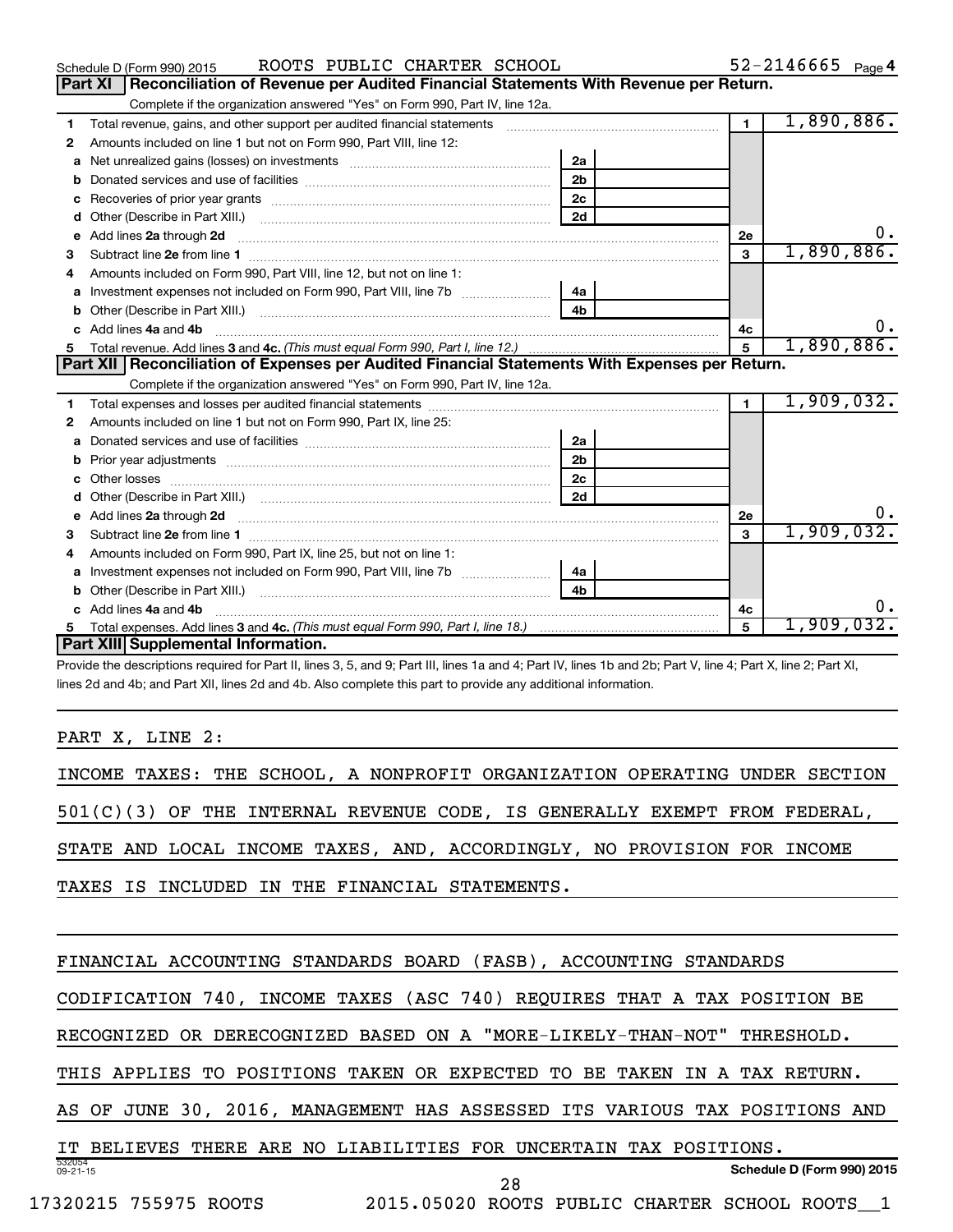THE SCHOOL'S TAX RETURNS ARE SUBJECT TO EXAMINATION BY THE INTERNAL

REVENUE SERVICE, GENERALLY FOR THREE YEARS AFTER THEY ARE FILED

**Schedule D (Form 990) 2015**

532055 09-21-15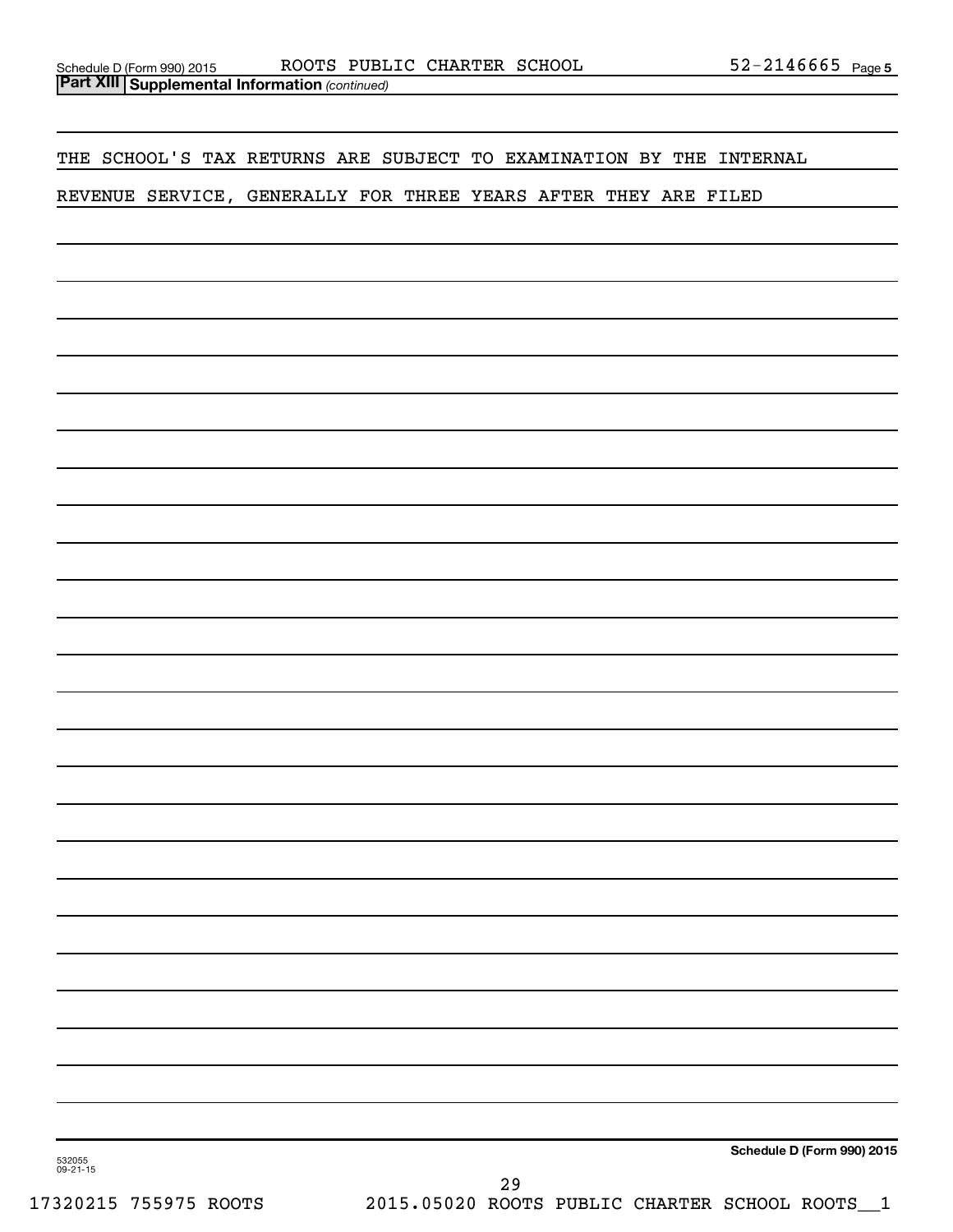|        | OMB No. 1545-0047<br><b>SCHEDULE E</b><br>Schools<br>Complete if the organization answered "Yes" on Form 990,<br>(Form 990 or 990-EZ)<br>Part IV, line 13, or Form 990-EZ, Part VI, line 48.<br>Attach to Form 990 or Form 990-EZ.<br><b>Open to Public</b><br>Department of the Treasury<br>Internal Revenue Service |            |                                                     |                         |                              |  |  |
|--------|-----------------------------------------------------------------------------------------------------------------------------------------------------------------------------------------------------------------------------------------------------------------------------------------------------------------------|------------|-----------------------------------------------------|-------------------------|------------------------------|--|--|
|        | Information about Schedule E (Form 990 or 990-EZ) and its instructions is at WWW.irs.gov/form990.<br>Name of the organization                                                                                                                                                                                         |            | Inspection<br><b>Employer identification number</b> |                         |                              |  |  |
|        | ROOTS PUBLIC CHARTER SCHOOL                                                                                                                                                                                                                                                                                           | 52-2146665 |                                                     |                         |                              |  |  |
| Part I |                                                                                                                                                                                                                                                                                                                       |            |                                                     |                         |                              |  |  |
|        |                                                                                                                                                                                                                                                                                                                       |            |                                                     | <b>YES</b>              | <b>NO</b>                    |  |  |
| 1      | Does the organization have a racially nondiscriminatory policy toward students by statement in its charter, bylaws,                                                                                                                                                                                                   |            |                                                     |                         |                              |  |  |
|        |                                                                                                                                                                                                                                                                                                                       |            | 1                                                   | х                       |                              |  |  |
| 2      | Does the organization include a statement of its racially nondiscriminatory policy toward students in all its brochures,                                                                                                                                                                                              |            |                                                     |                         |                              |  |  |
|        | catalogues, and other written communications with the public dealing with student admissions, programs, and scholarships?                                                                                                                                                                                             |            | $\mathbf{2}$                                        | х                       |                              |  |  |
| 3      | Has the organization publicized its racially nondiscriminatory policy through newspaper or broadcast media during the                                                                                                                                                                                                 |            |                                                     |                         |                              |  |  |
|        | period of solicitation for students, or during the registration period if it has no solicitation program, in a way that makes                                                                                                                                                                                         |            |                                                     |                         |                              |  |  |
|        | the policy known to all parts of the general community it serves? If "Yes," please describe. If "No," please explain.<br>If you need more space, use Part II                                                                                                                                                          |            | З                                                   | х                       |                              |  |  |
|        | THE SCHOOL IS A PUBLIC CHARTER SCHOOL FREE OF CHARGE TO ALL                                                                                                                                                                                                                                                           |            |                                                     |                         |                              |  |  |
|        | STUDENTS WHO RESIDE IN THE DISTRICT OF COLUMBIA. ADMISSIONS                                                                                                                                                                                                                                                           |            |                                                     |                         |                              |  |  |
|        | ARE CONDUCTED IN ACCORDANCE WITH DISTRICT OF COLUMBIA LAW ANY                                                                                                                                                                                                                                                         |            |                                                     |                         |                              |  |  |
|        | ELIGIBLE CHILD APPLYING IN ACCORDANCE WITH THE LAW WILL BE                                                                                                                                                                                                                                                            |            |                                                     |                         |                              |  |  |
|        | SUBJECT SOLELY TO MAXIMUM ENROLLMENT LIMITS.                                                                                                                                                                                                                                                                          |            |                                                     |                         |                              |  |  |
| 4      | Does the organization maintain the following?                                                                                                                                                                                                                                                                         |            |                                                     |                         |                              |  |  |
| а      |                                                                                                                                                                                                                                                                                                                       |            | 4a                                                  | х                       |                              |  |  |
| b      | Records documenting that scholarships and other financial assistance are awarded on a racially nondiscriminatory basis?                                                                                                                                                                                               |            | 4b                                                  |                         | X                            |  |  |
|        | c Copies of all catalogues, brochures, announcements, and other written communications to the public dealing with student                                                                                                                                                                                             |            |                                                     |                         |                              |  |  |
|        |                                                                                                                                                                                                                                                                                                                       |            | 4c                                                  | х                       |                              |  |  |
|        |                                                                                                                                                                                                                                                                                                                       |            | 4d                                                  | $\overline{\textbf{x}}$ |                              |  |  |
|        | If you answered "No" to any of the above, please explain. If you need more space, use Part II.<br>NO SCHOLARSHIPS ARE PROVIDED TO STUDENTS. STUDENT TUITION IS                                                                                                                                                        |            |                                                     |                         |                              |  |  |
|        | PAID BY THE DISTRICT OF COLUMBIA GOVERNMENT.                                                                                                                                                                                                                                                                          |            |                                                     |                         |                              |  |  |
|        |                                                                                                                                                                                                                                                                                                                       |            |                                                     |                         |                              |  |  |
|        |                                                                                                                                                                                                                                                                                                                       |            |                                                     |                         |                              |  |  |
| 5      | Does the organization discriminate by race in any way with respect to:                                                                                                                                                                                                                                                |            |                                                     |                         |                              |  |  |
|        |                                                                                                                                                                                                                                                                                                                       |            | 5a                                                  |                         | х                            |  |  |
|        |                                                                                                                                                                                                                                                                                                                       |            | 5b                                                  |                         | $\overline{\textbf{x}}$      |  |  |
|        |                                                                                                                                                                                                                                                                                                                       |            | 5 <sub>c</sub>                                      |                         | $\overline{\texttt{x}}$      |  |  |
|        |                                                                                                                                                                                                                                                                                                                       |            | <b>5d</b>                                           |                         | $\overline{\textbf{x}}$      |  |  |
|        |                                                                                                                                                                                                                                                                                                                       |            | 5е                                                  |                         | X                            |  |  |
|        |                                                                                                                                                                                                                                                                                                                       |            | 5f                                                  |                         | $\overline{\mathbf{X}}$      |  |  |
|        |                                                                                                                                                                                                                                                                                                                       |            | 5 <sub>g</sub>                                      |                         | X<br>$\overline{\textbf{X}}$ |  |  |
|        |                                                                                                                                                                                                                                                                                                                       |            | <b>5h</b>                                           |                         |                              |  |  |
|        | If you answered "Yes" to any of the above, please explain. If you need more space, use Part II.                                                                                                                                                                                                                       |            |                                                     |                         |                              |  |  |
|        |                                                                                                                                                                                                                                                                                                                       |            |                                                     |                         |                              |  |  |
|        |                                                                                                                                                                                                                                                                                                                       |            |                                                     |                         |                              |  |  |
|        |                                                                                                                                                                                                                                                                                                                       |            |                                                     |                         |                              |  |  |
|        |                                                                                                                                                                                                                                                                                                                       |            | 6a                                                  | х                       |                              |  |  |
|        |                                                                                                                                                                                                                                                                                                                       |            | 6b                                                  |                         | X                            |  |  |
|        | If you answered "Yes" on either line 6a or line 6b, explain on Part II.                                                                                                                                                                                                                                               |            |                                                     |                         |                              |  |  |
| 7      | Does the organization certify that it has complied with the applicable requirements of sections 4.01 through 4.05 of                                                                                                                                                                                                  |            |                                                     |                         |                              |  |  |
|        |                                                                                                                                                                                                                                                                                                                       |            | $\overline{7}$                                      | X                       |                              |  |  |
|        | Schedule E (Form 990 or 990-EZ) (2015)<br>LHA For Paperwork Reduction Act Notice, see the Instructions for Form 990 or Form 990-EZ.                                                                                                                                                                                   |            |                                                     |                         |                              |  |  |

532061 10-02-15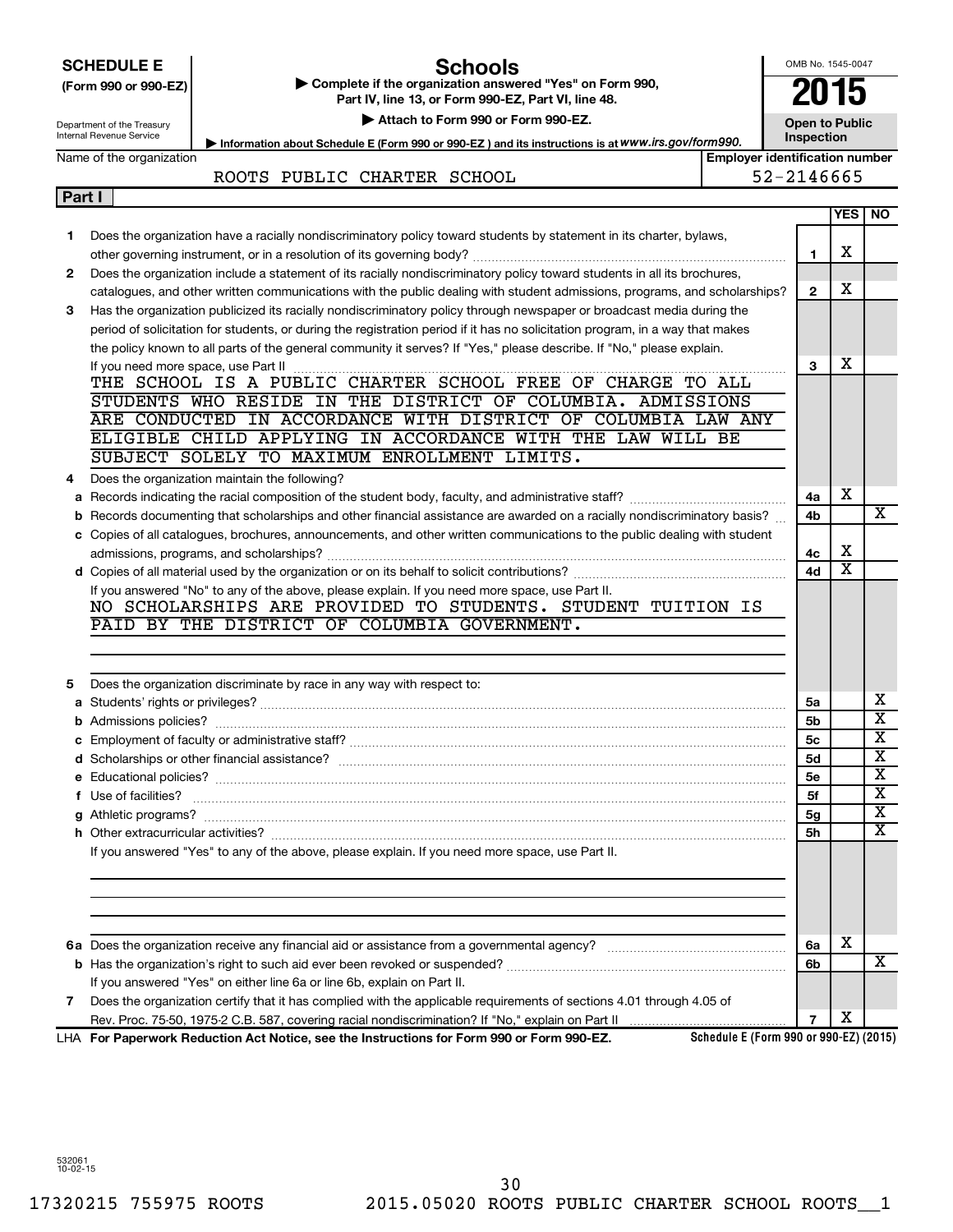Part II | Supplemental Information. Provide the explanations required by Part I, lines 3, 4d, 5h, 6b, and 7, as applicable. Also provide any other additional information.

#### LINE 6 - EXPLANATION OF GOVERNMENT FINANCIAL AID:

#### THE SCHOOL RECEIVES AN ANNUAL PUPIL ALLOTMENT FROM THE DISTRICT OF

#### COLUMBIA GOVERNMENT.

**Schedule E (Form 990 or 990-EZ) (2015)**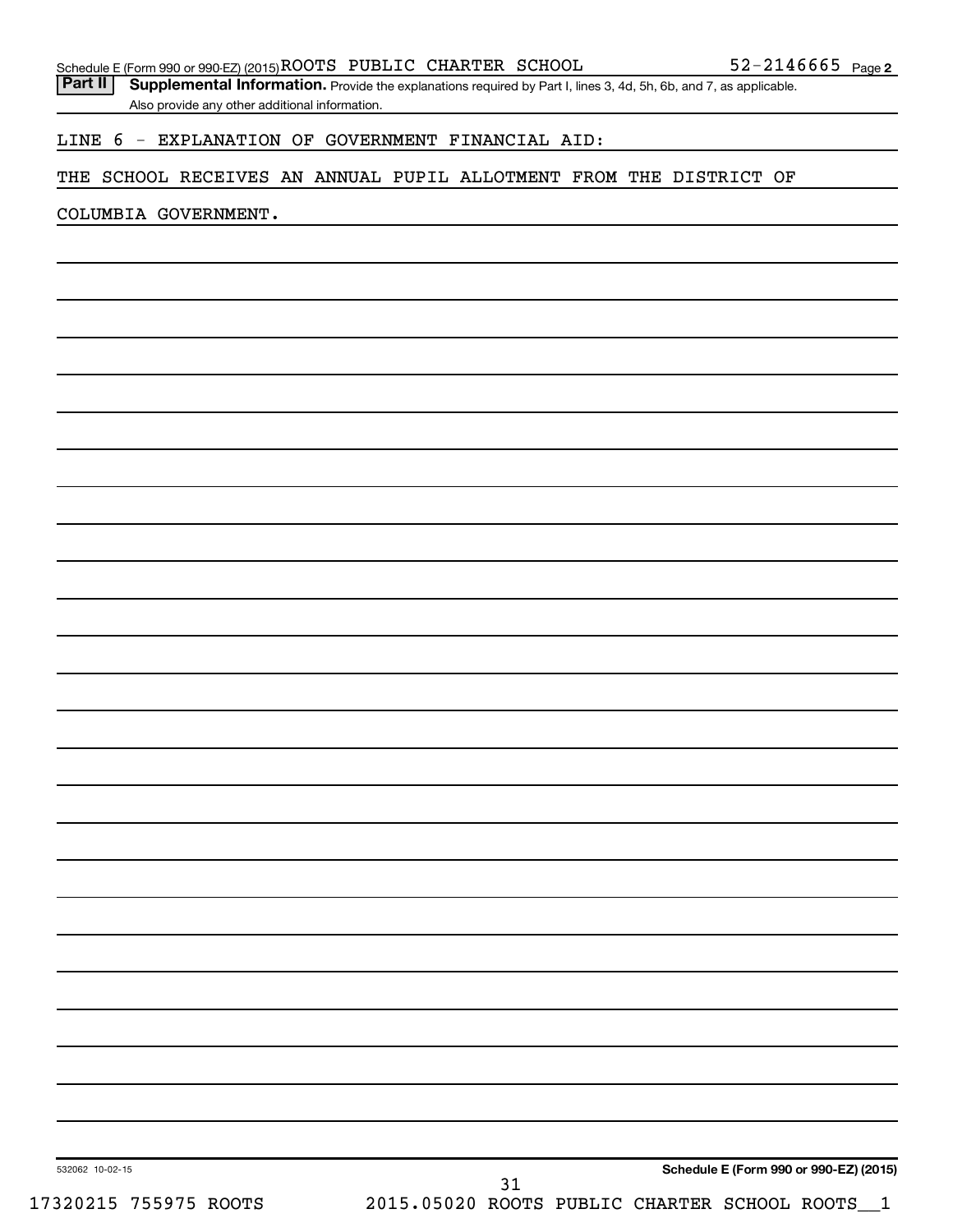| <b>SCHEDULE L</b>                                                                                                                                           |                  |                              | <b>Transactions With Interested Persons</b>                                |    |                           |                  |                                    |  |                                                                                                                                    |          |                                     |                                       | OMB No. 1545-0047 |            |                   |
|-------------------------------------------------------------------------------------------------------------------------------------------------------------|------------------|------------------------------|----------------------------------------------------------------------------|----|---------------------------|------------------|------------------------------------|--|------------------------------------------------------------------------------------------------------------------------------------|----------|-------------------------------------|---------------------------------------|-------------------|------------|-------------------|
| (Form 990 or 990-EZ) > Complete if the organization answered "Yes" on Form 990, Part IV, line 25a, 25b, 26, 27, 28a,                                        |                  |                              |                                                                            |    |                           |                  |                                    |  |                                                                                                                                    |          |                                     |                                       |                   |            |                   |
|                                                                                                                                                             |                  |                              | 28b, or 28c, or Form 990-EZ, Part V, line 38a or 40b.                      |    |                           |                  | Attach to Form 990 or Form 990-EZ. |  |                                                                                                                                    |          |                                     |                                       |                   |            |                   |
| Department of the Treasury<br>Information about Schedule L (Form 990 or 990-EZ) and its instructions is at www.irs.gov/form990.<br>Internal Revenue Service |                  |                              |                                                                            |    |                           |                  |                                    |  |                                                                                                                                    |          | <b>Open To Public</b><br>Inspection |                                       |                   |            |                   |
| Name of the organization                                                                                                                                    |                  |                              |                                                                            |    |                           |                  |                                    |  |                                                                                                                                    |          |                                     | <b>Employer identification number</b> |                   |            |                   |
|                                                                                                                                                             |                  |                              | ROOTS PUBLIC CHARTER SCHOOL                                                |    |                           |                  |                                    |  |                                                                                                                                    |          |                                     | 52-2146665                            |                   |            |                   |
| Part I                                                                                                                                                      |                  |                              |                                                                            |    |                           |                  |                                    |  | Excess Benefit Transactions (section 501(c)(3), section 501(c)(4), and 501(c)(29) organizations only).                             |          |                                     |                                       |                   |            |                   |
| 1.                                                                                                                                                          |                  |                              | (b) Relationship between disqualified                                      |    |                           |                  |                                    |  | Complete if the organization answered "Yes" on Form 990, Part IV, line 25a or 25b, or Form 990-EZ, Part V, line 40b.               |          |                                     |                                       |                   |            | (d) Corrected?    |
| (a) Name of disqualified person                                                                                                                             |                  |                              | person and organization                                                    |    |                           |                  |                                    |  | (c) Description of transaction                                                                                                     |          |                                     |                                       |                   | <b>Yes</b> | No                |
|                                                                                                                                                             |                  |                              |                                                                            |    |                           |                  |                                    |  |                                                                                                                                    |          |                                     |                                       |                   |            |                   |
|                                                                                                                                                             |                  |                              |                                                                            |    |                           |                  |                                    |  |                                                                                                                                    |          |                                     |                                       |                   |            |                   |
|                                                                                                                                                             |                  |                              |                                                                            |    |                           |                  |                                    |  |                                                                                                                                    |          |                                     |                                       |                   |            |                   |
|                                                                                                                                                             |                  |                              |                                                                            |    |                           |                  |                                    |  |                                                                                                                                    |          |                                     |                                       |                   |            |                   |
|                                                                                                                                                             |                  |                              |                                                                            |    |                           |                  |                                    |  |                                                                                                                                    |          |                                     |                                       |                   |            |                   |
| 2 Enter the amount of tax incurred by the organization managers or disqualified persons during the year under                                               |                  |                              |                                                                            |    |                           |                  |                                    |  |                                                                                                                                    |          |                                     |                                       |                   |            |                   |
| section 4958                                                                                                                                                |                  |                              |                                                                            |    |                           |                  |                                    |  |                                                                                                                                    |          | $\triangleright$ \$                 |                                       |                   |            |                   |
|                                                                                                                                                             |                  |                              |                                                                            |    |                           |                  |                                    |  |                                                                                                                                    |          |                                     |                                       |                   |            |                   |
|                                                                                                                                                             |                  |                              | Loans to and/or From Interested Persons.                                   |    |                           |                  |                                    |  |                                                                                                                                    |          |                                     |                                       |                   |            |                   |
| Part II                                                                                                                                                     |                  |                              |                                                                            |    |                           |                  |                                    |  |                                                                                                                                    |          |                                     |                                       |                   |            |                   |
|                                                                                                                                                             |                  |                              | reported an amount on Form 990, Part X, line 5, 6, or 22.                  |    |                           |                  |                                    |  | Complete if the organization answered "Yes" on Form 990-EZ, Part V, line 38a or Form 990, Part IV, line 26; or if the organization |          |                                     |                                       |                   |            |                   |
| (a) Name of                                                                                                                                                 | (b) Relationship |                              | (c) Purpose                                                                |    | (d) Loan to or            |                  | (e) Original                       |  | (f) Balance due                                                                                                                    |          | $(g)$ In                            | <b>(h)</b> Approved                   |                   |            | (i) Written       |
| interested person                                                                                                                                           |                  | with organization<br>of loan |                                                                            |    | from the<br>organization? | principal amount |                                    |  |                                                                                                                                    | default? |                                     | by board or<br>committee?             |                   | agreement? |                   |
|                                                                                                                                                             |                  |                              |                                                                            | To | From                      |                  |                                    |  |                                                                                                                                    |          | Yes<br>No                           |                                       | No                | Yes        | No                |
|                                                                                                                                                             |                  |                              |                                                                            |    |                           |                  |                                    |  |                                                                                                                                    |          |                                     |                                       |                   |            |                   |
|                                                                                                                                                             |                  |                              |                                                                            |    |                           |                  |                                    |  |                                                                                                                                    |          |                                     |                                       |                   |            |                   |
|                                                                                                                                                             |                  |                              |                                                                            |    |                           |                  |                                    |  |                                                                                                                                    |          |                                     |                                       |                   |            |                   |
|                                                                                                                                                             |                  |                              |                                                                            |    |                           |                  |                                    |  |                                                                                                                                    |          |                                     |                                       |                   |            |                   |
|                                                                                                                                                             |                  |                              |                                                                            |    |                           |                  |                                    |  |                                                                                                                                    |          |                                     |                                       |                   |            |                   |
|                                                                                                                                                             |                  |                              |                                                                            |    |                           |                  |                                    |  |                                                                                                                                    |          |                                     |                                       |                   |            |                   |
|                                                                                                                                                             |                  |                              |                                                                            |    |                           |                  |                                    |  |                                                                                                                                    |          |                                     |                                       |                   |            |                   |
|                                                                                                                                                             |                  |                              |                                                                            |    |                           |                  |                                    |  |                                                                                                                                    |          |                                     |                                       |                   |            |                   |
|                                                                                                                                                             |                  |                              |                                                                            |    |                           |                  |                                    |  |                                                                                                                                    |          |                                     |                                       |                   |            |                   |
| Total<br>Part III                                                                                                                                           |                  |                              | <b>Grants or Assistance Benefiting Interested Persons.</b>                 |    |                           |                  | $\blacktriangleright$ \$           |  |                                                                                                                                    |          |                                     |                                       |                   |            |                   |
|                                                                                                                                                             |                  |                              |                                                                            |    |                           |                  |                                    |  |                                                                                                                                    |          |                                     |                                       |                   |            |                   |
| (a) Name of interested person                                                                                                                               |                  |                              | Complete if the organization answered "Yes" on Form 990, Part IV, line 27. |    |                           |                  | (c) Amount of                      |  | (d) Type of                                                                                                                        |          |                                     |                                       | (e) Purpose of    |            |                   |
|                                                                                                                                                             |                  |                              | (b) Relationship between<br>interested person and<br>the organization      |    |                           |                  | assistance                         |  | assistance                                                                                                                         |          |                                     |                                       | assistance        |            |                   |
|                                                                                                                                                             |                  |                              |                                                                            |    |                           |                  |                                    |  |                                                                                                                                    |          |                                     |                                       |                   |            |                   |
|                                                                                                                                                             |                  |                              |                                                                            |    |                           |                  |                                    |  |                                                                                                                                    |          |                                     |                                       |                   |            |                   |
|                                                                                                                                                             |                  |                              |                                                                            |    |                           |                  |                                    |  |                                                                                                                                    |          |                                     |                                       |                   |            |                   |
|                                                                                                                                                             |                  |                              |                                                                            |    |                           |                  |                                    |  |                                                                                                                                    |          |                                     |                                       |                   |            |                   |
|                                                                                                                                                             |                  |                              |                                                                            |    |                           |                  |                                    |  |                                                                                                                                    |          |                                     |                                       |                   |            |                   |
|                                                                                                                                                             |                  |                              |                                                                            |    |                           |                  |                                    |  |                                                                                                                                    |          |                                     |                                       |                   |            |                   |
|                                                                                                                                                             |                  |                              |                                                                            |    |                           |                  |                                    |  |                                                                                                                                    |          |                                     |                                       |                   |            |                   |
|                                                                                                                                                             |                  |                              |                                                                            |    |                           |                  |                                    |  |                                                                                                                                    |          |                                     |                                       |                   |            |                   |
|                                                                                                                                                             |                  |                              |                                                                            |    |                           |                  |                                    |  |                                                                                                                                    |          |                                     |                                       |                   |            |                   |
|                                                                                                                                                             |                  |                              |                                                                            |    |                           |                  | $000 - 000 = 7$                    |  |                                                                                                                                    |          |                                     |                                       |                   |            | $000 - 000 - 200$ |

LHA For Paperwork Reduction Act Notice, see the Instructions for Form 990 or 990-EZ. Schedule L (Form 990 or 990-EZ) 2015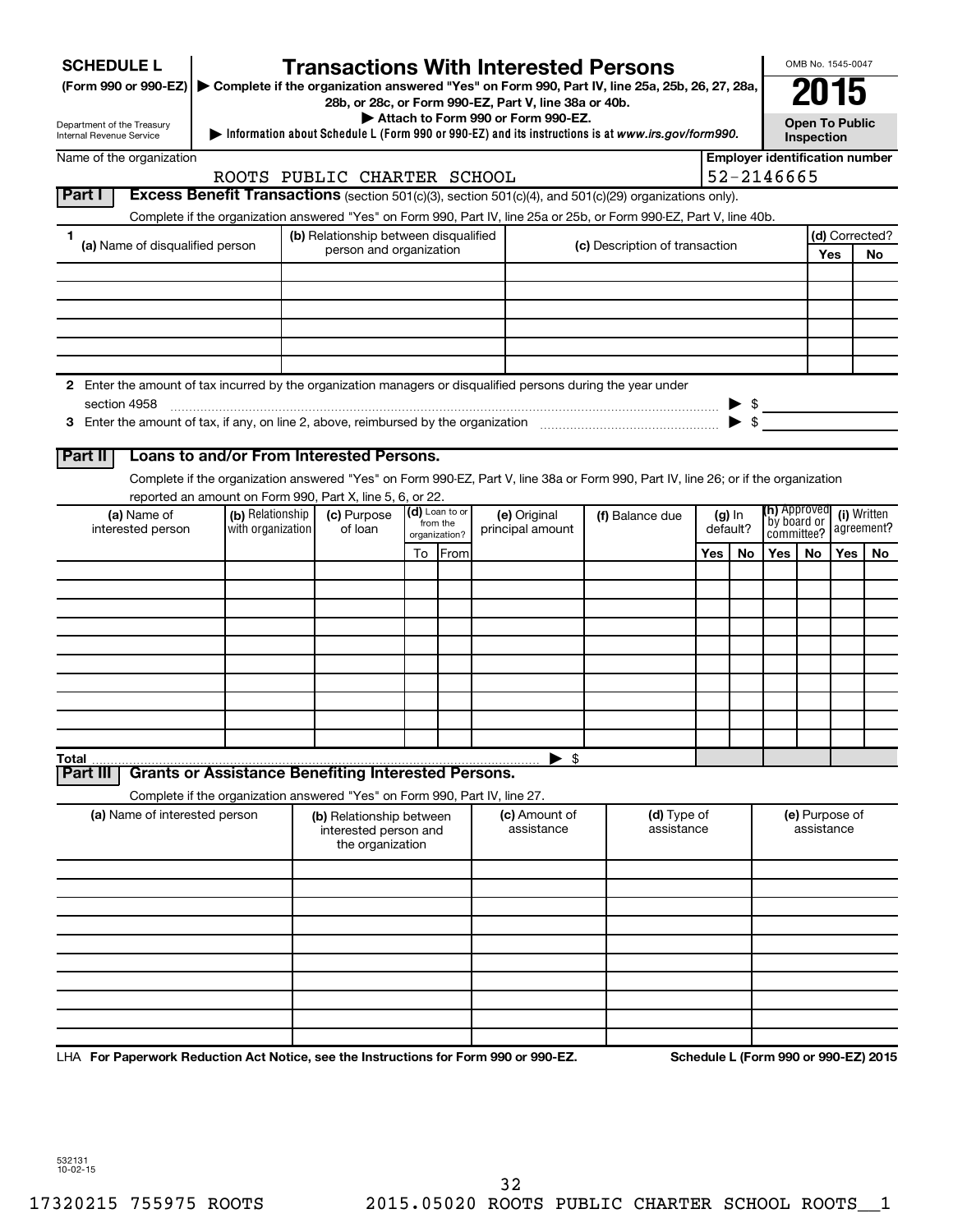#### Schedule L (Form 990 or 990-EZ) 2015  $\,$  ROOTS PUBLIC CHARTER SCHOOL  $\,$  52-2146665  $\,$  Page

#### **Part IV Business Transactions Involving Interested Persons.**

Complete if the organization answered "Yes" on Form 990, Part IV, line 28a, 28b, or 28c.

| (a) Name of interested person                      | (b) Relationship between interested<br>person and the organization | (c) Amount of<br>transaction | (d) Description of<br>transaction | (e) Sharing of<br>organization's<br>revenues? |    |
|----------------------------------------------------|--------------------------------------------------------------------|------------------------------|-----------------------------------|-----------------------------------------------|----|
|                                                    |                                                                    |                              |                                   | Yes                                           | No |
| 15TH<br>STREET<br>KENNEDY                          | ASSOCIBERNIDA<br>ΙSΙ<br>THOMPSON                                   | $189, 254.$ THE              | <b>SCHOOL</b>                     |                                               | х  |
| SHERROD-ALI<br>GILDA                               | SHERROD-ALI<br>I<br>GILDA                                          | 23,610.THE                   | <b>SCHOOL</b>                     |                                               | х  |
| <b>LEARNING</b><br><b>ACTIVITY</b><br><b>ROOTS</b> | CEBERNIDA<br>ΙSΙ<br>THOMPSON                                       | 71,725.ROOTS                 | ACTIV                             |                                               | х  |
| 15TH<br><b>KENNEDY</b><br>STREET                   | <b>ASSOCIBERNIDA</b><br>ΙSΙ<br>THOMPSON                            | 31,000                       | <b>SCHOOL</b><br>.THE             |                                               | х  |
| ACTIVITY LEARNING<br>ROOTS                         | CEBERNIDA THOMPSON<br>ΙSΙ                                          | 130,049.THE                  | <b>SCHOOL</b>                     |                                               | x  |
|                                                    |                                                                    |                              |                                   |                                               |    |
|                                                    |                                                                    |                              |                                   |                                               |    |
|                                                    |                                                                    |                              |                                   |                                               |    |
|                                                    |                                                                    |                              |                                   |                                               |    |
|                                                    |                                                                    |                              |                                   |                                               |    |

#### **Part V Supplemental Information**

Provide additional information for responses to questions on Schedule L (see instructions).

SCH L, PART IV, BUSINESS TRANSACTIONS INVOLVING INTERESTED PERSONS:

(A) NAME OF PERSON: 15TH KENNEDY STREET ASSOCIATES, LLP

(B) RELATIONSHIP BETWEEN INTERESTED PERSON AND ORGANIZATION:

BERNIDA THOMPSON IS A PARTNER AT THE ORGANIZATION

(D) DESCRIPTION OF TRANSACTION: THE SCHOOL LEASES THE MAIN SCHOOL

BUILDING FROM THE ORGANIZATION

(A) NAME OF PERSON: GILDA SHERROD-ALI

(B) RELATIONSHIP BETWEEN INTERESTED PERSON AND ORGANIZATION:

GILDA SHERROD-ALI IS THE BOARD CHAIR

(D) DESCRIPTION OF TRANSACTION: THE SCHOOL RECEIVED LEGAL SERVICES FROM

THE BOARD CHAIRPERSON.

(A) NAME OF PERSON: ROOTS ACTIVITY LEARNING CENTER

(B) RELATIONSHIP BETWEEN INTERESTED PERSON AND ORGANIZATION:

BERNIDA THOMPSON IS THE OWNER OF THE ORGANIZATION

(D) DESCRIPTION OF TRANSACTION: ROOTS ACTIVITY LEARNING CENTER OPERATES

33

THE SCHOOL'S SUMMER SCHOOL PROGRAM.

(A) NAME OF PERSON: 15TH KENNEDY STREET ASSOCIATES, LLP

**Schedule L (Form 990 or 990-EZ) 2015**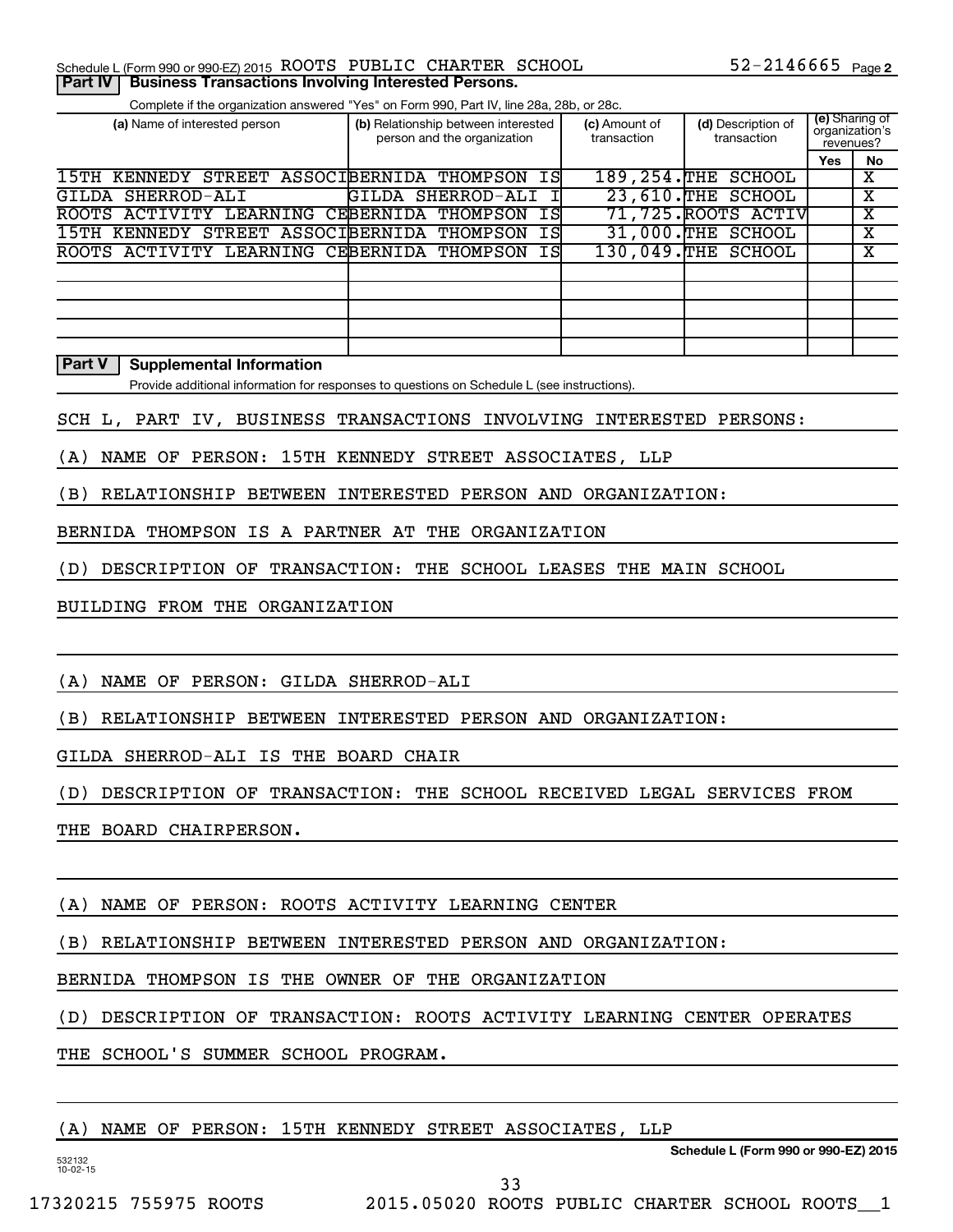Complete this part to provide additional information for responses to questions on Schedule L (see instructions).

#### (B) RELATIONSHIP BETWEEN INTERESTED PERSON AND ORGANIZATION:

BERNIDA THOMPSON IS A PARTNER AT THE ORGANIZATION

(D) DESCRIPTION OF TRANSACTION: THE SCHOOL RECEIVED A CONTRIBUTION

DURING THE FISCAL YEAR.

(A) NAME OF PERSON: ROOTS ACTIVITY LEARNING CENTER

(B) RELATIONSHIP BETWEEN INTERESTED PERSON AND ORGANIZATION:

BERNIDA THOMPSON IS THE OWNER OF THE ORGANIZATION

(D) DESCRIPTION OF TRANSACTION: THE SCHOOL LEASES SPACE FROM THE

ORGANIZATION.

532461 04-01-15

34